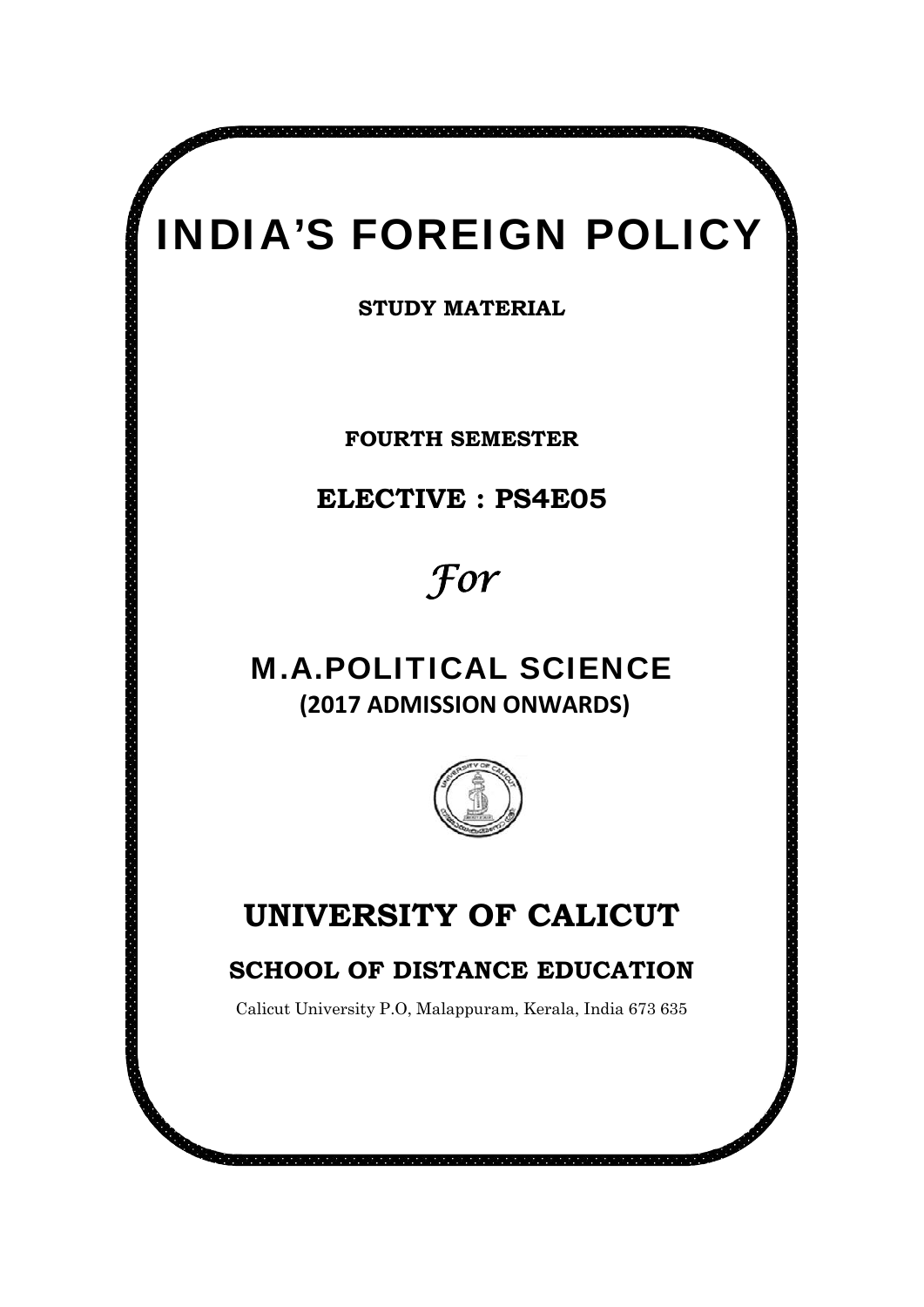### **UNIVERSITY OF CALICUT**

**SCHOOL OF DISTANCE EDUCATION**

**STUDY MATERIAL FOURTH SEMESTER**

# **MA POLITICAL SCIENCE**

### **(2017 ADMISSION ONWARDS)**

**ELECTIVE :**

#### **PS4E05 : INDIA'S FOREIGN POLICY**

*Prepared by :*

*Sri. Arun K.V(Arun Karippal) Assistant Professor, PG& Research Department of Political Science Sree Kerala Varma College, Thrissur*

> *Layout: 'H' Section, SDE* **©** Reserved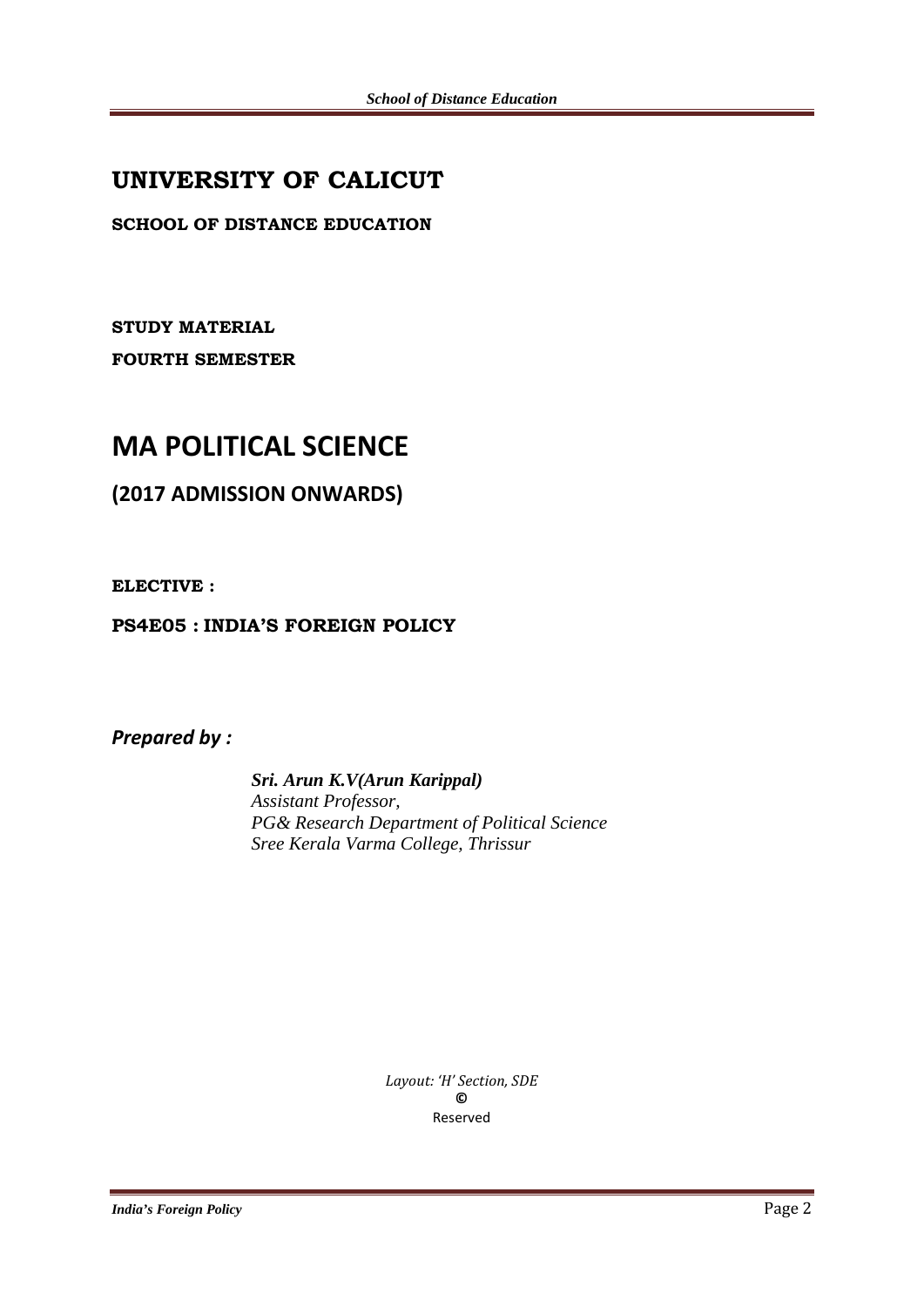## **CONTENTS**

| <b>Module</b> | <b>Title</b>                                                | Page No.  |
|---------------|-------------------------------------------------------------|-----------|
|               | <b>Basic Determinants of India's Foreign Policy</b>         |           |
| I             | Geography<br>a.                                             | $5 - 6$   |
|               | <b>History and Political Tradition</b><br>b.                |           |
|               | <b>Economic Development</b><br>$\mathbf{c}$ .               |           |
|               | <b>National Interest</b><br>d.                              |           |
|               | <b>International Milieu</b><br>e.                           |           |
| $\mathbf{I}$  | <b>Formulation of India's Foreign Policy</b>                | $7 - 10$  |
|               | <b>Role of Parliament</b><br>a.                             |           |
|               | b. Role of Political Parties                                |           |
|               | c. Role of Public Opinion                                   |           |
|               | d. Role of Ministry of External Affairs                     |           |
| III           | The Policy of Non alignment                                 | $11 - 15$ |
|               | Origin and evolution<br>a.                                  |           |
|               | Non alignment during cold war period<br>$b_{1}$             |           |
|               | Non alignment during post -cold war period<br>$C_{\bullet}$ |           |
|               | d. Challenges and prospects                                 |           |
| IV            | India and her neighbours                                    | $16 - 22$ |
|               | a. Pakistan                                                 |           |
|               | b. Sri Lanka                                                |           |
|               | Bangladesh<br>$\mathbf{c}$ .                                |           |
|               | d. Nepal                                                    |           |
| $\mathbf{V}$  | <b>Recent Trends in India's relation with</b>               | $23 - 31$ |
|               | a. USA                                                      |           |
|               | b. Russia                                                   |           |
|               | China<br>$c_{\cdot}$                                        |           |
|               | Japan<br>d.                                                 |           |
|               | Middle East<br>e.                                           |           |
| VI            | <b>India and the New World Order</b>                        |           |
|               | <b>SAARC</b><br>a.                                          | $32 - 38$ |
|               | b. ASEAN                                                    |           |
|               | European Union (EU)<br>c.                                   |           |
|               | Role in the United Nations<br>$\rm d$ .                     |           |
|               | India's Nuclear Policy<br>e.                                |           |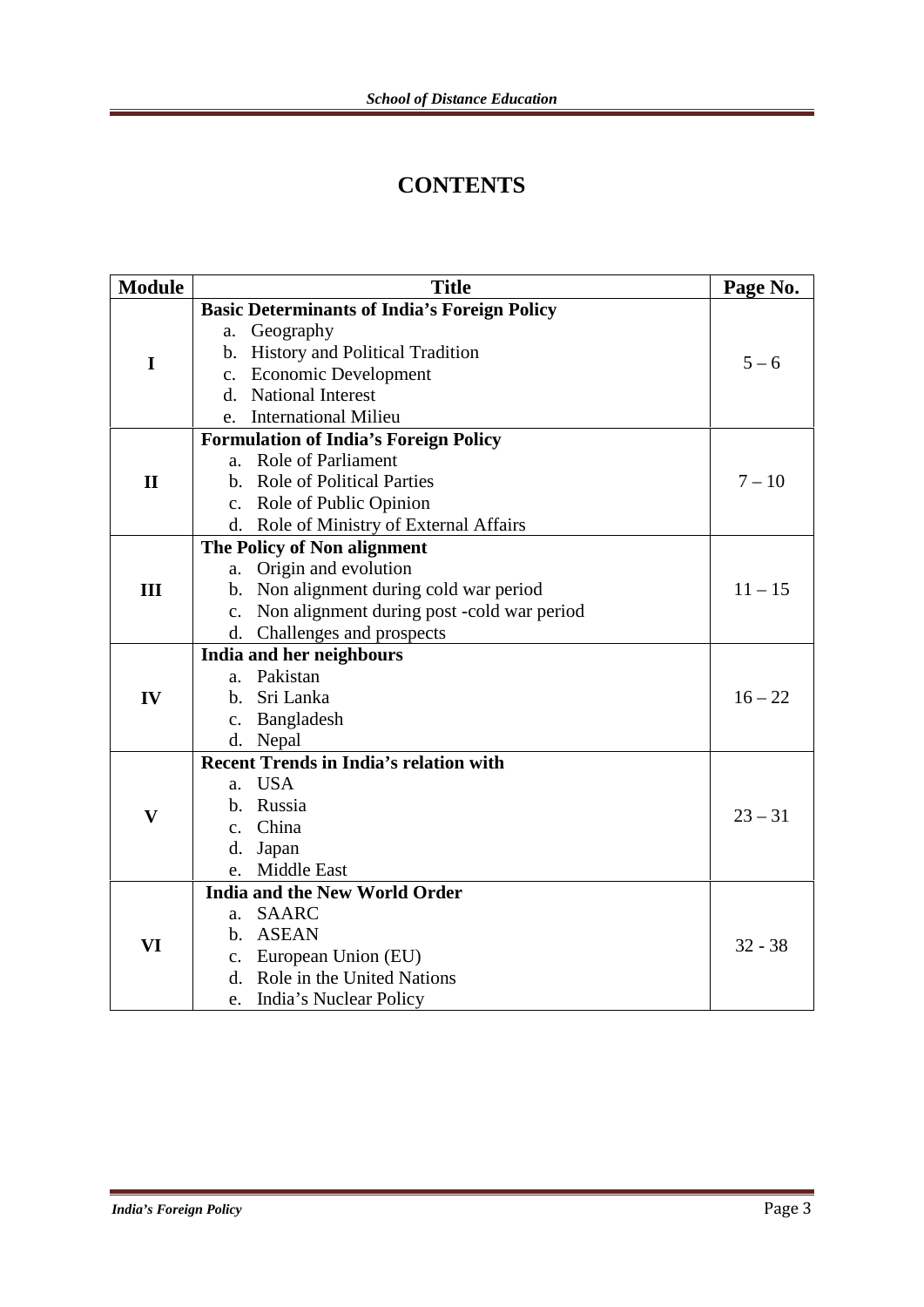*School of Distance Education*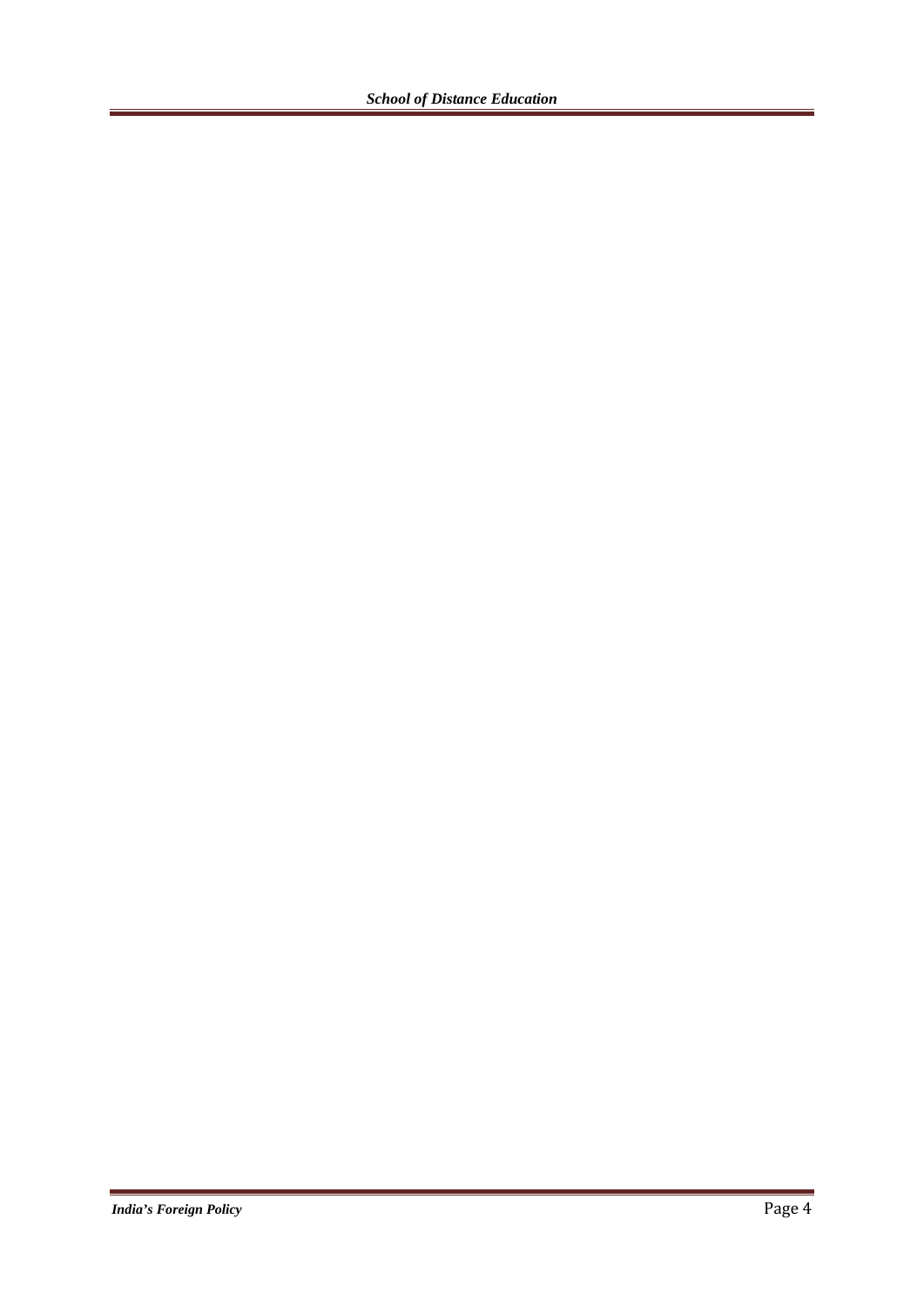#### **MODULE I**

#### **FOREIGN POLICY MEANING AND DETERMINANTS**

#### **Introduction**

Policy is considered as a plan of action and which is essential for the development of a nation. Policy of a nation is further divided into domestic as well as foreign. In the era of Globalization no nation can exists in an isolated one. Security, economic growth, environmental issues etc. create the nation states to collaborate and coexist together. As a result of these, bilateral, trilateral as well as multilateral relations build up between and among nations.Foreign policyis defined as the general objectives that guide the activities and relationships of one state in its interactions with other states. The development of foreign policy is influenced by domestic considerations, the policies or behaviour of other states, or plans to advance specific geopolitical designs. Leopold von Ranke emphasized the primacy of geography and external threats in shaping foreign policy, but later writers emphasized domestic factors. Diplomacy is the tool of foreign policy, and war, alliances, and international trade may all be manifestations of it (www.britannica.com).

According to Joseph Frankle 'foreign policy consists of decisions and actions and while involve some appreciable extent relations between one state and others(Shivakumar, 2011)

Padelford and Lincolin defines "Foreign policy is the key element in the process by which a state translates its broadly conceived goals and interests into concrete course of action to attain these objectives and preserve interests" (amerrizwan.blogspot.com, 2009)

From ancient periods onwards India was engaging with the world. It is evident from the writings of the scholars and travellers. During the national movement Nehru have clear vision of engaging with the world. As a newly independent nation, India gave much emphasis in engaging with the world. Article 51 of the Constitution of India clearly stipulate that '(a) promote international peace and security; (b) maintain just and honourable relations between nations; (c) foster respect for international law and treaty obligations in the dealings of organised peoples with one another; and encourage settlement of international disputes by arbitration ' are its foreign policy objectives.

#### **Basic Principles of India's Foreign Policy**

- 1. Non alignment
- 2. Opposition to colonialism and imperialism
- 3. Opposition to racialism
- 4. Pacific Settlement of disputes

#### **Determinants of India'sforeign Policy**

#### **a. Geography**

Napoleon once stated that any country's foreign policy is determined by its geography. Country's size, location, topography etc. are basic determents of any country's foreign policy. In 1903 Lord Curzon, the then Governor General of India, predicted that the geographical position of India would more and more push it into the forefront of international affairs. In 1948 Nehru spoke of India as the pivotal centre of South, South-East, and Western Asia. It is a sort of Asian bridge **(Fadia, 2014)**. Further its northern borders are generally protected by the mighty Himalayas. It has a vast sea coast on three sides. This factor cannot be ignored in foreign policy making. India's coastline is vital for its foreign policy. Indian Ocean was used as a route for penetration into India during 17th - 19th centuries by the French, British, Dutch and the Portuguese. Most of the foreign trade of India goes through the Indian Ocean. India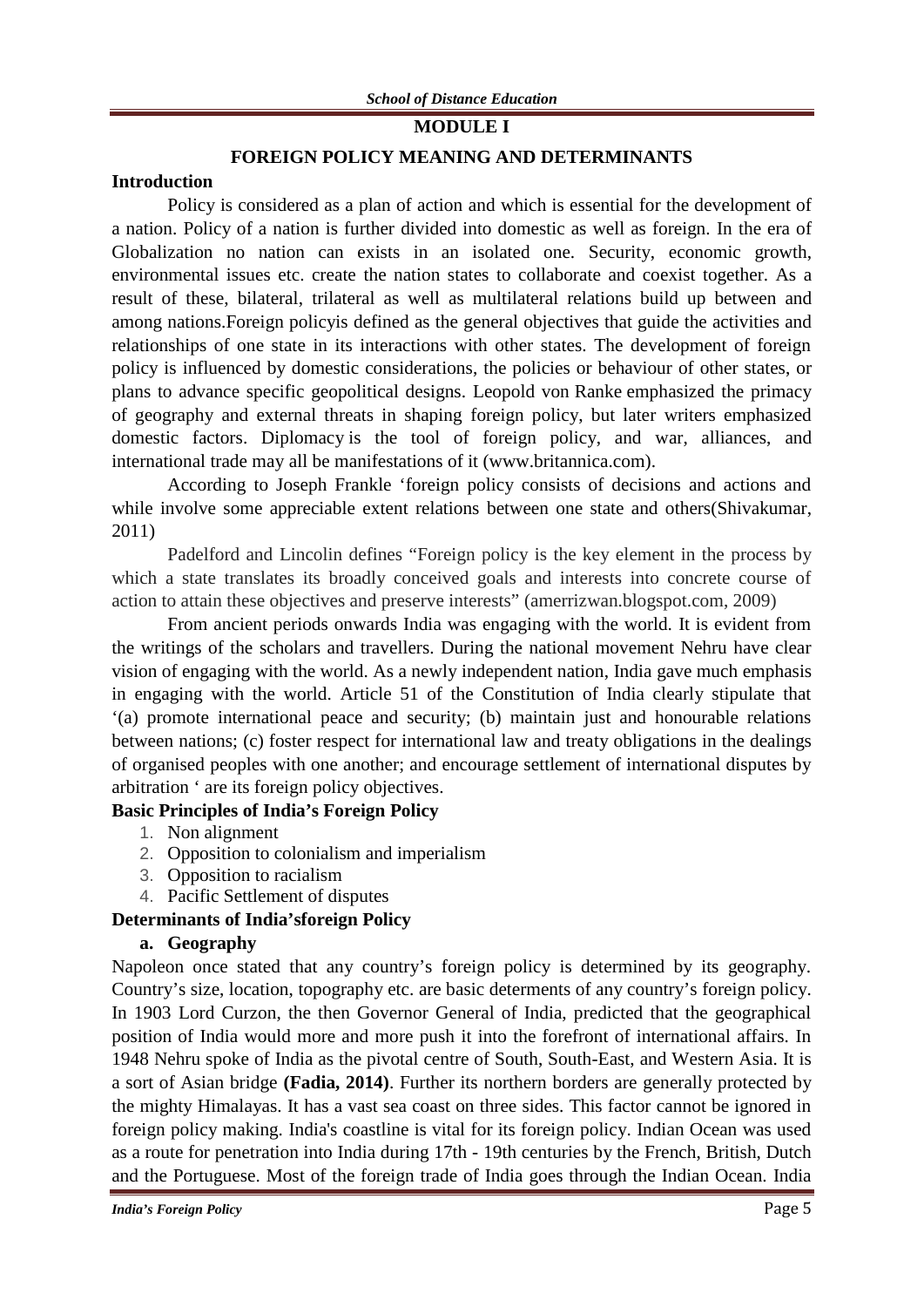has been supporting the demand of Indian Ocean as a zone of peace because that is essentially vital for India's security **(Khanna, 1997)**. India has common land frontiers, at places, with Pakistan, Bangladesh, China, Myanmar (Burma) Nepal and Bhutan. The former Soviet Union was also very near to the State of Jammu&Kashmir. Until the Chinese aggression in 1962, the Himalayas were known as the defenders (prahari) of India. That is no truer. The air forces of all countries have changed the security perspective all over the world. India's vast coastline necessitates not only a powerful navy, but also friendly relations with other naval powers present in the Indian Ocean (ibid).

#### **b. History and Political Tradition**

India's foreign policy is a by-product of history and tradition. As Nehru said, 'a country's foreign policy ultimately emerges from its own tradition, usages, and objectives and more particularly from its recent past.'Palmer and Perkins point out that the roots of Indian foreign policy are to be found in her civilization, the heritage of British policies, the independence movement and the influence of Gandhian Philosophy**(Fadia, 2014)**. It's true that India advocates pacific settlement of disputes based on the Gandhian Philosophy of non-violence. Since independence India always stood and support for independent movement all over the world based on her colonial past.

#### **c. Economic Development**

Country's economic dependency is another factor determining foreign policy.If a nation's economy is economically sound, that nation will be able to interact with other nations without any obligations. Most of the nations are dependent in one way or another with other nations. As a developing nation India's development is not possible without the financial and technical assistance from others. India implanted certain steel plants like Rourkela(German Collaboration), Bokharo (with Soviet assistance) etc. with the help of other countries. Since 1990, India follows Liberalization, Privatization and Globalization for the development. As a result, govt. of India was compelled to reduce the rules and rules and regulations and opened up market for other countries'.

#### **d. National interest**

It means interest of a nation want to protect and promote while interacting with other nations. H. J. Morgenthau stated that any foreign policy which operates under the standard of the national interest. Jawaharlal Nehru declared that 'to the interests of India, for that is my first duty'. Another occasion he said' whether a country is imperialistic or socialist or communist, its foreign minister thinks primarily of the interests of that country' **(Fadia, 2014)**.

#### **e. International Milieu**

This is one of the external determinants of foreign policy. International Milieu means international environment. Nehru adopted the policy of nonalignment for overcoming the cold war scenario. As a newly independent nation, India needs support from all quarters for the fulfilment of economic development. Nehru understood that aligning with one block will limit the possibility of getting assistance from other; therefore it will be better keep away from power blocks and stand as neutral. When nuclear weapons states tried to make nuclear apartheid by formulating NPT, Indira Gandhi was not ready to sign in the agreement. Later it results to conduct two nuclear tests and Indiaacquire the status of Nuclear weapons state. Disintegration of Soviet Union and end of Cold War influence India to frame Look East Policy. There are lot of similar examples to show how international milieu influence foreign policy of India.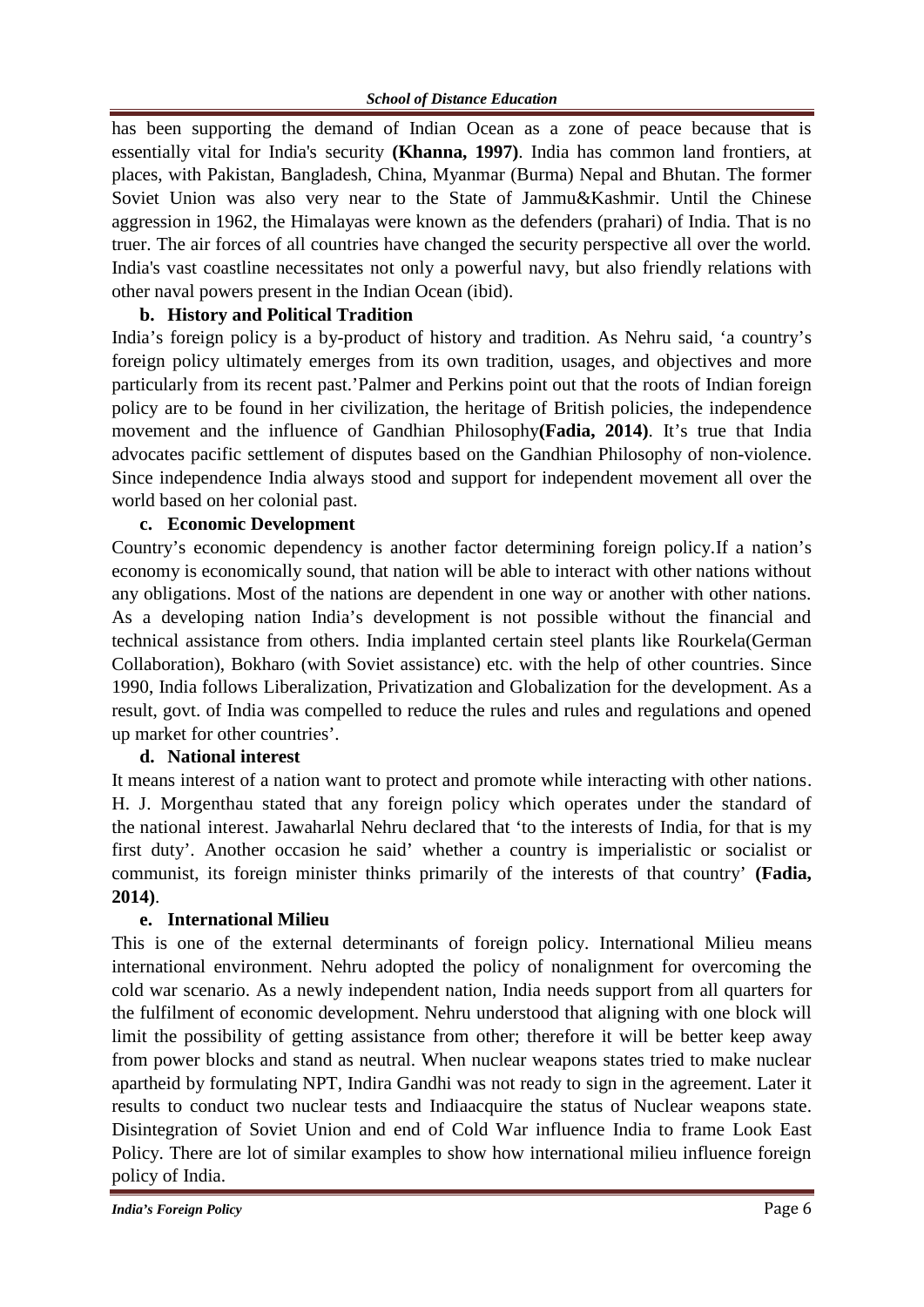#### **MODULE II**

#### **FORMULATION OF FOREIGN POLICY**

#### **a. Parliament**

As supreme law making body of India Parliament has to play a major role in the policy formulations. The Constitution of India clearly stipulates the role of Parliament in shaping foreign policy. Article 246of the Constitution of India states, Parliament has the power to make laws in all aspects of Foreign Policy. It reads as

(1) Notwithstanding anything in clauses ( 2 ) and ( 3 ), Parliament has exclusive power to make laws with respect to any of the matters enumerated in List I in the Seventh Schedule (in this Constitution referred to as the Union List)

 $(2)$  Notwithstanding anything in clause (3), Parliament, and, subject to clause (1), the Legislature of any State also, have power to make laws with respect to any of the matters enumerated in List III in the Seventh Schedule (in this Constitution referred to as the Concurrent List)

(4) Parliament has power to make laws with respect to any matter for any part of the territory of India not included (in a State) notwithstanding that such matter is a matter enumerated in the State List (indiankanoon.org).

Shortly Parliament has to intervene and formulate all the aspects of India's relations with International affairs. This includes diplomatic, consular and trade representatives the UNO and International Conferences, International agreements war and peace, foreign jurisdiction, emigration, Passport, VISA, etc. (Shivakumar, 2011)

Shiva Kumar points out that its resolutions either supporting or opposing policies proposed by government or by suggesting or forcing upon the government new policies.Furtherthe parliament has to cut down or increasing the budget of the MEA, Defence and Ailed Ministers, Set by a new mechanisms and governmental institutions for the making of Foreign Policy.Indo –Bangladesh Land Boundary Agreement was recent example for how parliament can influence the foreign policy. Mutual exchange of certain conclaves with each other was put forwarded during the time of MrsGandhi for humanitarian reasons. But this bill was failed to get parliamentary support in 1974. Due to this, Bill was side line last 4 decades. This Bill again came before the Parliament during the last years of second UPA government and finally passed by newly elected NDA government as 100<sup>th</sup> Constitutional Amendment. The LokSabha showed rare unanimity in passing the Constitution (119th Amendment) Bill to settle its 41-year-old border dispute with Bangladesh. The implementation of the LBA will enable the two countries to exchange lands known as enclaves or chhitmahal in each other's territory. The bill will also help in resolving the long-standing problem of land in adverse possession. Bangladesh and India share a 4,096-km international border, the fifth-longest land border in the world. From 1947 till now, the unresolved problem of enclaves and adverse possession has been a source of constant friction. It was hoped that the Indira-Mujib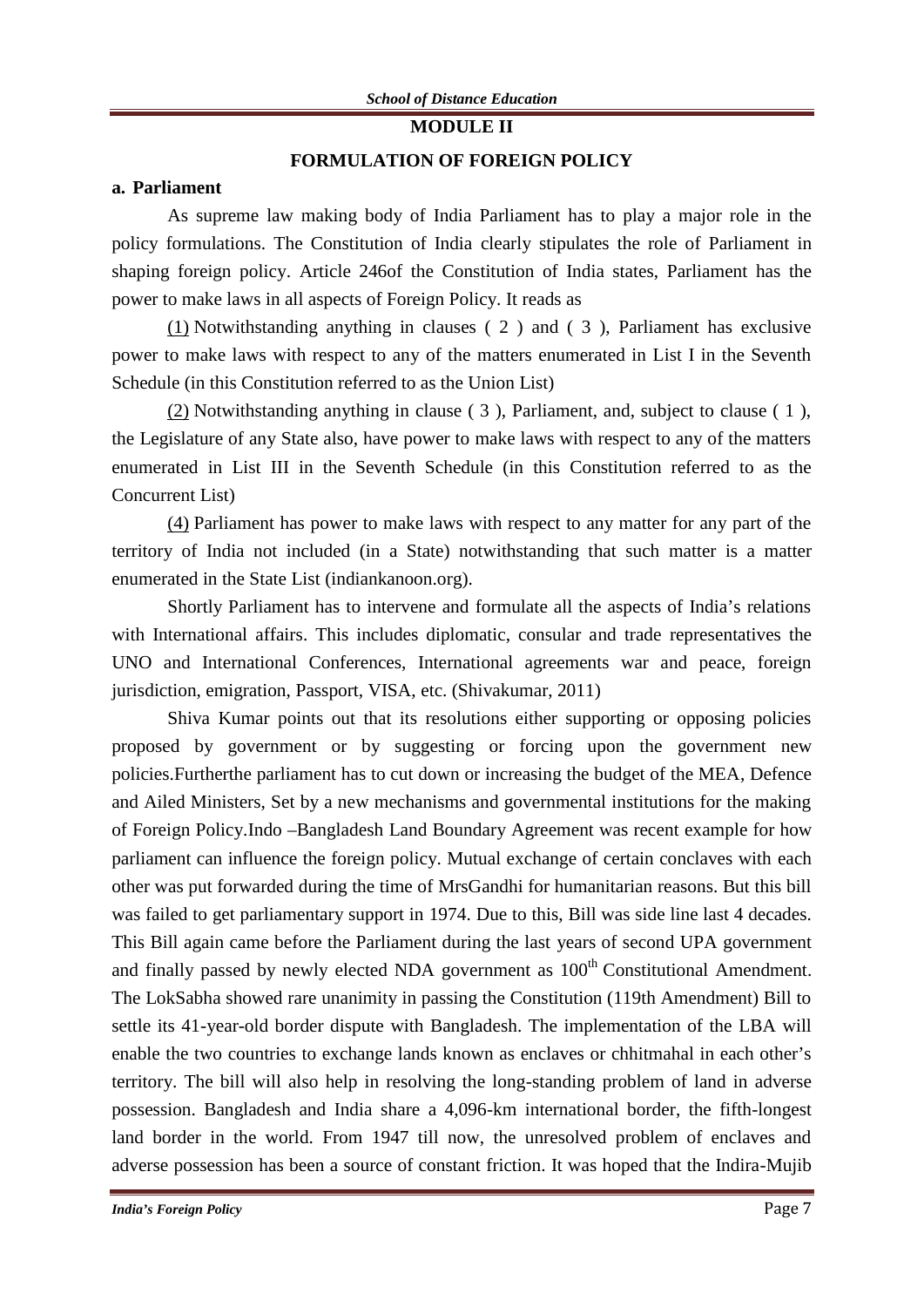LBA in 1974 would settle both these problems but, for a variety of reasons, it has taken four decades to resolve all the pending issues and for the Indian Parliament to finally ratify the agreement (indianexpress.com)

Parliament has constituted a Standing Committee on External Affairs for look into the specific aspects of foreign policy. Presently Dr.ShashiTharoor, MP is in charge of this standing committee. This committee recently submitted a report on Doklam issue and it was gained media attention on because of certain critical points in the report that indirectly point out the faults of Union govt. in dealing with the Doklam issue.However since the time of Nehru, foreign policy decisions are carried out without any proper discussions in the Parliament in advance. Even though members can raise questions, move motions on foreign policy most of the time members concerned domestic policies. Indo US Nuclear deal is only the occasions were by which a non-confidence motion is discussed specifically relating to foreign policy of National Govt.

#### **b. Political Parties**

As interest articulators political parties are inevitable in any parliamentary democratic set up. All the political parties point out their foreign policy goals in their election manifestos. Foreign policy principles of India are a brain child of Nehru and Indian National Congress. During the initial years of Independence Communist Parties considered Nehru Government as running dog of imperialism. However when his government was interacted with soviet Union, communist Party was ready to extent their support in future development of India. The first split in the communist Party itself relating to Indo- China war. While the Indian National Congress advocates the principle of Non-alignment, regional integration and disarmament, UN reforms etc. The Communist parties favoured pro soviet attitude and always disinterested in India's engagements with western countries particularly the US. As a National Party turned ruling party BJP supported the nuclear policy of India. That's why Vajpayee ready to conduct second nuclear test while continuing the previous governments' nuclear policy. BJP is also following a pro West as well as pro US policy. Indeed, more interested to interact with Israel than the Palastein. However both BJP and Congress continuing the policy of liberalization, Privatisation and Globalization with a minor difference while they are in power. Rise of regional parties adversely affected the India's bilateral relationship with other countries. Teesta Water issues between India and Bangladesh un-ended due to the stand of Trinamool Congress. Further Tamil Parties has direct control over India's Foreign Policy towards Sri Lanka. The foreign policy of a country cannot have a smooth sailing if domestic sailing if domestic politics is sharply polarized in antagonistic camps or ideological blocks. The existence of national consensus on foreign policy especially during post-independence to middle 1990s gradually turned due to the growth of coalition politics and multi-party system (Shivakumar, 2011). This is clearly visible in the expression of Dr, Man Mohan Singh. He opines that 'the things that we do and the things we do not do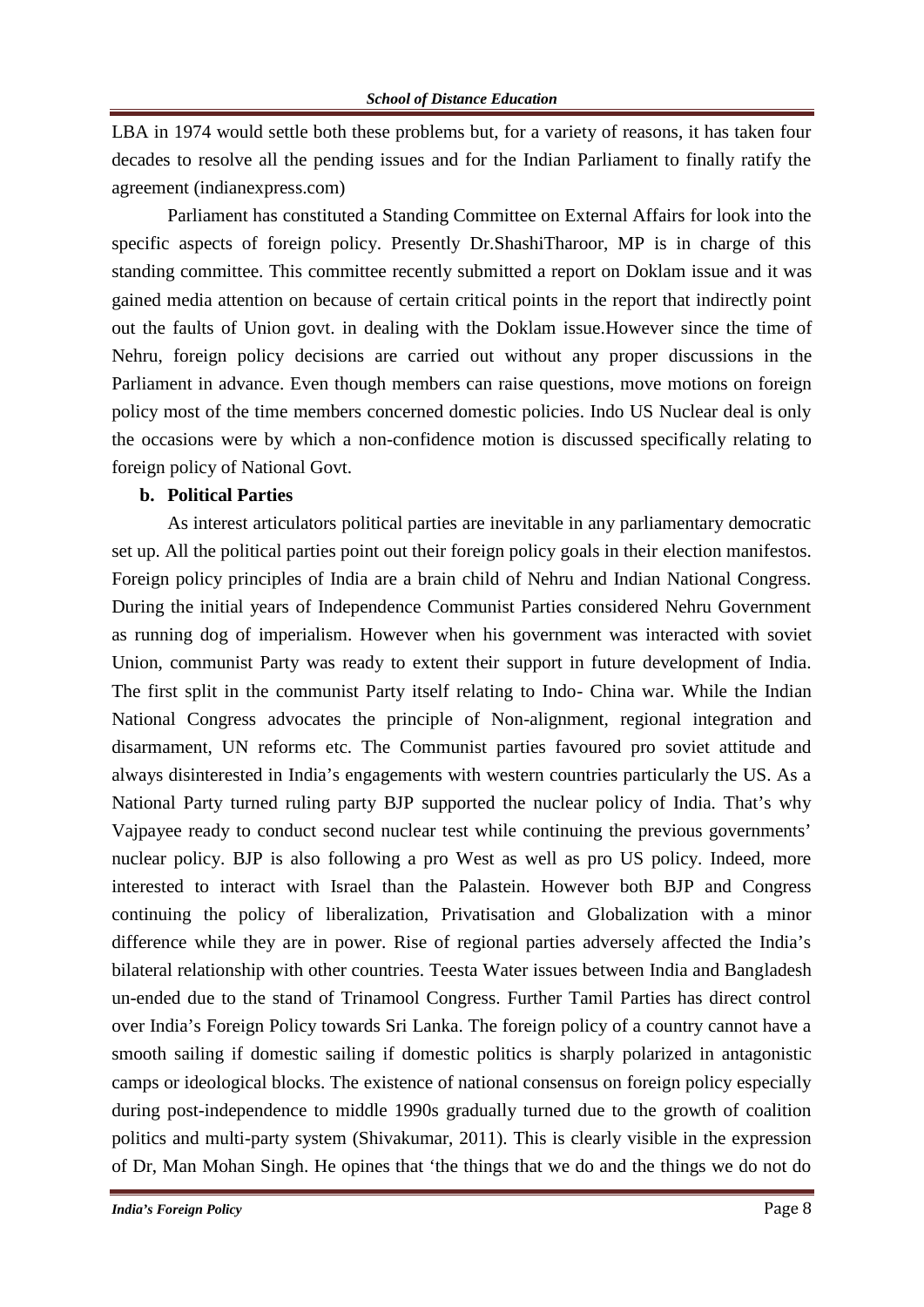will have a profound consequence on our ability to emerge as a truly global power. An internally divided and divisive society cannot project an external image of strength of power. And I think is the guideline which should guide the acts of all political parties' (pmo.nic.in)

After the nuclear deal, around one decade take foreign policy issues as important. The Rafale deal between India and France is now an important issue; the Congress party take it as an issue of corruption in the floor and outside the parliament. Media also seriously look in to this issue by publishing series of stories with this agreement. All the foreign leaders were aware of the importance of political parties in Indian Politics. Therefore most of the international leaders meet opposition party leaders while their visit to India.

#### **c. Public Opinion**

Public opinion is to be considers as opinion of the people. In a democratic set up it has direct impact on the prospects of any govt. therefore every govt.always tries to catch the minds of people. At the international level BREXIT was the living example for how people have a say in Foreign Policy. As a result of referendum, British Government was forced to break up with European Union and even the Prime Minister was compelled to resign her post. Media and Political Parties are the major platforms for generating public opinion. However when it comes to domestic or foreign, media and political parties gives importance to domestic policies than foreign policies. Therefore people were also more interested in domestic issues. Shivkumarpoints out that in a hugecountry like India poverty and illiteracy is widespread, common people do not take much interest in issues related with country's international relations compared to their interests and demands in internal policies. Further they show interest in country's foreign policy at the time of War or International Crisis. Even govt. is also not interested to share their achievements in the field of Foreign Policy among the people. For example, the present NDA government spentcrores' of rupees for advertisements for showing their achievements. Even though the Prime Minister has visited more than sixty countries and reached many agreements, advertisements are focusing on domestic initiatives of the government. People occasionally interested in foreign policies of government. If it hits directly hits their day to day life. For example the recent unexpected flood in Kerala and UAE government's offer to contribute for rebuild Kerala and Central government's reluctance towards this move evoke the attention of people from all quarters.

#### **d. Ministry of External Affairs**

Ministry of External Affairs is a nodal agency for conducting foreign affairs of India. MEA is accountable for Foreign Policy Making, its execution and regular conduct of international relations.The administrative structure of the MEA consists of two types of divisions.- territorial divisions and functional divisions. It has thirteen territorial divisions, each covering a large area of the world. Each division is responsible for policy coordination in its respective area. The MEA also has functional divisions dealing with external publicity, protocol, consular affairs, Indians abroad, the United Nations (UN) and other international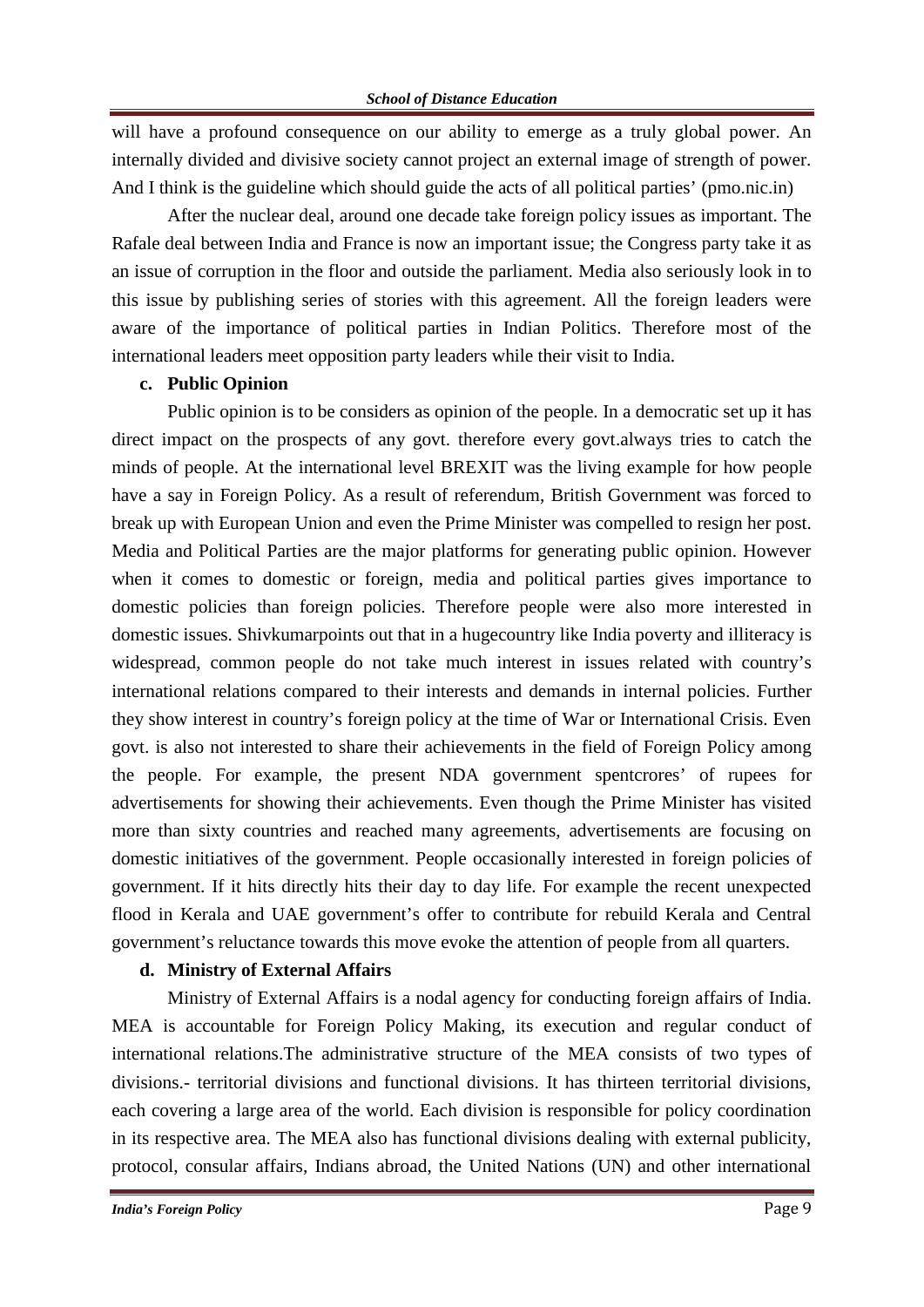organizations, and international conferences (byjus.com). Three functional divisions deserve special mention due to their growing importance in India's foreign, policy. The Policy Planning and Research Division are responsible for conducting research and preparing briefs and background papers for policy makers. The background papers provide information on various issues related to international developments. The briefs cover wide-ranging issues relating to India's foreign policy and its role in the changing international environment, The Economic Division has the responsibility of managing and conducting foreign economic relations. In the age of globalization, the economic division has become veryimportant. Its activities reflect changes in the government's economic policy and the international economic environment. It established the Economic Coordination Unit in 1990 to assess the impact of the Persian Gulf crisis arising from Iraq's invasion of Kuwait, changes. It also tries to promote foreign investment iii India. The Economic Division also runs and coordinates India's foreign aid programs, including the Indian Technical and Economic Cooperation Programme (ITEC), and the Special Commonwealth African Assistance Programme, The ITEC programme launched in 1964 is the flagship programme of India for economic cooperation with developing countries (byjus.com).

The Public Diplomacy division was established in 2006 to initiate programmes for enlisting popular domestic and international support to India's foreign policy measures. The broad mandate of this division is to organize outreach activities inside and outside India to effectively project India's foreign policy to wider public. It works in close collaboration with researchers, think-tanks, civil society, media and industry to attain its objectives. It also supports TRACK II interactions with other countries. TRACK II diplomacy refers to the involvement of non-official members and groups in the conduct of foreign relations.

The Indian Council for Cultural Relations (ICCR) and Indian Council of World Affairs (ICWA) are also run by the MEA. The ICCR arranges exhibits, visits, and cultural exchanges with other countries and oversees the activities of foreign cultural centers in India. The ICWA aims to develop a think-tank and works as an important platform for discussion on various aspects of foreign affairs of India(ibid).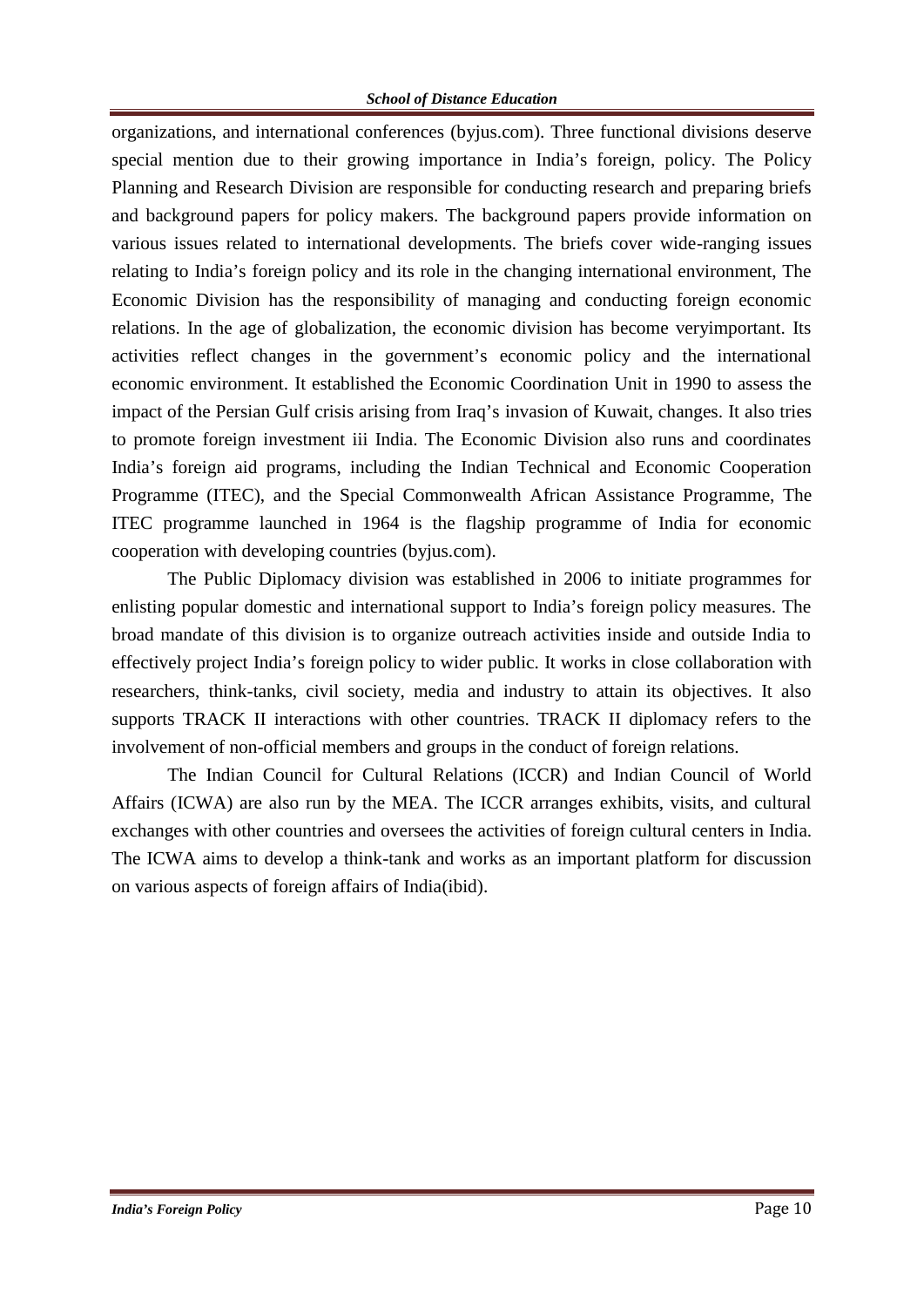#### **MODULE III**

#### **THE POLICY OF NON ALIGNMENT**

- a. Introduction
- b. Origin of NAM
- c. Membership of NAM
- d. Evaluation of NAM
- e. Relevance of NAM

#### **a. Introduction**

The post-1945 period witnessed drastic changes in the international system. Eurocentric international system was gradually turned to US centred and Soviet centred. These two powers tried to influence the other countries militarily, economically as well as ideologically. Both powers introduced various schemes for influence Eastern European countries. The USA introduced the Truman Doctrine as well as the Marshall Plan. The Soviet Union introduced the Molotov Plan for attracting countries. Both power blocs mainly offered financial assistance to the countries.

Apart from financial aids they created security and economic alliances. As a result of this international political system became bi-polar. It accelerated powerful bloc politics; this led to mutual distrust, hatred and sharp rivalry between the two superpowers. The USA in order to counter the spread of communism encouraged West European nations to create the North Atlantic Treaty Organisation (NATO), a military alliance, in 1949. The Soviet Union countered the NATO by forming the Warsaw Pact, another military alliance of East European nations, in 1955. Primarily the act of military alliance confined within the European countries. Subsequently, both power blocs tried to bring Other Asian, African and Latin countries under their military and economic influences. This two superpower bloc started to pressures other countries it creates enormous impasse among Asian and African countries (Chatterjee, 2010).

Some developing countries disregarded the call of the superpowers to join their blocs and nurtured the dream of a world free of bloc politics and the dominant political tension blocs, associated with it. Some newly independent nation-states showed greater inclination to maintain their autonomy outside bloc politics. They felt that rendering allegiance to any of the superpowers would infringe upon their freedom to decide their course after the much awaited independence of their motherlands. Prominent among these newly- independent developing countries was India, which rejected the idea of joining any bloc after the Second World War (Chatterjee, 2010).

Jawaharlal Nehru, the first Prime Minister of India, as opposed to militarism and preferred relying more on the age-old Indian traditions of non-violence and peaceful cooperation among nation-states. He was joined by Indonesian President Sukarno and Egyptian President Nasser, and they endeavored to create a world free of bloc politics and military alignments. It was due to their efforts that the Non-Aligned Movement (NAM) emerged and gathered strength in world politics after the Second World War (Chatterjee, 2010).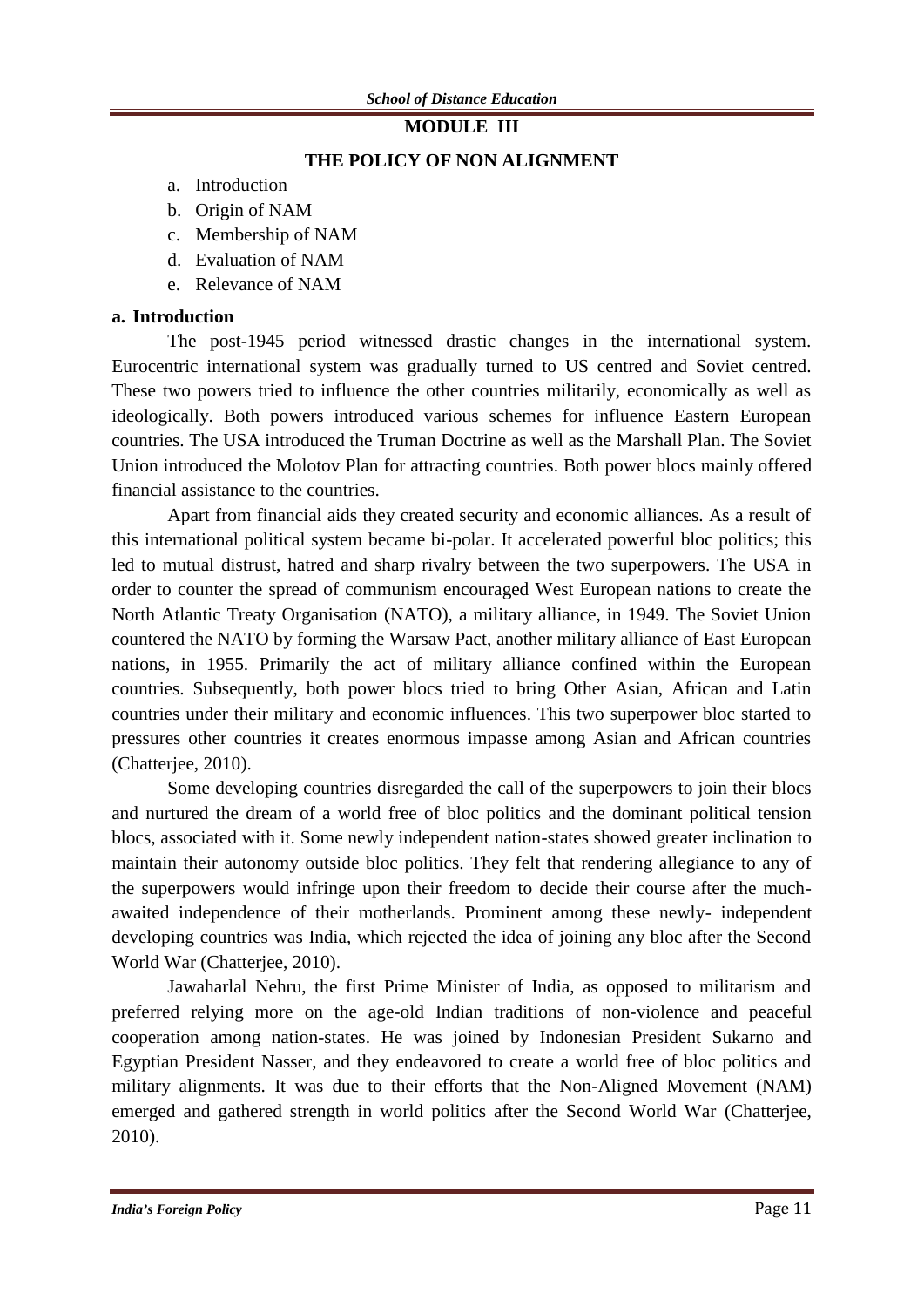Non- Alignment is one of those phenomena of international politics which appeared on the international scene after the second world war and which represent an essential force in the shaping of the nature of international relations. The term of Non-alignment which is of a post-1945 origin and which has been adopted by the newly independent countries denotes different meanings to different people at different times. The westerners often use the expression neutrality or neutralism and try to understand non-alignment with the help of the term neutrality or neutralism. Western scholars identified various synonymous especially Schwarzeneberger uses the terms *are Isolationism, non-commitment, neutrality, neutralization, unilateralism, and non-involvement.*(Kumar, 1980)

Isolationism stands for policies of aloofness varying from the known isolation of United States before the First World War to postures of inoffensiveness in international affairs. Non- Commitment refers to politics of detachment for other powers in a triangular or multi-corner relationship. Neutrality describes the political and legal status of a country at war concerning the belligerents. Neutralization means a permanent neutral status of a particular state which it cannot give up under any circumstances, e.g., Switzerland is a neutralized state. Unilateralism is identified with policies of calculated risks such as the destruction of own thermo-nuclear weapon at ones' instance. Non-involvement means keeping away from the ideological struggle between the different superpowers, though permitting a certain degree of flexibility when unavoidable (Malhotra, 1993).

Non-alignment means that a nation pursuing such a policy need not be neutral under all circumstances. It can participate actively in world affairs under exceptional circumstances. The idea of non-alignment aims at keeping away, but it keeps away not for a particular conflict or issue but from a persisting international tension like the cold war. Since military alliances were an essential aspect of cold war, nonalignment naturally they insisted on shunning from these alliances. Any military alliance- either bilateral or multilateral-formed during cold war days was a violation of non-alignment (Chatterjee, 2010).

It is, therefore, a foreign policy perspective that advocates freedom from a commitment to any power bloc; it stresses the independence of choice and action in external affairs. The policy of not aligning with any bloc, but at the same time being friendly to everyone, so that it might be feasible to have a moderating impact on international relations, came to be popularly called as non-alignment. It would enable a nation to judge each issue on merit and decide upon its course independently without being influenced by any previous commitment or bias.

No-alignment as foreign policy contribution is Indian contribution to the theory of international politics. Non-alignment is neither a passive nor a contrary policy. It should be understood in the foreground of the ways of contemplating Indian people who have expressed many positive and constructive ideas through negative expressions, such as *Ahimsa and Apramad*(Chatterjee, 2010).

As a positive concept, it has several dimensions. It is natural that non-alignment should oppose specific values and at the same time promote some others which are in harmony with its basic orientation. The chief goals of the non-aligned movement in the fifties and sixties were decolonisation and the preservation of international peace. It has been contributing positively to attaining a new international economic order and a new information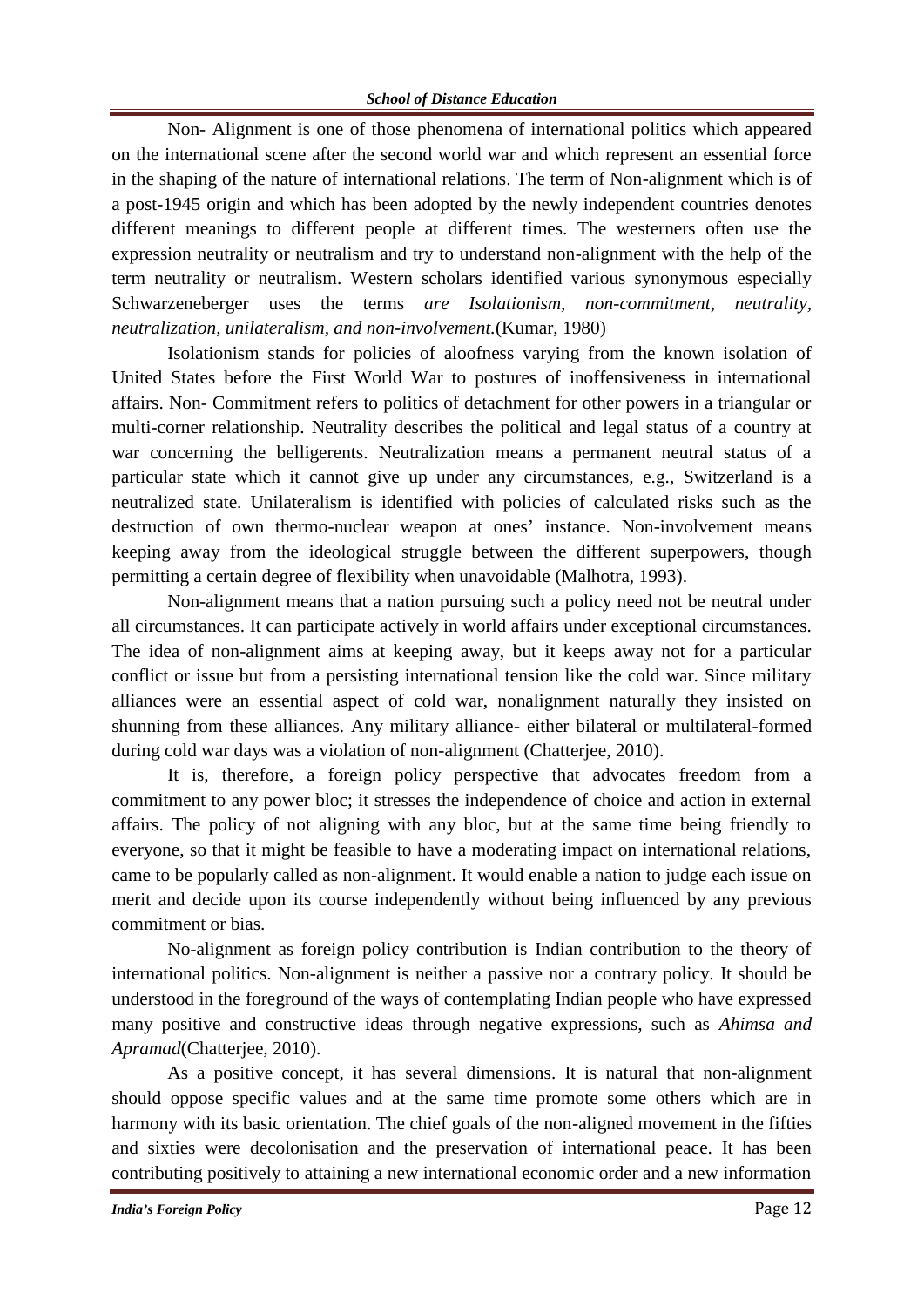order based on equity, freedom and eradication of exploitation and domination. It is positive since it strives for specific values and goals (Kumar, 1980).

#### **b. Origin of NAM**

The idea of a non-alignment movement was conceived at the conference of Afro- Asian countries held in New Delhi in 1947. After India gained independence from British rule, it decided not to join any power bloc. Jawaharlal Nehru, the first Indian Prime Minister, took the initiative to encourage theses Afro-Asian nations to fight against the evils of colonialism and imperial domination.

Jawaharlal Nehru first used the term 'non-alignment' in a speech he delivered in 1954 in Colombo, Sri Lanka. In it, Nehru described the five guiding principles for China-India relations. These principles known as the 'Panchsheel' (five pillars), would later serve as the basis of the NAM. These were (1) respect for each other's sovereignty and territorial integrity; (2) non-aggression; (3) non—interference in domestic affairs; (4) equality for all; (5) peaceful co-existence. However, in its most real sense, the Nam took a proper shape at the Bandung Conference of Afro- Asian countries held in Indonesia in 1955(Malhotra, 1993).

The attending twenty-nine nations declared their wish not to get involved in the Cold War and adopted a declaring on the promotion of World Peace and Cooperation, which included Nehru's five principles. The Bandung Conference emphasized the need for emancipation of the people from colonial rule and urged the newly independent nation-states to stay away from bloc politics and adhere to the principles of nonalignment. This conference had built the base for the movement(Chatterjee, 2010).

After Bandung, it took six years to arrange the first non-aligned summit in Belgrade, the capital city of former Yugoslavia, in 1961. Meanwhile, erstwhile Yugoslav President Broz Tito expressed his support to the non-aligned movement and invited the non- aligned countries to organize their first summit in Belgrade. Twenty-five countries participated at the Belgrade Summit. The basic thrust of this first non-aligned summit was on peace, socio economic development of the privileged countries and disarmament of the world. The Belgrade Declaration on Peace evoked a global response.

#### **c. Membership of the NAM**

The Belgrade summit clearly outlined the conditions required for a state to be declared a non-aligned state. The summit set five conditions, mainly based on *Panchsheel*, for a state to become a member of the non-aligned movement. These are as follows:

- (1) A state willing to join the NAM must formulate an independent foreign policy aimed at establishing cooperation among nation-states;
- (2) It should support independence and right to self-determination of every nationality;
- (3) It should not be a member of any military alliance created out of conflicts of big powers;
- (4) If it enters into any bilateral or regional military alliance, such agreement or alliance must not be created out of conflicts of the big powers;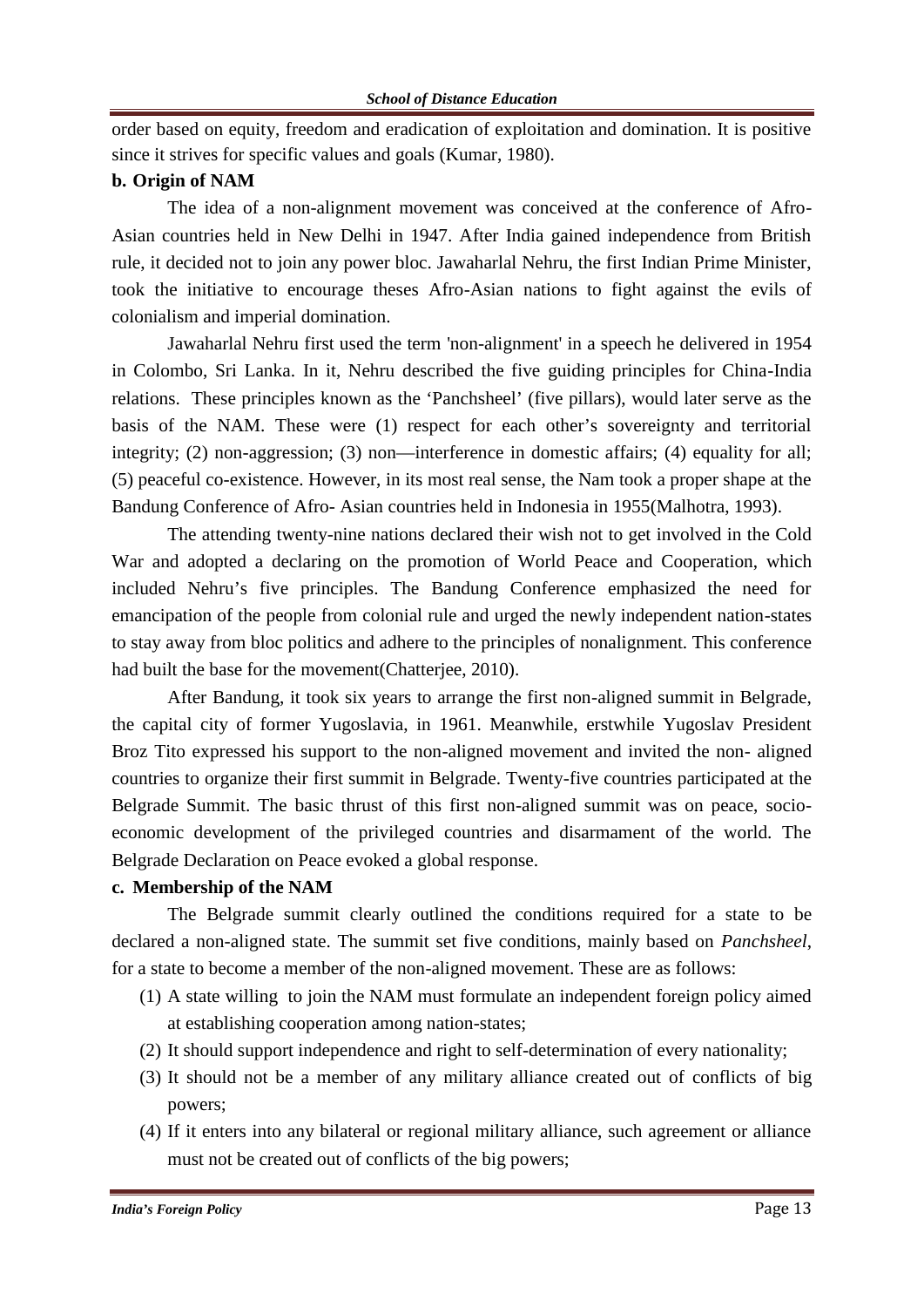(5) If it allows any foreign military base on its soil, such base must not be created out of the conflicts of big powers

The underlying implication of all these five principles was that a non- aligned nation should follow independent foreign policy, shall support the independence of a nation and shall not enter into bloc politics. Since its first summit in Belgrade in 1961, membership of the NAM went on increasing. In 2008, NAM held 118 member states. After the United Nations Organization (UNO), it is the largest organization of nation-states in the world, containing fifty-five percent of the world population(Chatterjee, 2010).

#### **d. Evaluation of NAM**

It can be evaluated on the following parameters to what extent policy has helped India in safeguarding the vital national interest. To what extent it was possible to put the policy into practice.

(1) According to critics, non-alignment has not helped India in ensuring its vital national interest. India had to compromise with its territorial integrity. India was able to defend the territorial integrity only after it entered into Treaty of Peace and friendship with USSR in 1971. Since then it has not been possible for India to practice Non-alignment in a genuine sense. After the disintegration of USSR, India was left with no option had to go for acquiring nuclear weapons to protect its vital interests. Post-cold war world order does not permit any country to remain nonaligned.

Officially Government of India continues to assert its commitment towards Non alignment, but practically India has entered into the strategic partnerships with more than 30 countries. In practice strategic partnerships if they are strategic in a real sense are not very different from an alliance. Officially Government of India insists on exercising strategic autonomy, avoid the use of alliance and prefer terminologies like trilateral quadrilaterals.

According to C Rajamohan, non-alignment was not India's idealism rather India pragmatism. India had no choice but to go for non-aligned status for following reasons (1) Proximity of the Communist bloc (2) Adoption of liberal constitutional democracy (3) Nehruvian model of 'Mixed Economy'. It seems that it was a wise decision in that scenario, but it is also true that India could secure itself in a much better way after leaving the genuine non-alignment.

- (1) It was possible for India to exercise greater autonomy to take principled stands in initial days. However, since the 1970s it was not possible to go for principled stands all the time. West has always accused India that its non-alignment was titled in favor of USSR. India failed to critics/oppose Soviet invasion in Afghanistan very strongly India always criticized intervention of Western Multi-National Companies (MNCs). Especially in domestic affairs of Third World Countries.
- (2) India could go for active involvement in world affairs during the time of Nehru. It played an active role in the Korean Crisis for Palestine issue, nuclear disarmament. However form the 1970s onwards, our focus has been on South Asia.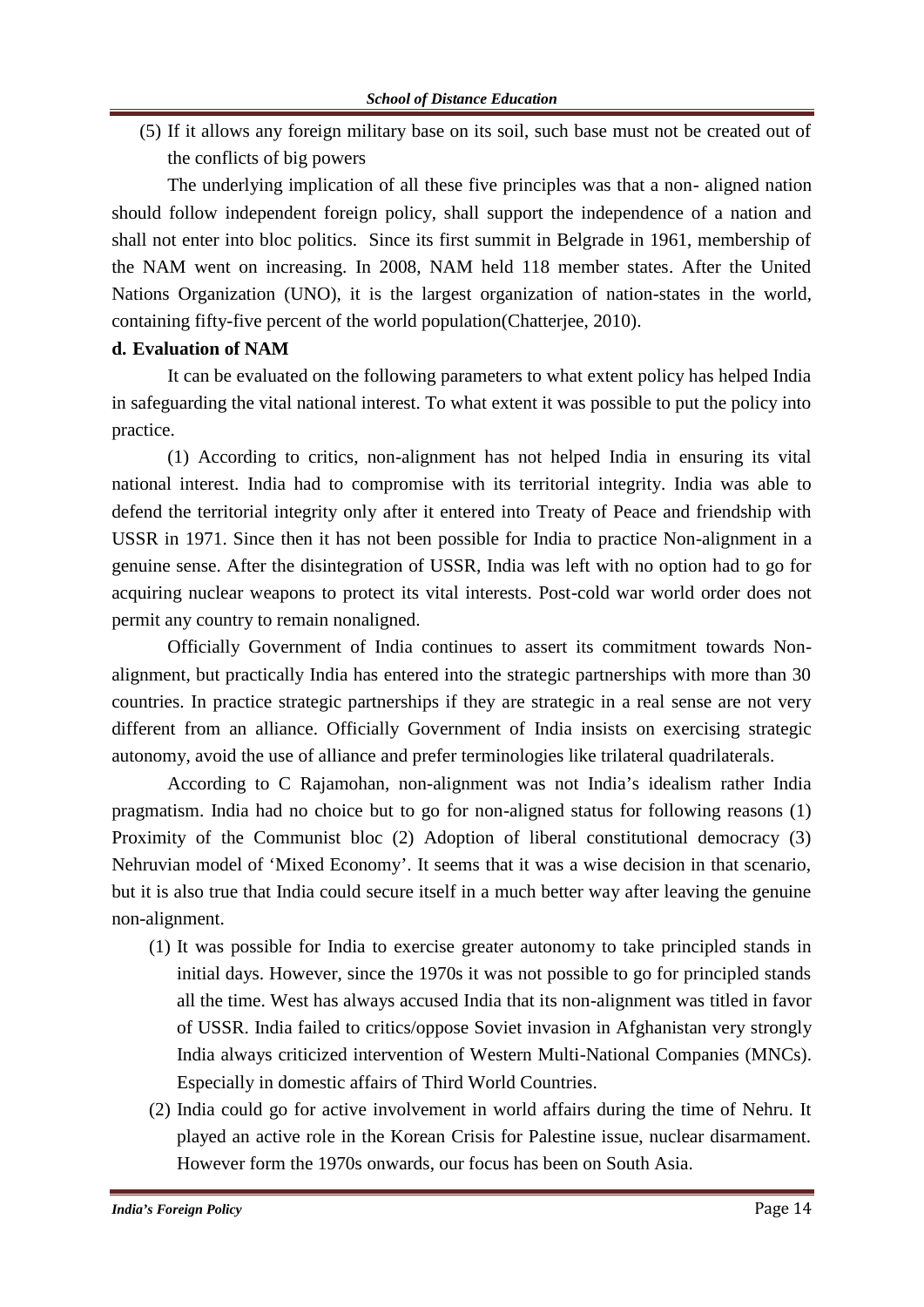#### **e. The relevance of the NAM**

During the Cold War, nonalignment blossomed from a principle into a movement. However, doubts have been raised in the academic sphere about the relevance of the NAM since the end of the Cold War in 1991. Momentarily, it seemed that with the end of the Cold War and the disappearance of the former bloc politics, the NAM had become marginalized. Scholars argued that the ideological and intellectual vigor of the Movement had diminished in the absence of rival power blocs. However, in reality, the NAM has not lost its relevance after the Cold War; it has adopted new and newer policies relevant to the post-Cold War world order(Chatterjee, 2010).

These policies have helped the movement not only to survive but to garner strength as well. Therefore, the survival and continuing significance of the movement cannot be questioned at the moment. This proposition can be strengthened by the fact that in the post cold War period six successful summits held by the NAM (1992, 1995, 1998, 2003, 2006 and 2009). At all of these summits, member-states of the NAM have stressed upon the continuing significance of the movement and outlined the altered role of the NAM in a new international order. The six NAM summits held so far after the Cold War emphasized the social and economic progress of the developing nations(Chatterjee, 2010).

NAM has shifted its attention to socio-economic, ecological, health, anti-terrorism, and related issues during the post-Cold War period. It does not mean that the NAM has dropped its political agenda, It is still a significant base for upholding the territorial integrity and sovereignty of the developing countries. It is also an important platform to fight for the right to self-determination of oppressed nationalities alongside its political agenda. NAM is also emphasizing other areas as mentioned above because these issues have gained prominence in international relations after the Cold War.

However, it also to be noted that as founder of NAM, India herself violating the NAM principles by aligning superpowers. Now India is following policy of Multi alignment rather than non-alignment. As second largest organization in the world, NAM has the potential to influence issues like Terrorism, climate change, UN reform etc. For the first time in the history of India, 2016 NAM summit held at Venezuela was concluded in the absence of Indian Prime Minister. Therefore is an urgent need to restore its relvance.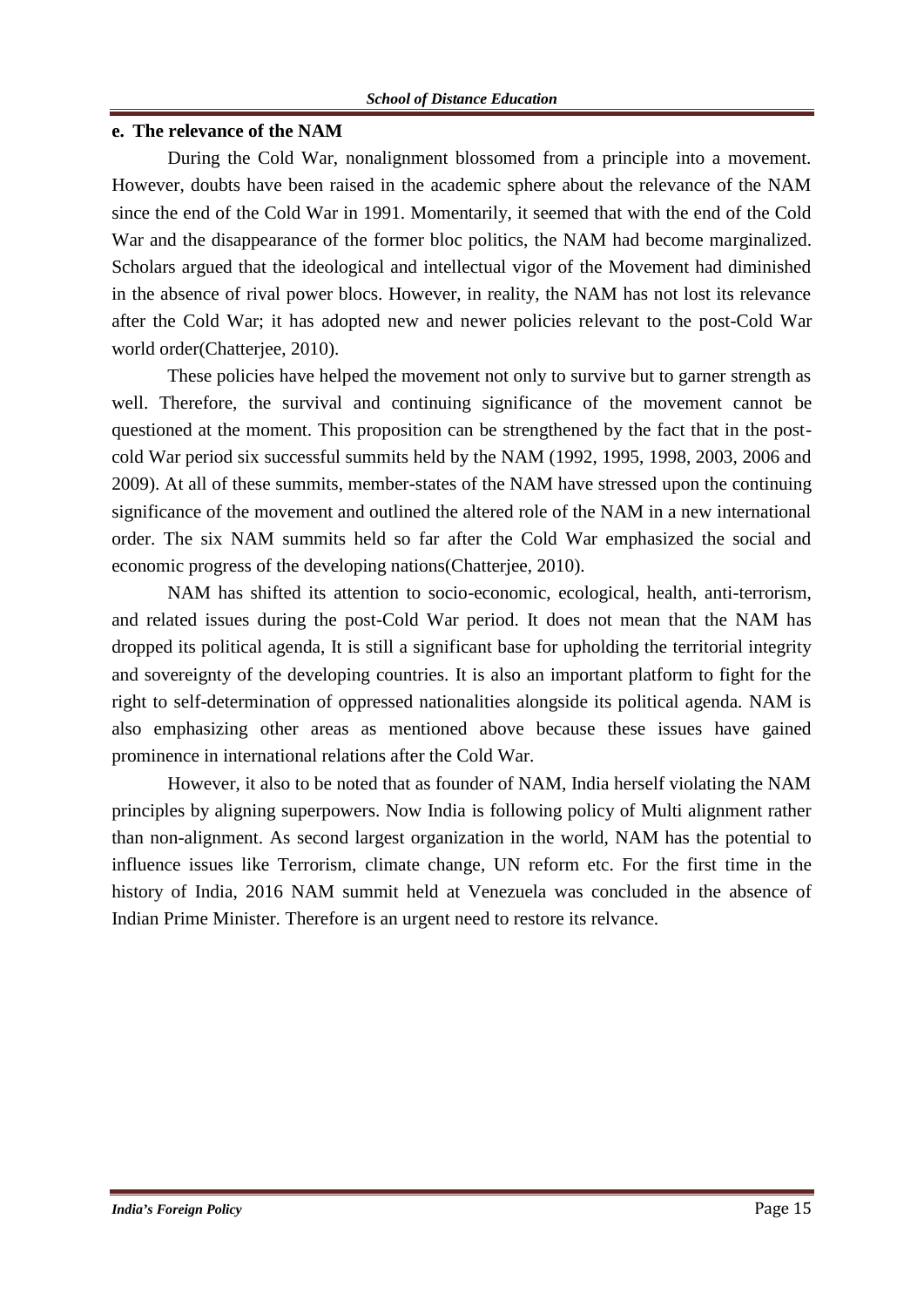#### **MODULE IV**

#### **INDIA AND HER NEIGHBOURS**

- a. Pakistan
- b. Sri Lanka
- c. Bangladesh
- d. Nepal

#### **a. India Pakistan Relations**

Despite the historical unity, cultural uniformity, geographical proximity, and economic interdependence, both have bitter relations to each other rather than friendly relations. Since independence, their relations could not come out of the vicious circle of competition, conflict, and war. Their relations marched from conflict to peace and peace to conflict but have been far away from friendship and cooperation. They have been continuously in the situation of cold war and also fought four real wars. The period of detente or good relations has been very limited between the two. In India Pakistan relationship there is three important factors it remains a stumblingblock in India Pakistan relationship (Scott, 2011).

(i) The difference in worldviews,

(ii) The dispute over Kashmir and

(iii) The problem of nuclear confrontation.

Indian perspectives on relations with Pakistan remain embedded like a thorn in India's foreign policy, both within its immediate neighborhood and also in India's extended neighborhood. During the early years after independence, the Indian worldview had been dominated by concerns about building a regional identity of the post-colonial nations of Asia. The initial stage of Indian Foreign policy based on regionalism was the dominant theme till 1964, especiallyduring Jawaharlal Nehru era. After Nehru, When Shastri as Prime Minister, it has changed to bilateralism. India tries to formulate a rational policy toward its neighbors. Whereas Pakistan has gone through partition of their country due tothe geopolitical reasons.The political system of Pakistan largely shows authoritarian tendency rather than a democratic one.

The dominant security concerns that Pakistan sought to address right from its inception is that of fear of India. The problem of Pakistan's foreign and defense policy revolve around this central theme of Indian domination and safeguards that were to be instituted to counter this threat. Pakistan's attempts to establish linkages with the Islamic world, with China and participate in the military alliances of the United States can be understood within this security concern of Pakistan. These links provided an opportunity for Pakistan to counteract India's desire to dominate in what India considered its sphere of influence (Scott, 2011).

Kashmir remains at the crux of the tortured relationship between India and Pakistan. Kashmir, like Junagadh and Hyderabad, opted to decide its future as to whether to join India or to merge with Pakistan. In case of Hyderabad and Junagadh, the Indian government took steps to ensure that the wishes of the overwhelming local Hindu populace were respected and hastened the process of merger of these two states in the Indian Union. Kashmir had a peculiar problem. It had distinct distribution patterns of its population, with the Ladakh area being predominantly Buddhist, the Jammu region Hindu and the Kashmir valley Muslim.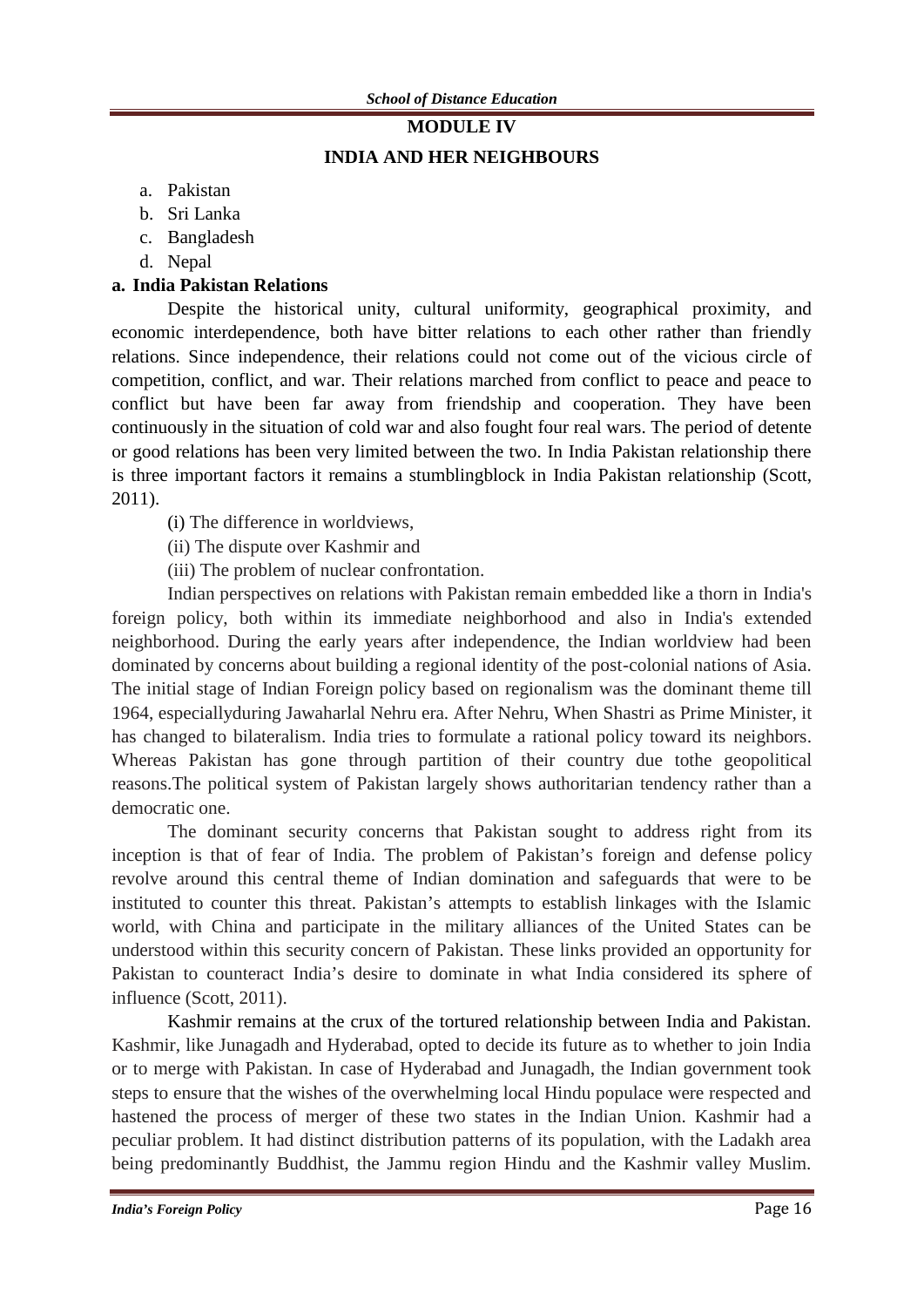Pakistan sought to force the pace of the decision making on Kashmir by permitting the 'irregular army' to enter Kashmir. Maharaja Hari Singh, realizing the potential problems, signed the Instrument of Accession with India, thus merging the state of Jammu and Kashmir with the Indian Union. After this decision of HariSingh, it resulted infour consecutivewars between India 1947, 1965, 1971, 1999. It also led insurgency in Kashmir valley; it gradually disturbs the most of the Indian cities due to Indian stand on Kashmir. Resolving the Kashmir valley issue India-Pakistan had gone through various bilateral talks (Tashkent Agreement 1966, Simla agreement 1971, Lahore declaration 1999, Agra summit 2001) most of the talks remains unsuccessful dueto personal and political circumstances. Kashmir remains a question between India-Pakistan relationship (Malone, 2011).

Cross-border terrorism between both is an important issue. The killing of innocent people is continued in Kashmir. It is essential to remove the root structure of terrorism. But Pakistan still has a gap between its speech and action. Pakistan's policy of considering the Kashmir issue as its 'central' issue still has not changed. Day by day menace of cross border terrorist increasing and it directly the peace building efforts. Recent Pathankot attack make an end to the Bilateral relations. It also affects the prospects of SAARC.

The nuclear tests conducted by India and Pakistan in 1998 had generated a great deal of debate on the rationale and implications of these actions taken by both the governments. Much of the debate focused on the security considerations of this action, the regional threat dimensions, and internal political compulsions. The Indian articulation focused on the threats from Pakistan and China, while Pakistan targeted India. The central questions raised about the Indian tests had been in the 'why' and 'why now' category. The debates used two distinct paradigms for analysis, the first using the security rationale and the second, the developmental rationale. The debates based on the first focused on the perceived threats from the regional order as manifested by Pakistan and China (Saksena, 1996).

Nature of relations between both the countries in future will depend on the role of following factors:-

- Establishment of democracy and internal stability in Pakistan can boost up the good relations between the both.
- Howsoever both the countries deny the mediation of a third country but both get influenced with the role of America in this region.
- At present, the role of economic factors can bring the change in their relations.
- Consent between both the countries on a direction for comprehensive efforts on Kashmir and other disputes.
- Again recognition to 'Shimla' and 'Lahore' arrangements and taking the steps accordingly.

Though at present, both have complex differences, and activities of regional and international politics influence them up to a great extent

#### **b. India Sri Lanka**

India-Sri Lanka relation has a long history and it has mythological support too. The story of Rama and Ravana is relating to this relationship. The relationship between India and Sri Lanka is more than 2,500 years old. Both countries have a legacy of intellectual, cultural, religious and linguistic interaction**(MEA, 2017)**. The spread of Buddhism to Sri Lanka during the time of Emperor Asoka have historical evidences. However the relation between the two during the twentieth century has some negative impacts. Neil Devotta points out that 'no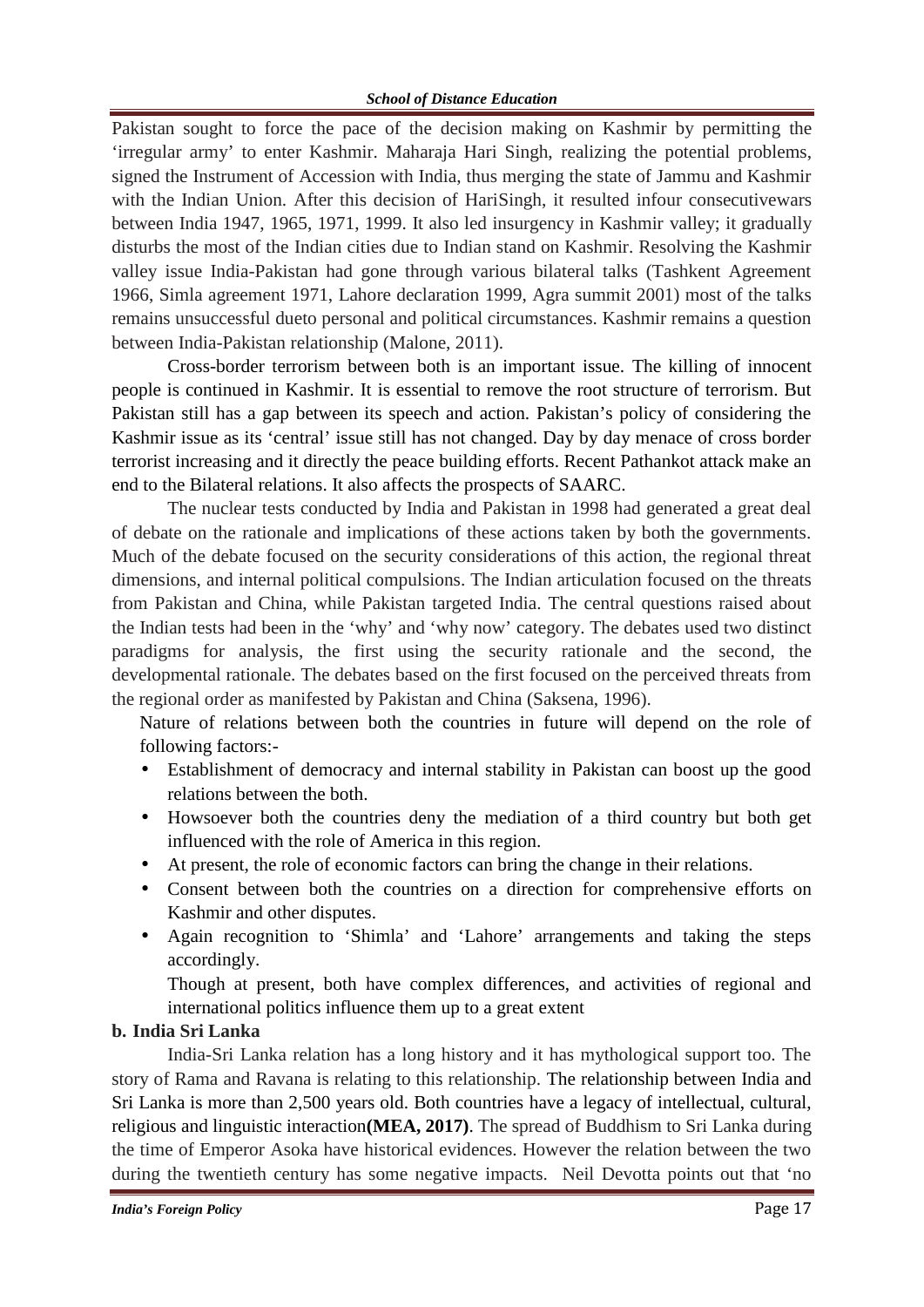#### *School of Distance Education*

South Asian country's ethnic politics has adversely affected India as has Sri\* Lanka's ethnic imbroglio between the majority Sinhalese and minority Tamils'. It's true this that ultimately results the assassination of Indian Prime Minister Rajiv Gandhi. There are certain efforts to build the bonds. Close personalrelations Indira Gandhi enjoyedwith Mrs Bandaranaike were mainly responsible for acknowledging Sri Lanka's claims over the small island of Katchchativu in 1974 **(Devotta, 2016)**. Kacchativu is an islet in the sea between India and Sri Lanka and that was of some interest to fishermen of the two countries. In order to win the goodwill of a smaller neighbour, Mrs. Gandhi graciously ceded the sea rocks to Sri Lanka thus diffusing any possible territorial tensions **(Dutt, 2015)**. In recent years, the relationship has been marked by close contacts at all levels. Trade and investment have grown and there is cooperation in the fields of development, education, culture and defence. Both countries share a broad understanding on major issues of international interest. In recent years, significant progress in implementation of developmental assistance projects for Internally Displaced Persons (IDPs) and disadvantaged sections of the population in Sri Lanka has helped further cement the bonds of friendship between the two countries. The nearly three decade long armed conflict between Sri Lankan forces and the LTTE came to an end in May 2009. During the course of the conflict, India supported the right of the Government of Sri Lanka to act against terrorist forces. At the same time, it conveyed its deep concern at the plight of the mostly Tamil civilian population, emphasizing that their rights and welfare should not get enmeshed in hostilities against the LTTE. The need for national reconciliation through a political settlement of the ethnic issue has been reiterated by India at the highest levels. India's consistent position is in favour of a negotiated political settlement, which is acceptable to all communities within the framework of a united Sri Lanka and which is consistent with democracy, pluralism and respect for human rights **(MEA, 2017)**. Recent developments in India Sri Lanka relations are enumerated given below.

- 1. Sri Lanka is one of India's largest trading partners in SAARC. India in turn is Sri Lanka's largest trade partner globally. Trade between the two countries grew particularly rapidly after the entry into force of the India-Sri Lanka Free Trade Agreement in March 2000. According to Sri Lankan Customs, bilateral trade in 2016 amounted to US \$ 4.38 billion. Exports from India to Sri Lanka in 2016 were US\$ 3.83 billion, while exports from Sri Lanka to India were US\$ 551 million.
- 2. India is among the top four investors in Sri Lanka with cumulative investments of over US\$ 1 billion since 2003. The investments are in diverse areas including petroleum retail, IT, financial services, real estate, telecommunication, hospitality & tourism, banking and food processing (tea  $\&$  fruit juices), metal industries, tires, cement, glass manufacturing, and infrastructure development (railway, power, water supply). On the other hand, the last few years have also witnessed an increasing trend of Sri Lankan investments into India. Significant examples include Brandix (about US\$ 1 billion to set up a garment city in Vishakhapatnam), MAS holdings, John Keels, Hayleys, and Aitken Spence (Hotels), apart from other investments in the freight servicing and logistics sector.
- 3. The Government of India put in place a robust programme of assistance to help the IDPs return to normal life as quickly as possible. The main impetus for stepping up of India's development assistance flowed from the commitments made during the visit of President of Sri Lanka to India during June 2010. This included construction of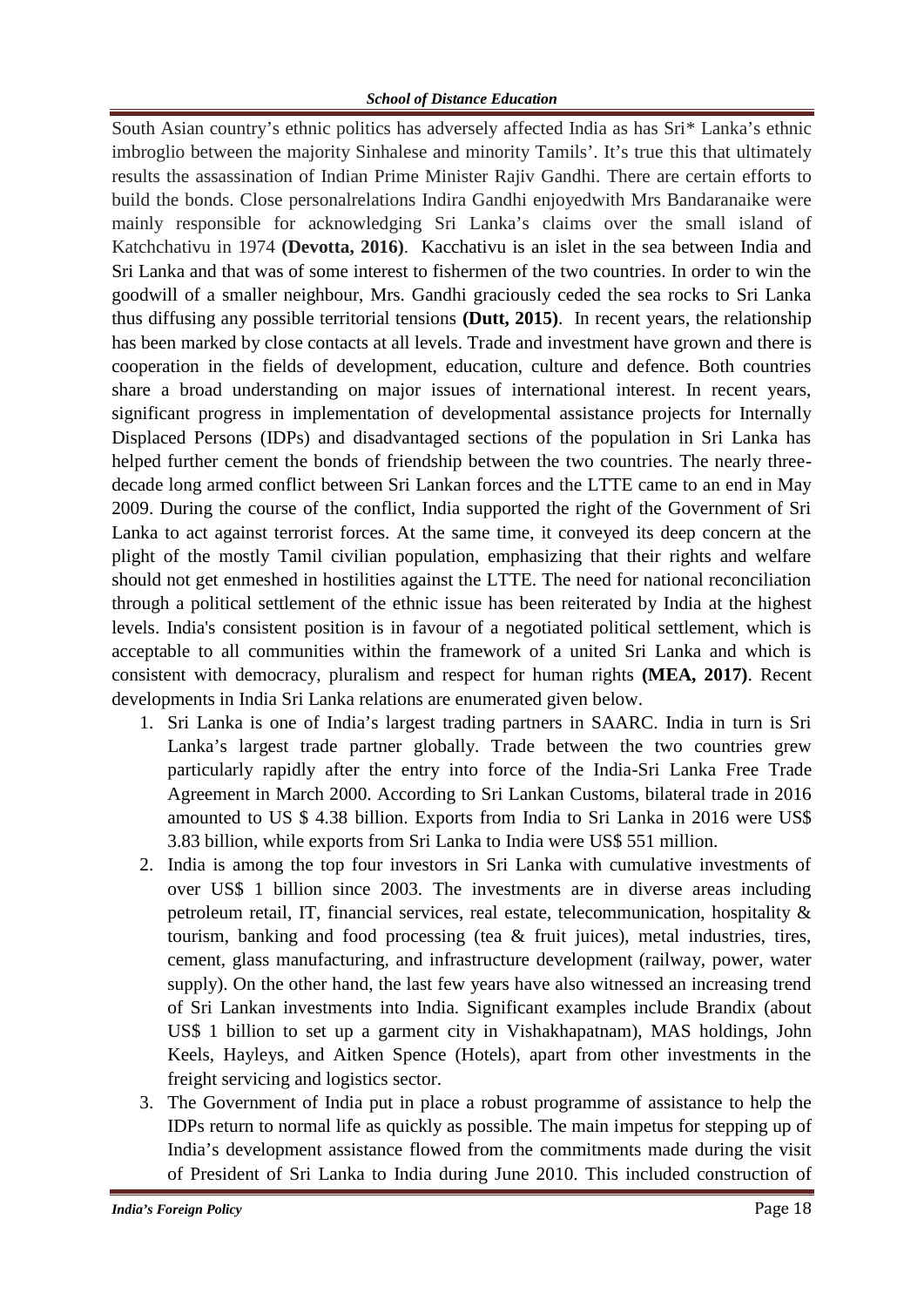50,000 housing units, rehabilitation of the Northern Railway lines, wreck-removal and rehabilitation of the KKS Harbour, establishment of Vocational Training Centres, construction of a Cultural Centre at Jaffna, restoration of Thiruketheeswaram Temple, establishing an Agricultural Research Institute in the Northern Province, expanding the scholarship program for Sri Lankan students to pursue their higher studies in India, setting up Centres for English Language Training and providing technical assistance for the National Action Plan for a Trilingual Sri Lanka. The Housing Project, with an overall commitment of over INR 1372 crore in grants, is the flagship project of Government of India's assistance to Sri Lanka. The first stage of construction of 1,000 houses in the Northern Province was completed in July 2012. The second phase of constructing or repairing 45000 houses in the Northern and Eastern Provinces is being implemented.

- 4. Sri Lanka is one of the major recipients of development credit given by the Government of India, with total commitment of around US\$2.63 billion, including US\$ 458 million as grants. Under a line of credit of \$167.4 million, the tsunami damaged Colombo-Matara rail link has been repaired and upgraded.
- 5. India and Sri Lanka commemorated the 2600th year of the attainment of enlightenment by Lord Buddha (SambuddhatvaJayanthi) through joint activities. These included the exposition of Sacred Kapilavastu Relics in Sri Lanka that took place in August - September 2012. During the exposition, approximately three million Sri Lankans (nearly 15 percent of the total population of Sri Lanka) paid homage to the Sacred Relics. The Indian Gallery at the International Buddhist Museum, Sri DaladaMaligawa, was inaugurated in December 2013.
- 6. Given the proximity of the territorial waters of both countries, especially in the Palk Straits and the Gulf of Mannar, incidents of straying of fishermen are common. Both countries have agreed on certain practical arrangements to deal with the issue of bona fide fishermen of either side crossing the International Maritime Boundary Line. Through these arrangements, it has been possible to deal with the issue of detention of fishermen in a humane manner. India and Sri Lanka have agreed to set up a Joint Working Group (JWG) on Fisheries between the Ministry of Agriculture and Farmers Welfare of India and Ministry of Fisheries and Aquatic Resources Development of Sri Lanka as the mechanism to help find a permanent solution to the fishermen issue **(MEA, 2017)**

Even though a dramatic shift was happened in post-civil war period, growing presence of China in Indian Ocean in general and Sri Lanka in particular is considered as a serious issue between India Sri Lanka relations. SudhaRamachandran observed that **'**Sri Lanka's location in the Indian Ocean, just a few kilometres from the Indian coast and near one of the busiest sea lanes in the world – one that carries much of the oil that fuels the Chinese economy – makes it attractive to Beijing. India believes that China's interest in Sri Lanka and its growing footprint there is part of an encirclement strategy to contain India and that Beijing will use its huge influence in Sri Lanka to secure a military presence there. The Chinese strategy is "smarter" than that, argues Jacob. China, he says, "is cultivating influence not by overt military presence but by encouraging people-to-people contacts, offering scholarships, sponsoring conference trips, and boosting Chinese tourism in India's neighbouring countries. This softly, softly, approach is more effective and far more difficult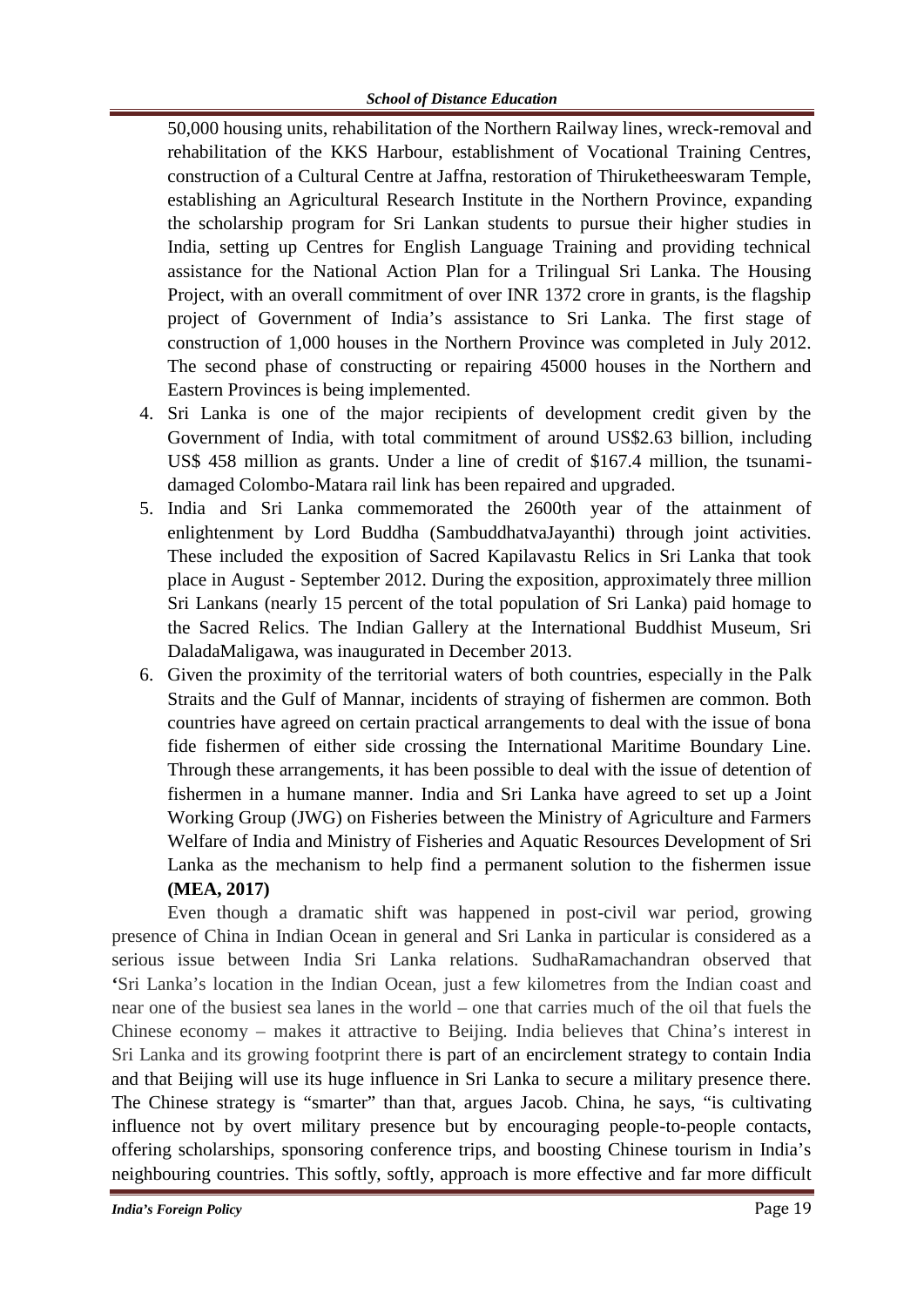for India to counter. Indeed India may convince the Sirisena government to trim its defence and security co-operation with China, but asking it to halt Beijing's exercise of soft power in Sri Lanka will be difficult. Importantly, Delhi must understand that it cannot counter Chinese influence in Sri Lanka by badgering or bullying Colombo to cut back on co-operating with Beijing or dictating who its friends and allies should be (Ramachandran, 2015)'.

#### **c. India-Bangladesh Relations**

Historians can't undermine India's role in the liberation of Bangladesh. The then Prime Minister Mrs Indira Gandhi played an important in resolvingBangladesh issue. India was the first country to recognize Bangladesh as a separate and independent state and established diplomatic relations with the country immediately after its independence in December 1971. The relationship between India and Bangladesh is anchored in history, culture, language and shared values of secularism, democracy, and countless other commonalities between the two countries. It is based on sovereignty, equality, trust, understanding and win-win partnership that go far beyond a strategic partnership. In the last couple of years, the relationship has been further strengthened including through cooperation in new and high-technology areas. High Level Visits and Exchanges There have been regular high-level visits and exchanges between the two countries. There have also been frequent visits at Ministerial level as well as between senior officials on a regular basis**(MEA, 2017)**.

There are more than 50 bilateral institutional mechanisms between India and Bangladesh in the areas of security, trade  $\&$  commerce, power  $\&$  energy, transport  $\&$ connectivity, science and technology, defence, rivers & maritime affairs etc. A Joint Consultative Commission (JCC) led by the Ministers of Foreign/External Affairs coordinates and oversees implementation of initiatives taken between the two countries as well as explores newer avenues for cooperation. The India-Bangladesh Land Boundary Agreement (LBA) came into force following the exchange of instruments of ratification in June 2015. On July 31, 2015 the enclaves of India and Bangladesh in each other's countries were exchanged and strip maps were signed. Residents of these erstwhile enclaves, who opted to retain their Indian citizenship made a final movement to India by November 30, 2015. A number of agreements related to security cooperation have been signed between both the countries. Few among these are following

- 1. The Coordinated Border Management Plan (CBMP) signed in 2011 aims to synergize the efforts of both the Border Guarding Forces for checking cross border illegal activities and crimes as well as for maintenance of peace and tranquillity along the India-Bangladesh border.
- 2. Bilateral trade between India and Bangladesh has grown steadily over the last decade. In the five years, total trade between the two countries has grown by more than 17%.India's exports to Bangladesh in the period July 2016 – March 2017 stood at US\$ 4489.30 million and imports from Bangladesh during FY 2016-17 stood at US\$ 672.40 million. India has provided duty free quota free access to Bangladesh on all tariff lines except tobacco and alcohol under South Asian Free Trade Area (SAFTA) since 2011.
- 3. Total Indian investment proposals in Bangladesh registered with the Bangladesh Investment Development Authority (BIDA) exceed US\$ 3billion. Indian Foreign Direct Investment (FDI) in Bangladesh reached US\$ 88.0million in 2015-16.
- 4. In addition to LOC fund, Government of India also providesgrant assistance to Bangladesh for projects under 'Aid to Bangladesh'. Projects such as construction of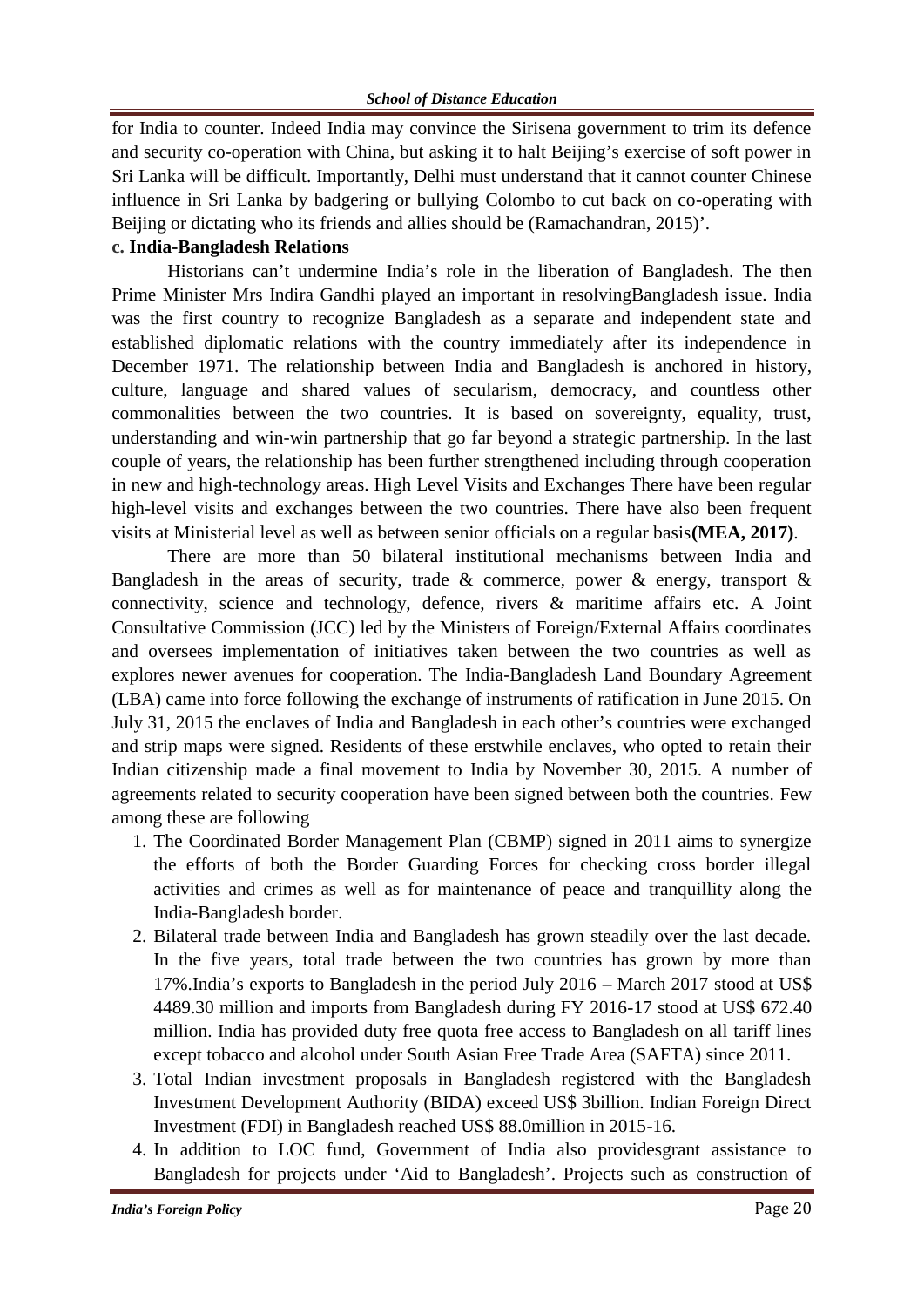school/college buildings, laboratories, dispensaries, deep tube wells, community centres, renovation of historical monuments/buildings etc. have been financed by Government of India under this programme. At present, three Sustainable Development Projects (SDPs) are being undertaken in the cities of Rajshahi, Khulna and Sylhet. The extended development work of RabindraNath Tagore's ancestral house in Shilaidaha is as well as 36 community clinics in selected districts of Bangladeshis also being undertaken. One of the biggest projects under the Indian grant assistance is the Bangladesh section of the Agartala-Akhaura rail-link.

- 5. Power and Energy Sector Cooperation in power sector has become one of the hallmarks of India Bangladesh relations. Bangladesh is currently importing about 660 MW of power from India. In March 2016, the two Prime Ministers inaugurated the export of power from Tripura to Bangladeshis well as export of Internet bandwidth to Tripura from Bangladesh. Supply of another 500 MW is expected to begin in 2018. The 1320 MW coal-fired Maitree thermal power plant, a 50:50 JV between National Thermal Power Corporation (NTPC) of India and Bangladesh Power Development Board (BPDB), is being developed at Rampal.
- 6. The Indira Gandhi Cultural Centre (IGCC), High Commission of India, is a Cultural Centre of the Indian Council for Cultural Relations of India in Bangladesh. Inaugurated in 2010, IGCC regularly organizes programmes covering a wide-gamut of cultural activities. The IGCC also holds regular training courses in Yoga, Hindi, Hindustani Classical Music, Manipuri Dance, Kathak and Painting. The courses are very popular with the Bangladeshi students. IGCC Hindi teacher also teaches Hindi at Institute of Modern Languages in University. ICCR has initiated a Tagore Chair in University of Dhaka since 2011. A MoU was also signed in January 2017 for a 'Hindi' Chair in Universityof Dhaka. A 100-member Youth Delegation is visiting India annually since 2012. High Commission of India has been publishing a print and electronic edition of Bengali literary monthly magazine 'Bharat Bichitra' for the last 43 years. The magazine has a wide readership in Bangladesh**(MEA, p. 2017)**.

While acknowledging India's role in liberation of Bangladesh, Sheikh MujiburRahman was very much interested in India. Mrs. Gandhi and Mr.Rahman was tried to ensure cordial relations between each other. However situation is not same in the relationship between two countries from the succeeding leaders in Bangladesh. India also failed to conclude committed developmental activities in Bangladesh. Teesta Water issue is unending due to the compulsion of regional political parties like Trinamool Congress. Issues are common but it must be addressed with adequate attention.

#### **e. India Nepal Relations**

Geographically and culturally India and Nepal are inseparable entities. As close neighbours, India and Nepal share a unique relationship of friendship and cooperation characterized by open borders and deep-rooted people-to-people contacts. There has been a long tradition of free movement of people across the borders sharing family ties and culture. Nepal shares a border of over 1850 kms in the east, south and west with five Indian States – Sikkim, West Bengal, Bihar, Uttar Pradesh and Uttarakhand. The India-Nepal Treaty of Peace and Friendship of 1950 forms the bedrock of the special relations that exist between India and Nepal. Under the provisions of this Treaty, the Nepali citizens have enjoyed certain advantages in India, availing facilities and opportunities at par with Indian citizens. Nearly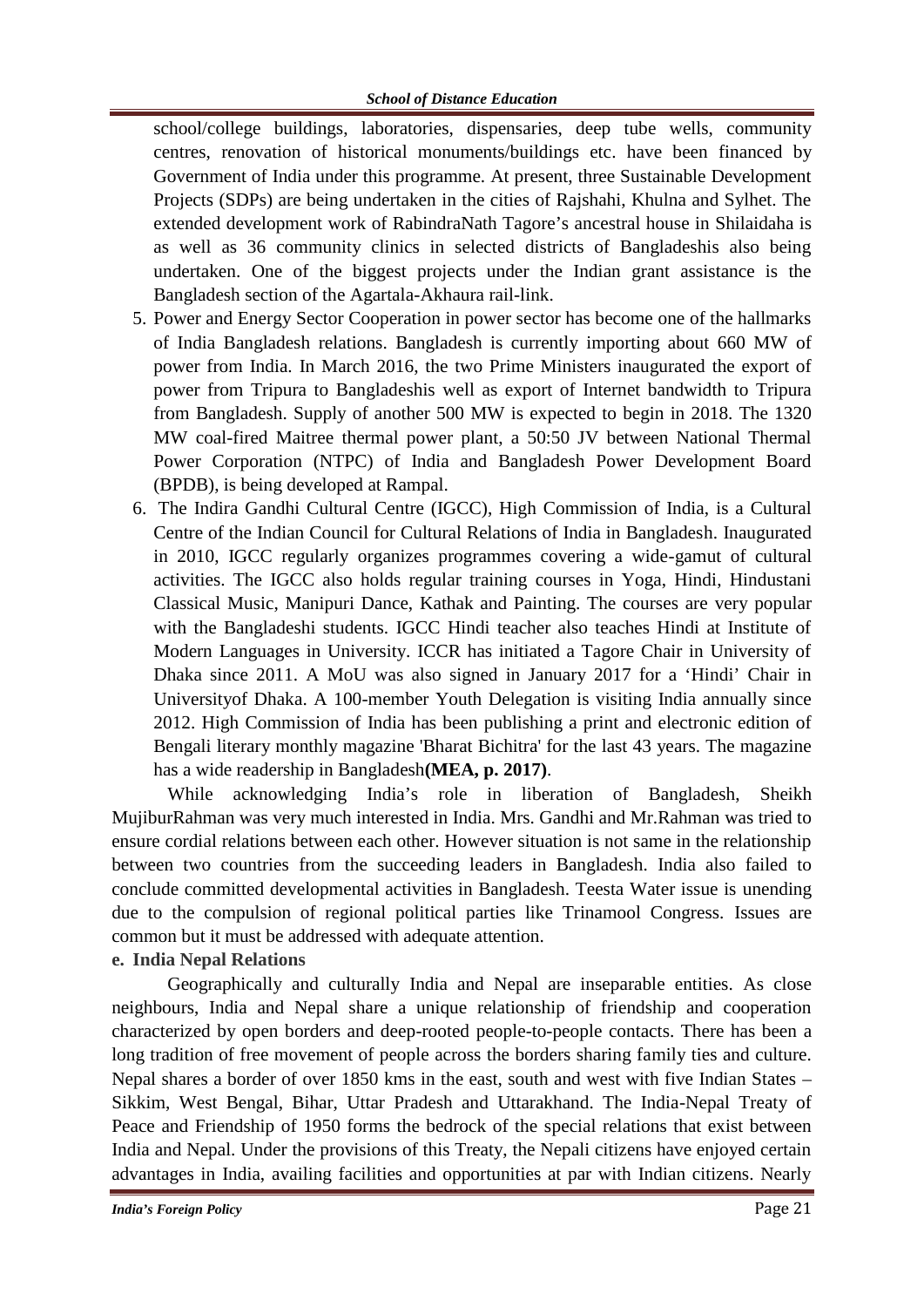6 million Nepali citizens live and work in India (MEA, 2017). Relationship between these nations can be summarised as..

- 1. India is Nepal's largest trade partner and the largest source of foreign investments, besides providing transit for almost the entire third country trade of Nepal. India accounts for over two-third of Nepal's merchandise trade, about one-third of trade in services, 46% of foreign direct investments, almost 100% of petroleum supplies and a significant share of inward remittance on account of pensioners and workers. Main items of exports from India to Nepal are petroleum products, motor vehicles and spare parts, M.S. billets, machinery and spares, medicines, hot rolled sheets, wires, coal, cement, threads and chemicals. The main items of exports from Nepal to India are polyester yarn, textiles, jute goods, threads, zinc sheet, packaged juice, cardamom, G.I. pipe, copper wire, shoes and sandals, stones and sand.
- 2. Indian firms are the leading investors in Nepal, accounting for about 40% of the total approved foreign direct investments. As on 31 May 2017, Indian ventures lead foreign investment with FDI commitments of INR. 5159.86crores whereas the total proposed FDI commitments to Nepal from all countries amounts to INR. 13178.15 crores. An additional investment of US\$ 2.5 billion would come to Nepal from the Indian private sector and PSUs for development of two important hydro-electric projects viz. Upper Karnali and Arun III, each 900 MWs.
- 3. The Indian Army and the Nepalese Army (NA) have long standing cooperation. Bilateral defence cooperation includes assistance to NA in its modernization through provision of equipment and training. About 250 training slots are provided every year for training of NA personnel in various Indian Army Training institutions.
- 4. GOI provides around 3000 scholarships annually to Nepali nationals for various courses at the Ph.D/Masters and Bachelors in India, and Bachelors and plus–two levels in Nepal.
- 5. An Indian Cultural Centre was set up in Kathmandu in August 2007 to showcase the best of Indian culture across Nepali cities. The Indian Cultural Centre in Kathmandu has generated considerable goodwill through the various cultural events it has undertaken in the past. The Nepal–Bharat Library was founded in 1951 in Kathmandu. Its objective is to enhance and strengthen cultural relations and information exchange between India and Nepal. The B.P. Koirala India-Nepal Foundation was set up in 1991 through a MoU signed between the Governments of India and Nepal. The Foundation's objective is to foster educational, cultural, scientific and technical cooperation between India and Nepal and to promote mutual understanding and cooperation through sharing of knowledge and professional talents in academic pursuits and technical specialization**(MEA, 2017)**

Though India assured financial and technical assistance for the infrastructure development of Nepal, India failed to do soina timebound manner. Indeed China through their, One Belt One Road policy tries to impress the Nepal government. Politically India is also failed to acknowledge Nepal's shift from Hindu State to a Secular State. This decision was adopted by Nepalese legislature by 2/3 majority. There is a feeling that India indirectly supportsMadeshi's against the move. Therefore is an urgent need to rebuild the bonds.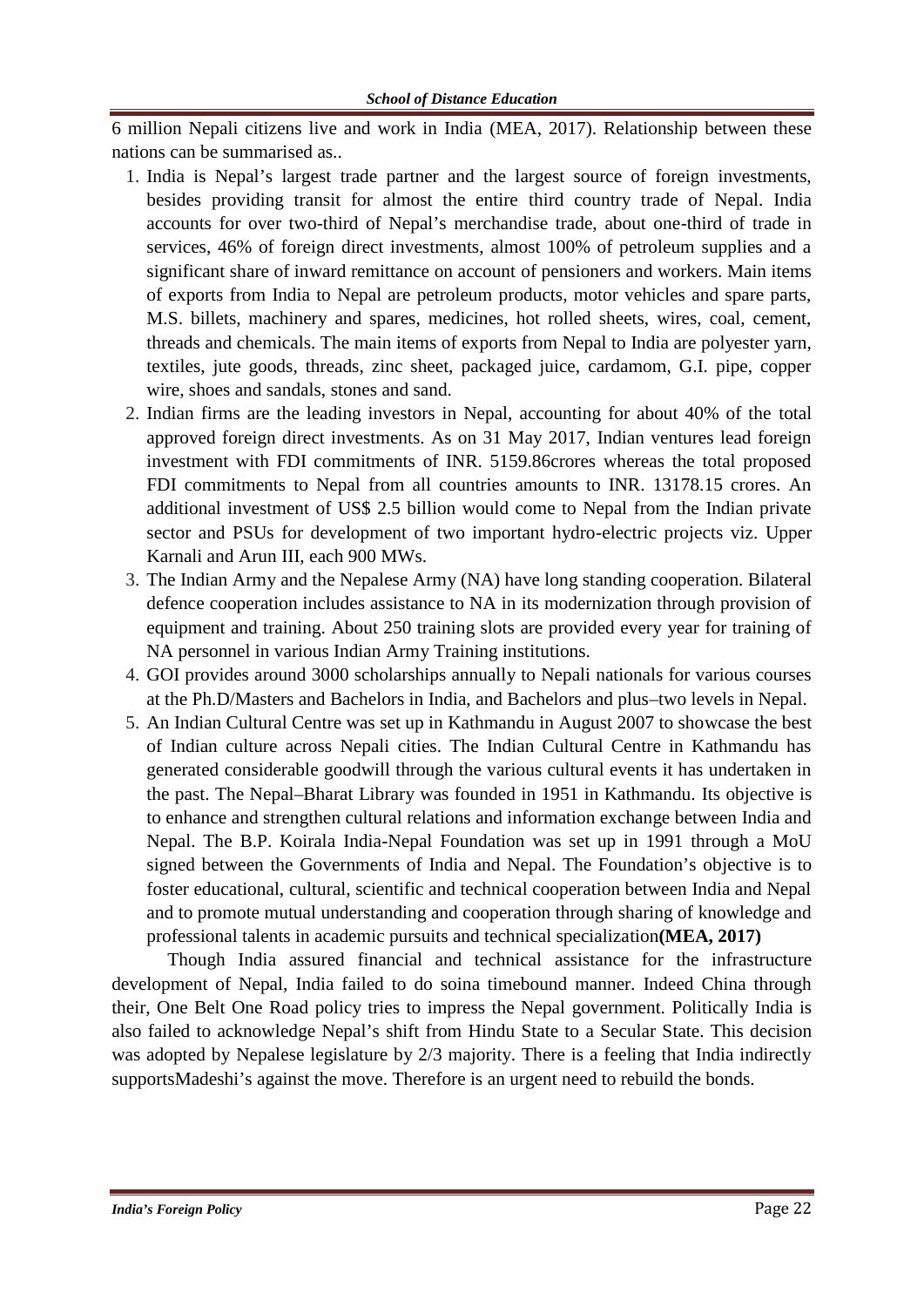#### **MODULE V**

#### **RECENT TRENDS IN INDIA'S RELATION WITH**

- a. USA
- b. Russia
- c. China
- d. Japan
- e. Middle East

#### **a. India US Relations**

India's Foreign policy can easily summarised as  $20<sup>th</sup>$  Century India was pro Soviet and 21<sup>st</sup> century India is pro US. This is a major shift in the foreign policy objectives of India. India and the United States have had trade relations for over two hundred years. Indo- American trade had started in the eighteenth century when the Yankee Clipper ships brought ice from Boston and reached Calcutta, and returned to America carrying spices and textiles from India. Limited diplomatic relations were established in 1790 when US President George Washington appointed a consul at Calcutta. India's freedom fighters received friendly help and encouragement from the US people, from time to time. Inter-governmental exchanges, tourism and religious experiences promoted friendly relations between the two countries(Khanna, 1997). India's policy of non-alignment, India's reluctance to sign in US sponsored NPT, Indo Soviet treaty of Friendship and cooperation etc. are the major reasons for the hostilities between two nations. Because of these reasons US favoured Pakistan than India. The pro Pak stand of US to corner India also caused the gap between India and US.However, occasionally US were ready to support Indian interest and ready to bilateral talks. During the time of acute food shortage, the then Prime Minister Indira Gandhi approached US government for food supplies. Food grains importedfrom US was great relief of that time was able to address the poverty of teaming millions to a considerable extent. This experience was an eye-opener to the newly elected Prime Minister Indira Gandhi and put forward the idea of green revolution for self-reliance. When John F Kennedy as US President, he seems India has the potential power to overcome the communist China. Kennedy administration supported India during the India China war in 1962.

RakeshSood, Former Diplomat observed that three factors have contributed the growing convergence between India and US. *Firstly*, 'the end of the Cold War provided an opportunity both the countries to review their relationship in the light of changing global and regional realities. *Secondly*, with the opening of Indian economy, the American private sector began to look at India with greater interest. Trade grew and today stands at more than \$500 billion in fiveyears. If US foreign direct investment in India is more than \$20 billion, Indian companies too have invested \$15 billion in the US, reflecting a sustained mutual interest. *Thirdly*, the political coming of age of the three million strong diaspora its influence can be seen in the bipartisan composition of the India Caucus in the US Congress and the Senate Friends of India group' (Sood, 2018).

2+2 meeting- is a recently concluded meeting between India and US. This ministerial meeting at Delhi end up with an agreement named Communications Compatibility and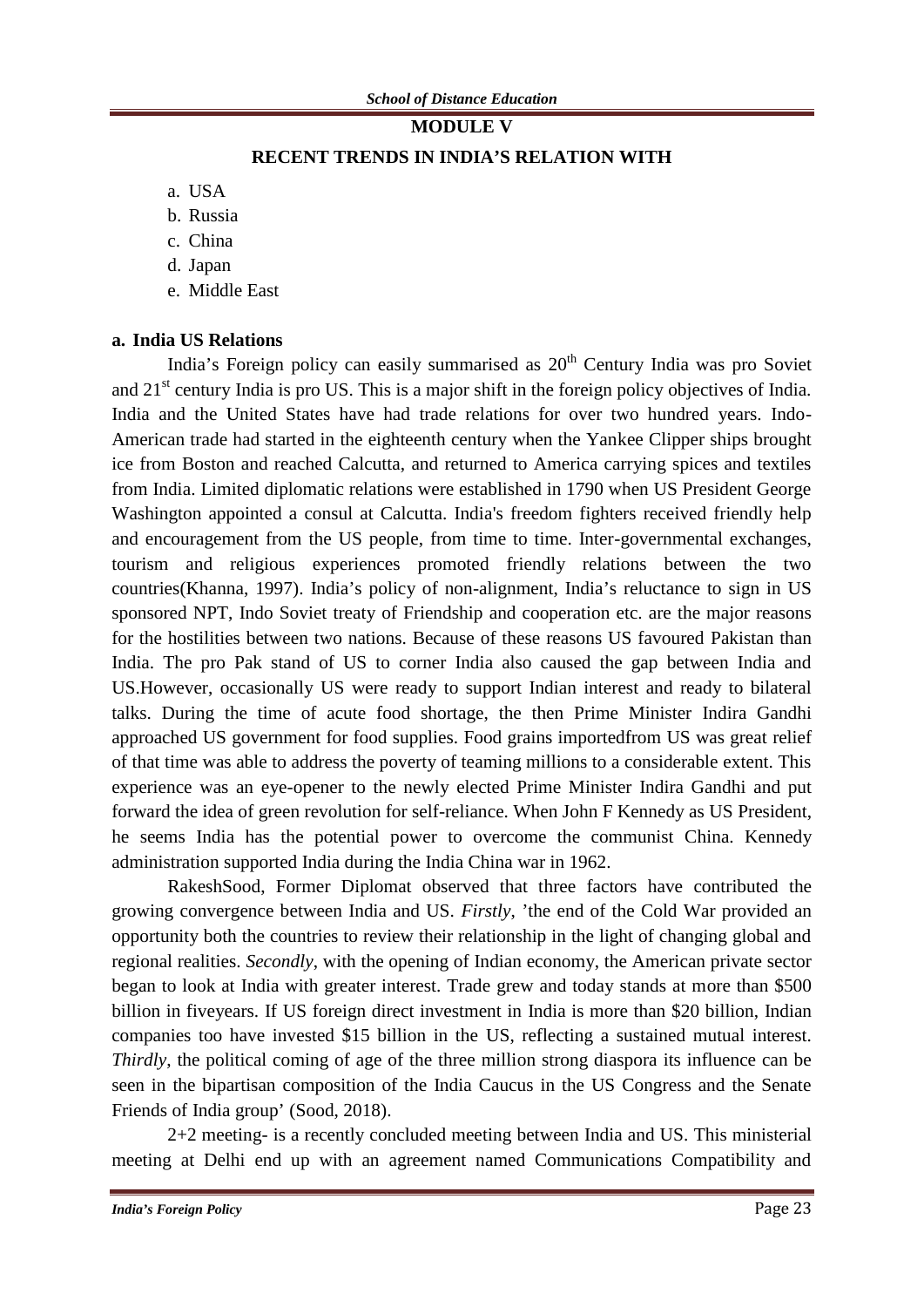Security Agreement (COMCASA). The Hindu reports that COMCASA will allow the US to transfer specialized equipment for encrypted communications for US origin platforms like C- 17, C-130 and P-81 aircraft.it comes into force immediately and is valid for 10 years'. Its landmark in the sense that this agreement was possible even without India is not member in US led nuclear suppliers group. Apart from the COMCASA, 2+2 Ministerial Dialogue and both the sides also called on Pakistan to stop terrorist strikes on other countries and urged for maritime freedom in the Indo-Pacific region (The Hindu, 2018).

#### **b. Indo Russia Relations**

Indo Russia Relations dates back to seven decades ago. Even before independence, nationalist leaders like Nehru were very much interested in Soviet model of planning. When India was independent even though Nehru was adopted non alignment policy was ready cooperating and collaborate with Soviet Union. In the era of multilateralism, an Indo-Russia relation hasgreat significance at the global, regional and bilateral levels. The India-Russia bilateral relationship has a long history and a broad international context, amid the evolution from a unipolar order to a possible multipolar structure. This uncertainty is resulting in all great powers, including India and Russia, attempting to hedge and prepare for all possibilities. Given this international context, the changing India-Russia relationship is not only affecting bilateral ties but also India's relationships with the United States, China, Afghanistan, and other countries (www.brookings.edublog).)Indo Soviet treaty of Friendship and Cooperation in 1971 signed by Indira Gandhi helps to neutralise the Nixon – Kissinger sponsored conspiracy to attack India. The treaty served as 'warning to both Washington and Beijing not to think of military action against India in the unfolding crisis Bangladesh crisis. The treaty also praised India's policy of non-alignment. Responding to criticism in Western circles that India was abandoning the path of non-alignment, Ms Gandhi made the withering remarks that those who were now criticising the India had always been hostile to India's policy of non-alignment. The treaty won broad support in India, among its defenders being JayaprakashNarain and C Rajagopalachari (Dutt, 2015).

India is engaging with Russia in all fields. Militarily India is the second largest market for Russian defence industry. Soviet union is largest supplier of defence equipment's to India and latter carried forward by Russia **(Ollapally, 2009)**. India and Russia has several joint military programs such as Brahmos, Fifth generation aircraft, Sukhoi 30 etc. By making groupings like BRICS, India and Russia tried to balance the global power system. Deepa, points out that bilateral trade has marked seven times increase in the last decades. In 2002, it was 1.5 billion and increased to 11 billion in 2012 and it expecting to grow 30 billion in 2025. The relationship with erstwhile Soviet Union and later with Russia played a greater role in making major power in the field of Science and Technology. Aryabatta the first Indian Satellite was launched by India with the help of Soviet Union. Chandrayan II is a joint lunar exploration proposed by ISRO and Russian Federal Space. India and Russia sign pact for 2 nuclear power units, to cost Rs 50,000 crore.The Russian built Water-Water Energetic Reactor (VVER) reactor Kudankulam unit 1 and 2 are the largest power generating stations in the country. After all the units (1-6) of the plant are commissioned, the nuclear park will have the power generating capacity of 6,000 MW, boosting significantly the country's nuclear power generation**(Hindustan Times, 2017)**. Bollywood is popular in Russia and a separate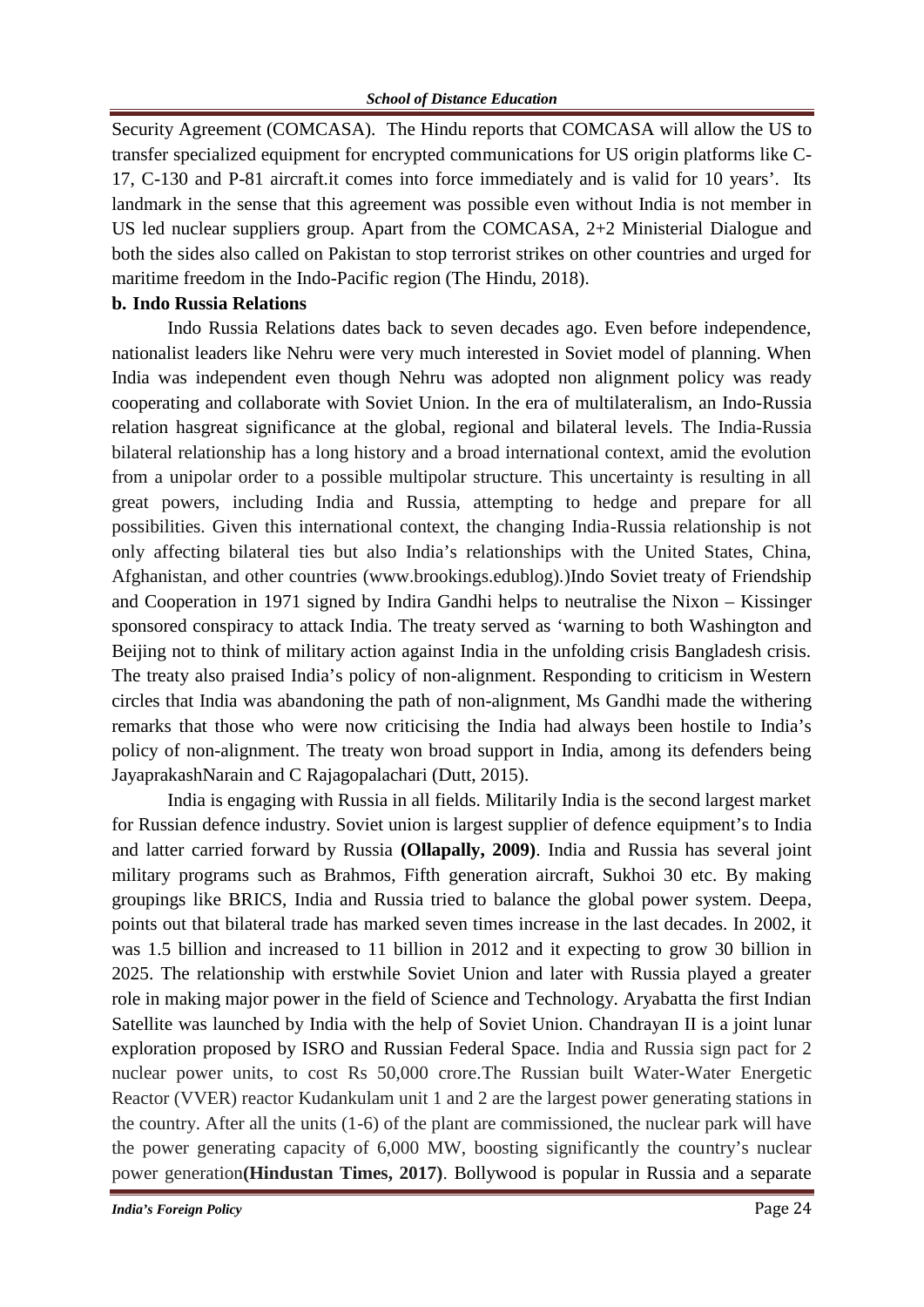Hindi is functioning in the University of Moscow by recognising the official language of India.

The India-Russia relationship has been under some strain in the last years. There was a growing perception in the Russian establishment that India was growing closer to the United States. The informal summit in Sochi was an attempt to address this perception. On the other hand, it is not just Russia that is worried about the India-U.S. relationship. India too has concerns about Russia's growing relationships with China and Pakistan, and its contentious relationship with Washington (www.brookings.edu).

John Cheriyan observes that, New Delhi's Military embrace of Washington, coupled with the rapid rate of declining sale of Russian Weaponry, has made Russia cautious (Cheriyan, 2017). After the Ukraine crisis in 2014, the Russia-China relationship has become stronger, with important implications for India and other rising powers. Both Russia and China are being challenged by the United States, politically, economically, and strategically. While China has been able to sustain competition with the United States, a weak Russian economy is increasingly making Russia dependent on China for economic cooperation. This dependency can further extend to political and strategic domains over time. Also tied to Russia's growing relationship with China is its increasingly close relationship with Pakistan, causing concern in the Indian strategic community (www.brookings.edu).

#### **c. Indo –China Relations**

Indo-Sino relations date back to pre- independence period. Even before the advent of Buddhism, the Shang-Zhou civilization and the ancient Vedic civilization in 1500-1000 B.C. showed some evidence of conceptual and linguistic exchanges. For instance,"wumingzhi" (nameless finger) in Chinese is called "anamika" (nameless) in Sanskrit and in Pali. Similarly, some ancient Indian literature mentions "chinas" referring to the Chinese people. The Mahabharata of the fifth century B.C. contains reference to China. Chanakya of the Maurya dynasty (350-283 B.C.) refers to Chinese silk as "chinamsuka" (Chinese silk dress) and "chinapatta" (Chinese silk bundle) in his Arthashastra. Likewise, the Record of the Grand Historian of Zhang Qian and SimaQian has references to "Shendu", may be referring to "Sindhu" in Sanskrit. In sixth century B.C., the birth of Confucius and Sakyamuni heralded a new period of exchanges between the two civilizations. Emperor Ashoka's propagation of Buddhism after his conversion in 256 B.C. brought both civilizations even closer (MEA, 2016).Both civilizations also shared scientific knowledge. In eighth century, Indian astronomer Aryabhata's astronomical signs were translated into Chinese in the book "KaiyuanZhanjing" compiled by Gautama Siddha, an astronomer in Chang'an of Indian descent. It is also believed that he translated the Nabagraha calendar into Chinese. During the Ming Dynasty, navigator General Zheng He's arrival at Calicut in early 15th century is also a testimony of China's ancient maritime linkage with India. Exchanges between India and China continued during the days of India's struggle for selfgovernance. In early 20th century, Nobel laureate Rabindranath Tagore visited China twice, in 1924 and in 1929. Since 1911, Chinese scholars and intellectuals have been visiting and revisiting Tagore's life, works and philosophy (ibid). However the early decades of post-independence marked more tensed relations between these two countries. On 1 April 1950, India became the first non communist bloc country to recognize the PRC over the Taiwan-led Republic of China (ROC),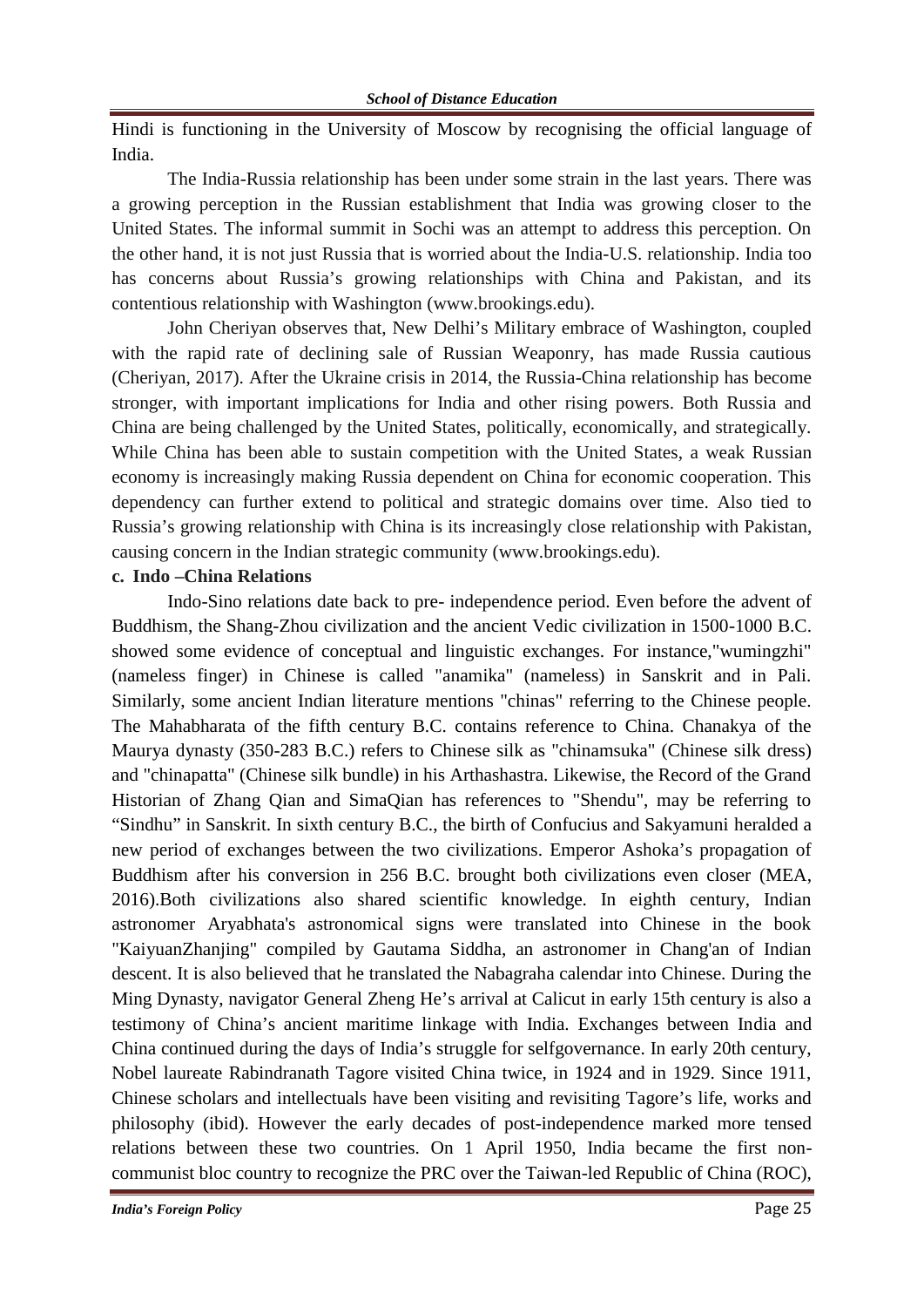beginning the post-1949 diplomatic relations between the two nations. The popular Hindi slogan of "Hindi-ChiniBhaiBhai" was common during relatively congenial relations between the two early to mid-1950s (Sridharan, 2017). Nehru believed that along with China, Asia can lead the world. Jawaharlal Nehru signed Panchsheel agreement with his Chinese counterpart Zhou Enlaiin 1954. Mutual respect for each other's territorial integrity and sovereignty, mutual non-interference, mutual non-aggression, equality and cooperation, and peaceful coexistence are the five basic principles of Panchsheel. However this agreement was short ended with Chinese aggression in 1962. The main reason for this aggression was Nehru government's decision to give asylum to spiritual leader of Dalai Lama and lakhs of Tibetan refugees. The boarder issues between India and China over Arunachal Pradesh still persist and always an issue in mutual interaction. India and China share a 4,056-km border, heavily disputed in several areas. The recognized border today, is the Line of Actual Control (LAC). The demarcation existed as the informal cease-fire line between India and China after the 1962 conflict until 1993, when its existence was officially accepted as the 'Line of Actual Control' in a bilateral agreement (ibid). In 1960s and 1970s China continuously act against India by giving full support to Pakistan. As a result India was not ready to collaborate with China relatively next two decades. While, the India-China border conflict in 1962 was a serious setback to bonds, Prime Minister Rajiv Gandhi's landmark visit in 1988 began a phase of improvement in bilateral relations. In 1993, the signing of an Agreement on the Maintenance of Peace and Tranquillity along the Line of Actual Control (LAC) on the India- China Border Areas during Prime Minister NarasimhaRao's visit reflected the growing stability and substance in bilateral ties. Visits of Heads of States/Heads of Governments Cumulative outcomes of nine key visits in recent times have been transformational for our ties. These were that of Prime Minister Vajpayee [2003], of Premier Wen Jiabao [2005 &2010], of President Hu Jintao [2006], of Prime Minister Manmohan Singh [2008 and 2013], of Premier Li Keqiang [2013], of President Xi Jinping [2014] and of Prime Minister NarendraModi [2015] (MEA, 2016).These high level political interactions help to melt down the tug off between the nations in a considerable extent. Recent improvements in Indo Sino relations are pin point below.

- 1. Trade and economic relationship has seen rapid progress in the last few years. India- China bilateral trade which was as low as US\$ 2.92 billion in 2000 reached US\$ 41.85 billion in 2008, making China India's largest trading partner in goods. By 2015, as per DGC&IS provisional data India-China bilateral trade stood at US\$ 70.4 billion
- 2. Exchange of Youth delegation between Indian and China has been continuing since 2007.
- 3. Yoga Festivals were organized in the month of July, 2014 in Beijing, Shanghai and Dali in partnership with Department of AYUSH, Government of India. Buddhist Art Exhibitions were organized in cities like Hong Kong, Shanghai and Chengdu. Indian Film Festivals were also organized in cities like Beijing, Hangzhou, Guangzhou, Qingdao, Hong Kong and Xi'an in partnership with Ministry of Information & Broadcasting.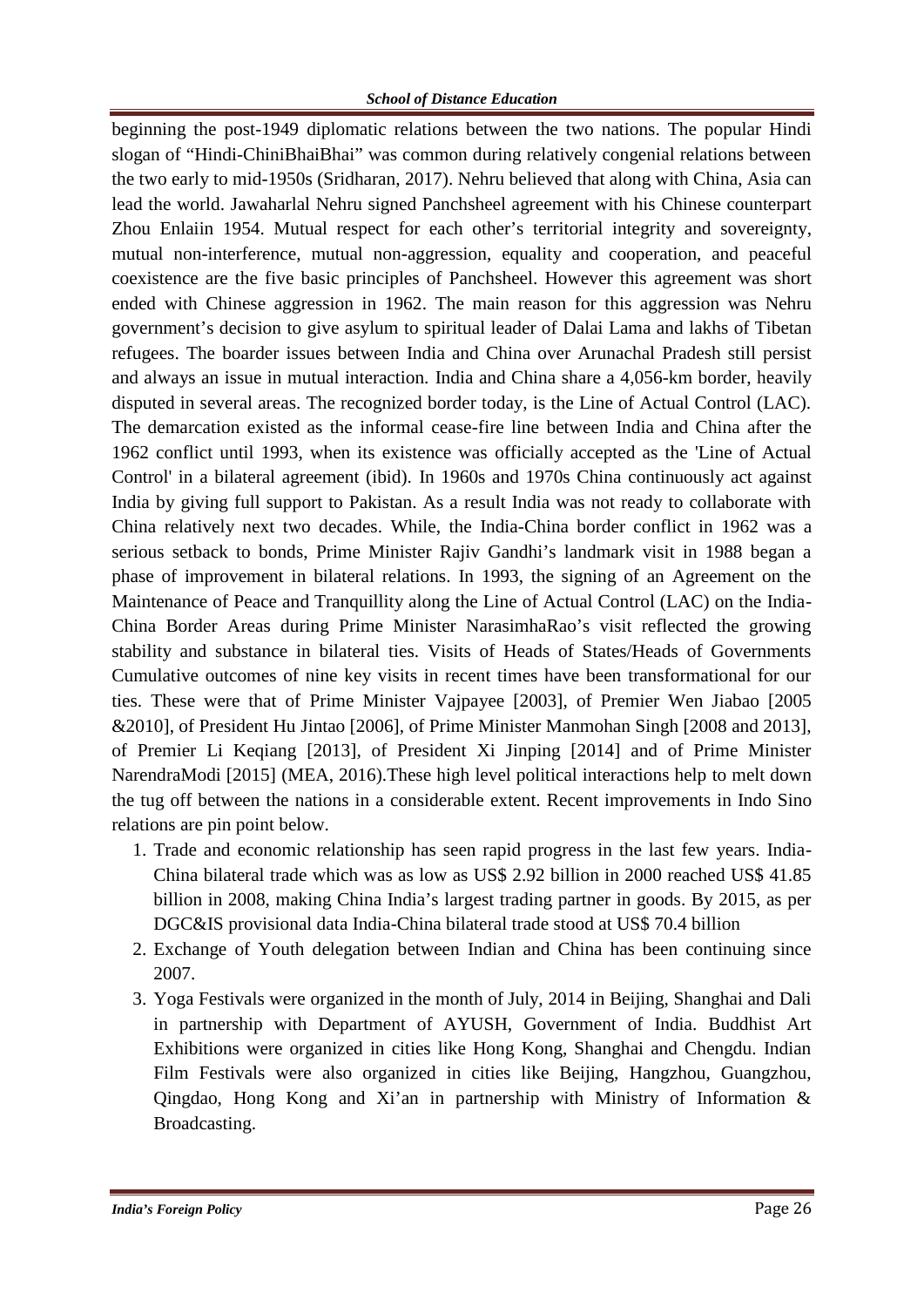- 4. The Mission maintains regular contact with the Indian community directly as well as through the "Indian Community in Beijing ", which is an association of Indians and PIOs based in Beijing.
- 5. India and China signed Education Exchange Programme (EEP) in 2006, which is an umbrella agreement for educational cooperation between the two countries. Under this agreement, government scholarships are awarded to 25 students, by both sides, in recognized institutions of higher learning in each other's country. The 25 scholarships awarded by India are offered by Indian Council for Cultural Relations (ICCR) (MEA, 2016).

By understanding the possibilities of grouping India and China in addition with Brazil, Russia and South Africa formed BRICS for mutual advantage in 2011. Now this grouping is one among the prominent organization at the international level. For their mutual benefits, BRICS has formed BRICS bank like World Bank, IMF and ADB. However the Doklam issue in 2017 again led to the stand of between India and China. **'**Doklam, or Donglang in Chinese, is an area spread over less than a 100 sq km comprising a plateau and a valley at the trijunction between India, Bhutan and China. It is surrounded by the Chumbi Valley of Tibet, Bhutan's Ha Valley and Sikkim. Despite several rounds of engagement between China and Bhutan, the dispute between the two over Doklam has not been resolved. It flared up in 2017 when the Chinese were trying to construct a road in the area, and Indian troops, in aid of their Bhutanese counterparts, objected to it, resulting in the stand-off. Doklam is strategically located close to the Siliguri Corridor, which connects mainland India with its north-eastern region. The corridor, also called Chicken's Neck, is a vulnerable point for India'**(Joseph, 2018).**

Since the days of Jawaharlal Nehru (1889–1964), independent India has entertained hopes of a joint Sino- Indian leadership of Asia as a counter to Western influence, but the Chinese have shown no enthusiasm for sharing leadership of Asia with anyone, least of all India. After all, the main objective of China's Asia policy is to prevent the rise of a peer competitor to challenge its status as the Asia- Pacific's sole "Middle Kingdom." As an old Chinese saying goes, "one mountain cannot accommodate two tigers." Checkmated in East Asia by three great powers—Russia, Japan, and the United States—Beijing has long seen South and Southeast Asia as its spheres of influence and India as the main obstacle to achieving its strategic objective of regional supremacy in mainland Asia. Chinese policymakers' preference for a balance of-power approach in interstate relations has led them to provide military and political support to those countries that can serve as counterweights to Beijing's perceived enemies and rivals. Recognizing that strategic-rival India has the size, might, numbers, and, above all, the intention to match China, Beijing has long followed hexiao, gongda policy in South Asia: "uniting with the small (Pakistan, Bangladesh, Burma, Nepal, and Sri Lanka) to counter the big (India)." **(MALIK, 2009)**. This points are true that, China now playing an assertive role in India's neighbouring countries to dismantle Indian influence. 'One Belt One Road' is like a move. Harsh V Pant rightly remarks 'the underlying reality of India-China relations continues to be as complicated as ever. As the year came to an end, China's engagement in India's neighbourhood seemed to be growing with the Left Alliance winning in Nepal and the signing of a Free Trade Agreement between China and the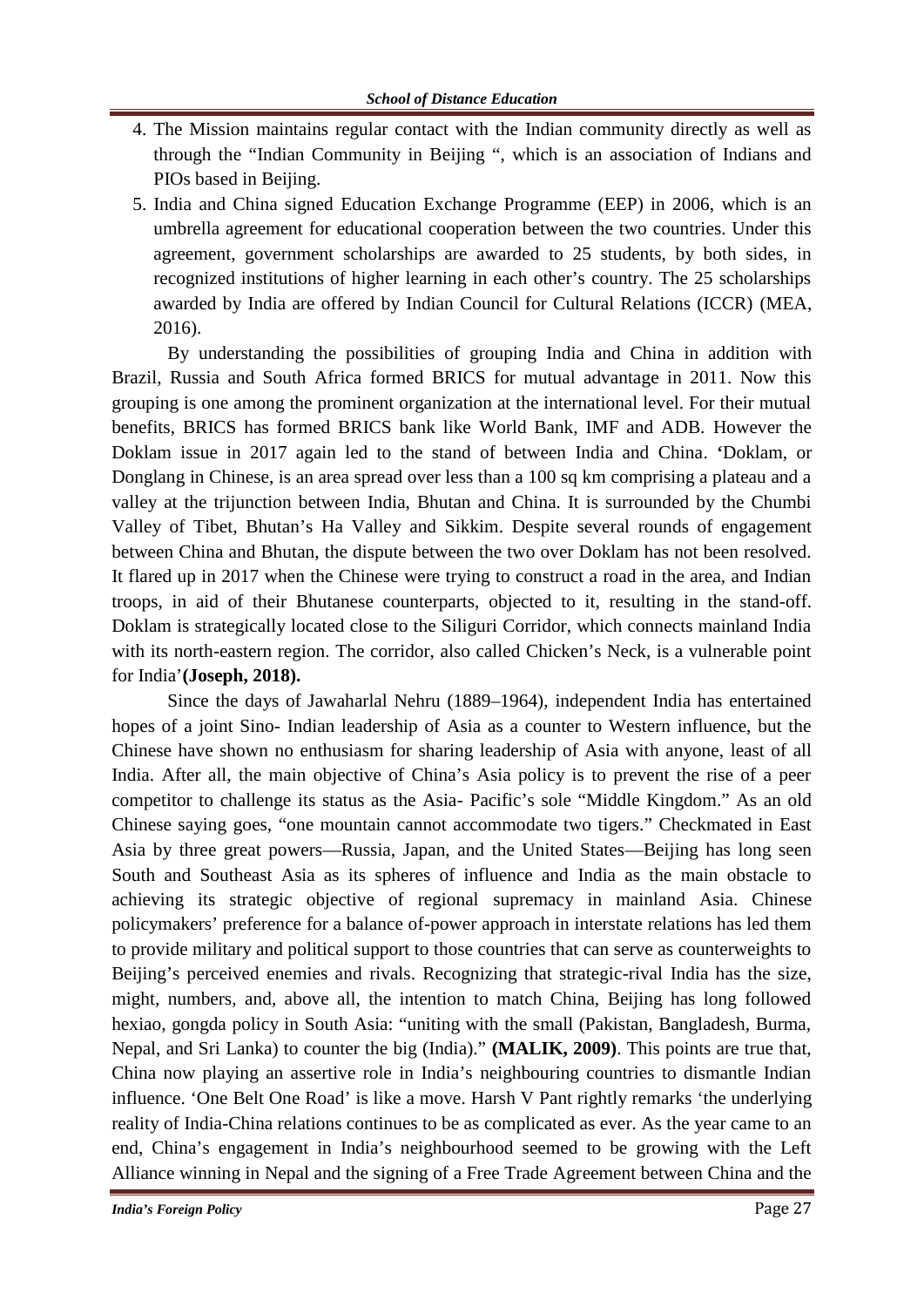Maldives. China's relationship with Pakistan has become stronger with Beijing now openly batting for Islamabad, whether it is in scuttling Indian attempts to get Pakistan-based terror outfits banned by the United Nations Security Council or preventing India from joining the Nuclear Suppliers Group**(The Hindu, 2018)**.

#### **d. Indo Japan Relations**

Historically India and Japan cooperate and collaborate each other in all fields. Since civilizational contacts between India and Japan began some 1400 years ago (Buddhism was introduced to Japan in 538 CE), the two countries have never been adversaries. Bilateralties have been singularly free of any kind of dispute – ideological, cultural or territorial. During a lecture in Tokyo in 1916, Rabindranath Tagore told a Japanese audience: "the welcome… which flowed towards me, with such outburst of sincerity, was owing to the fact that Japan felt the nearness of India **(Arpi, 2017).** The importance of Japan to India and India to Japan is understood from the following statements of leaders.

"The time has come for India and Japan to build a strong contemporary relationship one involving global and strategic partnership that will have great significance for Asia and the world as whole"

Dr.Manmohan Singh

"a strong India is the best interest of Japan and strong Japan is the Best Interest of India"

Shinzo Abe

Indo Japan Relations can be summarized into following points

- $\triangleright$  India was instrumental in bringing Japan into the mainstream of International and regional politics by inviting it to the first Asian Games in 1951 and encouraging Tokyo's participation in the Afro-Asian Conference in Bandung in 1955
- $\triangleright$  Indo-Japan Peace Treaty 1952 which established diplomatic relations on 28<sup>th</sup> April 1952. It was one of the best first treaties Japan signed after the World War II
- $\triangleright$  Japan made economic and industrial recovery India's supply of Iron ore
- $\triangleright$  In 1957, Japan started providing Yen loan aid as the first Yen loan aid by Japanese govt. has become India's largest aid donor
- 2007 was celebrated as Indo-JapanFriendship Year
- $\geq 2014$  Prime Minister Shinzo Abe was the Chief gust of Republic Day
- $\triangleright$  Japan is the largest source of FDI
- Delhi Mumbai Train project (largest overseas project financed by Japan
- $\triangleright$  Asper 2014 statistics there are 1209 companies are functioning India. It is also tobenoted that there were only 267 companies in 2006.
- 2015- An Agreement reached to build a Bullet train line between Mumbai and Ahmadabad
- $\triangleright$  Since 2007 there is a Indo –US- Japan- Australia joint military exercises Malabar is conducting in Indian Ocean**(Pant, 2016)**

The present Modi government also understands the geopolitical importance India Japan relations to balance China factor. However, the sharp decrease in the bilateral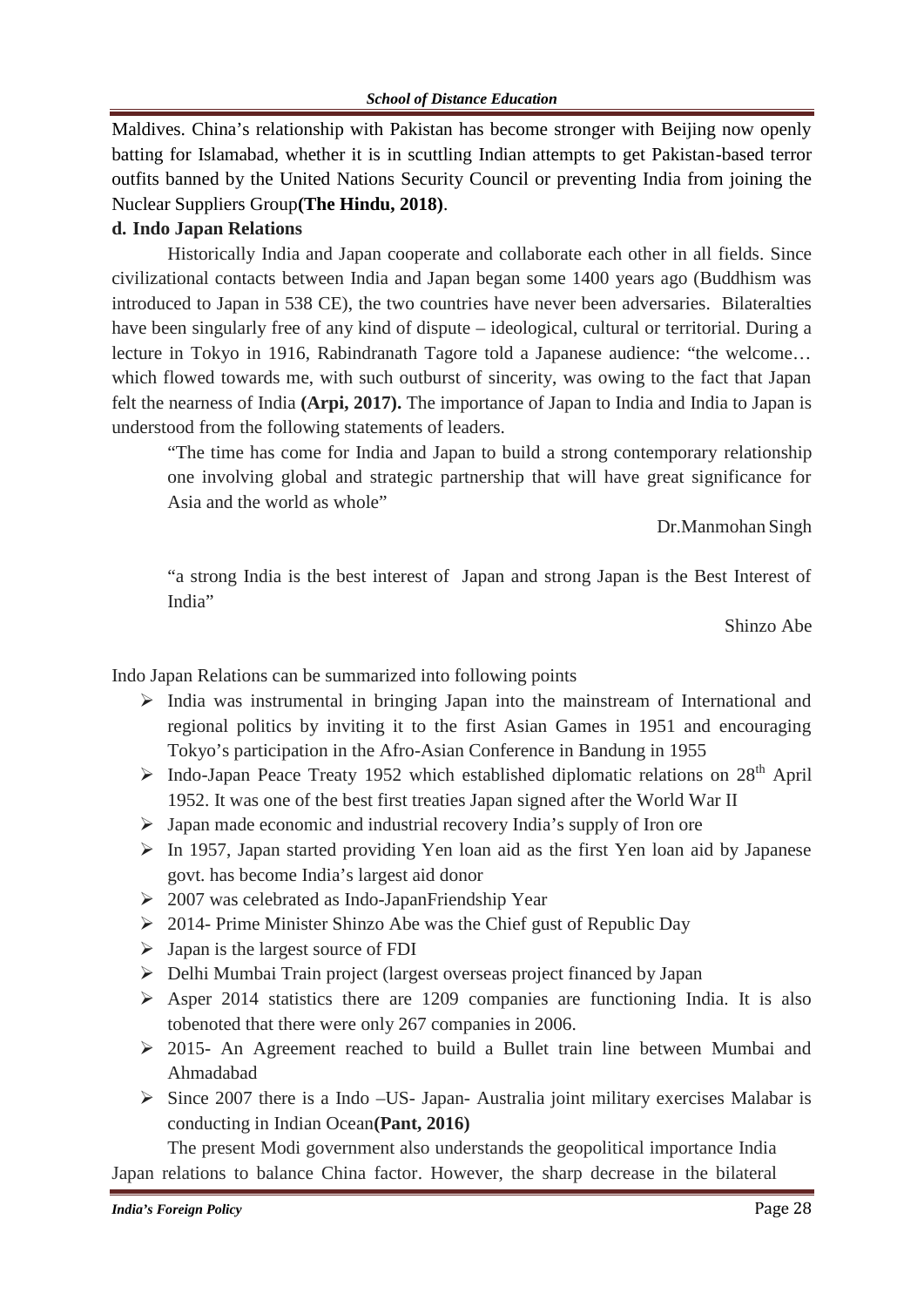trade between the two nations is an important issue and to be addressed in the future. While Japan is India's largest donor and the third largest provider of FDI, bilateral trade has steadily declined since 2013, and is down to \$13.61 billion in 2016-17 from \$14.51 billion the year before. The contrast with India-China trade, at \$71 billion a year, and Japan-China trade, at \$279 billion, is stark, and the decision to finalise four new locations for special Japanese industrial townships may be only one way of addressing the difficulties businessmen face in India (The Hindu, 2017). When it compares to other aspects, it is easy to be addressed through a joint declaration. As Mr. Abe rightly remarked there is a need to continue the slogan"a strong India is the best interest of Japan and strong Japan is the Best Interest of India"

#### **e. India and Middle East**

In Indian Foreign policy circles 'Middle east' has remained an important sector it because of historical, Political, Cultural, Geographical and economic reasons. Indeed, Middle East is also vital for India's energy needs. India's relation with Middle East countries seems to be age-old. During the pre-independence period relationship starts with the trade relationship and it transcends to cultural interactions. Whereas the relationship during postindependence it has political as well as energy security reasons (Alam, 2011). During the post-independenceperiod, India Especially Indian National Congress tried to make close contacts with Middle east. Indian National Congress coordinated various freedom struggles and organizations in Egypt, Turkey, and Syria; these contacts gradually results in a good relationship with Middle East countries (Suresh & Ramesh, 2015). India always has a good relationship with Middle East Countries since 1947 till today irrespective political parties ruled in India. Major Breakthrough in the Middle Eastrelationshipis associating with Israel for India's Security needs. Some school of Scholars criticizingthis strategic alliance. Especially in the era Post-cold war era, India's relationship with Middle East highly relies on own strategic aspect rather than commercial or in the historical roots (Cheema, 2016). Since 1945 Gulf region remained as the strategic location in international relations due to political and economic reasons particularly after the bulk discovery of oil storage in the Gulf region. Middle east Primarily considered as the foremost region for energy needs of major countries in the international system (Mir, 2016). The politics of Oil in Middle east create a new dimension in global politics. India's relationship with Middle east countries evolved not through this abrupt international changes. It progressed through since age-old civilizations like Indus Valley civilization, Mesopotamia civilization and the Nile Delta civilization in Egypt was no stranger to each other at that time. After the advent of Islam to the British period, this interaction among various sectors further groomed and became more reciprocal during this time. During the Pre-independenceperiod, Nehru Participated in the Congress of Oppressed Nationalities with his idea of Pan-Asiatic Federation (Alam, 2011). These close affinity brought the leaders of the freedom struggle in these countries altogether. The 'Khilafat Movement' in the freedom struggle shows the Middle East politics influence Indian Freedom Struggle (Alam, 2011).

These movements and struggle brought new Idea of Non-Alignment in the post 'Second World War' Period. The idea of Non-Alignment gave a new outlook to these Middle East countries to protect their own National Interest. In the post-Cold War period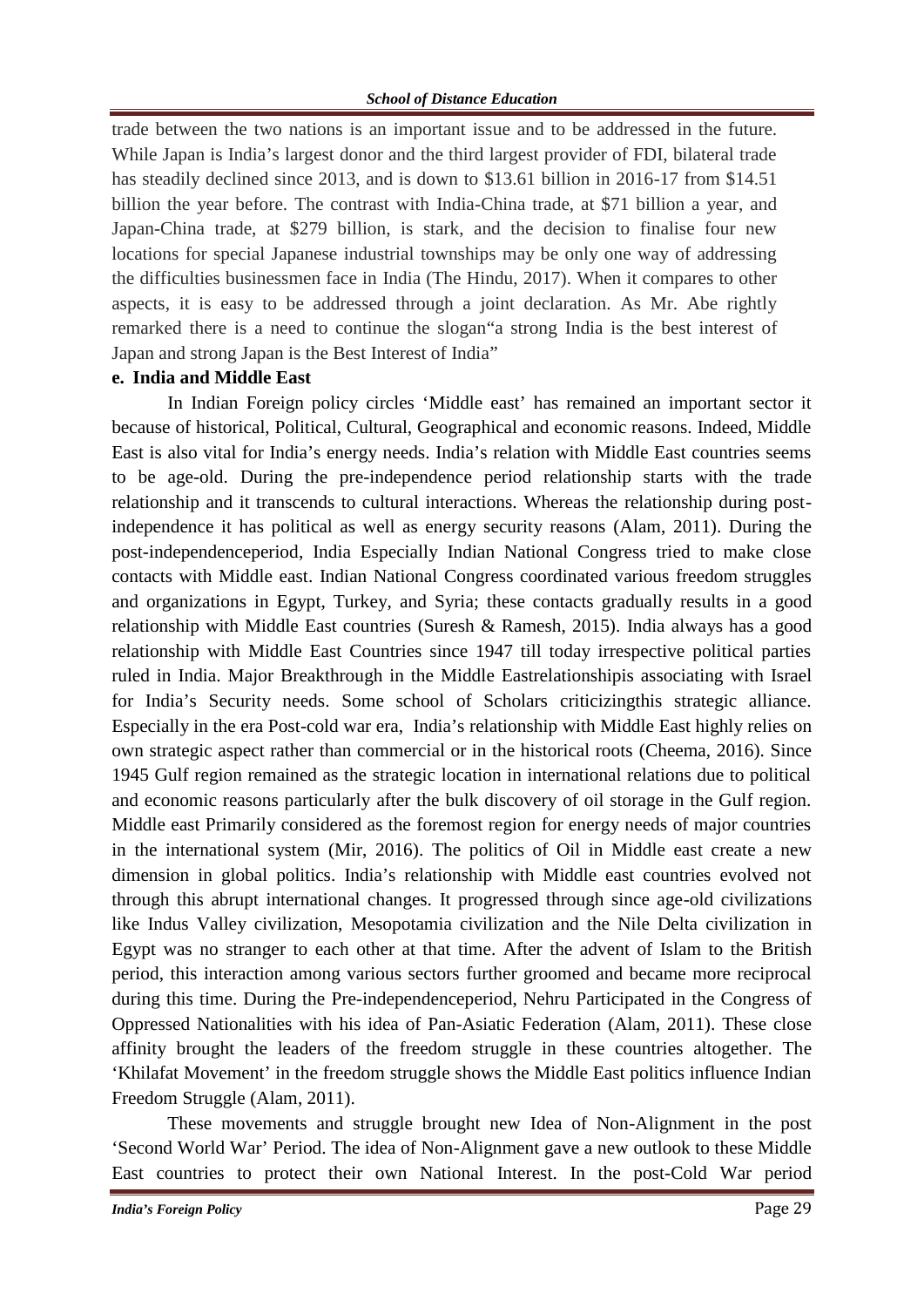maximization of national interest become the priority of each nation-state system. Indian relationship with Middle east determined by five broad reasons in the Post-Cold War period (1) Geographical proximity and its direct bearings (2) Demographic assimilation and its impact (3) Political happenings and their implications (4) Convergence on the major issues of International (5) Changed regional economic scenario. These objectives in Indian ForeignPolicy towards Middle East become significant these days (Cheema, 2016). In the present context, foreign policy on Middle East by India primarily concentrating on three diverging political regions in international political System, i.e. **(1) Iran (2) Israel (3) Arab States**. The active Middle East Policy by India departed from the earlier stands of Pan- Asiatic Federation due to changing circumstances in the international system. India diluted their stand on 'Palestine cause' since the pre-independence period India gave moral and historical support to 'Palestinecause'. Specifically after the close relationship with Israel (Cheema, 2016).

#### **(1). India Iran relationship**

India and Iran shared a border till 1947 and share several common features in their languages, culture, and traditions. Both South Asian and the Persian Gulf countries have strong commercial, energy, cultural and people to people links. Independent India and Iran established diplomatic links on 15 March 1950. During the first and Second UPA government India- Iran relations relation strengthen further furthermore it increase challenges also. Primarily Iran's Stand on Nuclear enrichment become turbulent in international relations it affected India-Iran relationship mainly India's relationship with the US, Indian Policy makers further strengthen US relationship. For, successive US Presidents India's relations with Iran is not acceptable they try to pressure the Indian government to vote and stand against Iran in multilateral engagements. Indian Perspective on Iran is based on economic as well as the strategic relationship (Alam, 2011).

India-Iran Economic and Commercial ties have traditionality been maintained Indian import of Iranian Crude Oil. India is the third largest market of Iranian oil. India's export to Iran includes Petroleum products, rice, Machinery, and instruments, manufactures of metals primary and semi-finished Iron and Steel, Pharmaceuticals and Chemicals and processed minerals (Mir, 2016). Chahabhar container terminal project is the significant factor between India and Iran relationship. Through Chahabhar Port India can access Afghanistan and central Asia. This container terminal project is a game changer in India and Iran relationship. Chabahar port is critical logistical advantages as it would be linked to central Asia by rail and would provide expanded access to central Asian markets.

For India, Iran continues to remain important for various reasons: energy security, countering Pakistani Taliban in Afghanistan, access to trade and transport connectivity with Central Asia and Afghanistan and, to some extent, managing the domestic political dynamics. India does not want to be a victim of the US policy in West Asia. However, equally important for India is its strategic partnership with the US. In the current context, the real test for India and Iran is to maintain and sustain the current momentum. As second largest muslim populated Islamic country, Iran considers India has the potential to protect their religion. However in the present day scenario there are lot of attacks are happening against the Muslim minorities by hinduta forces. It will be a threat to India Iran relations.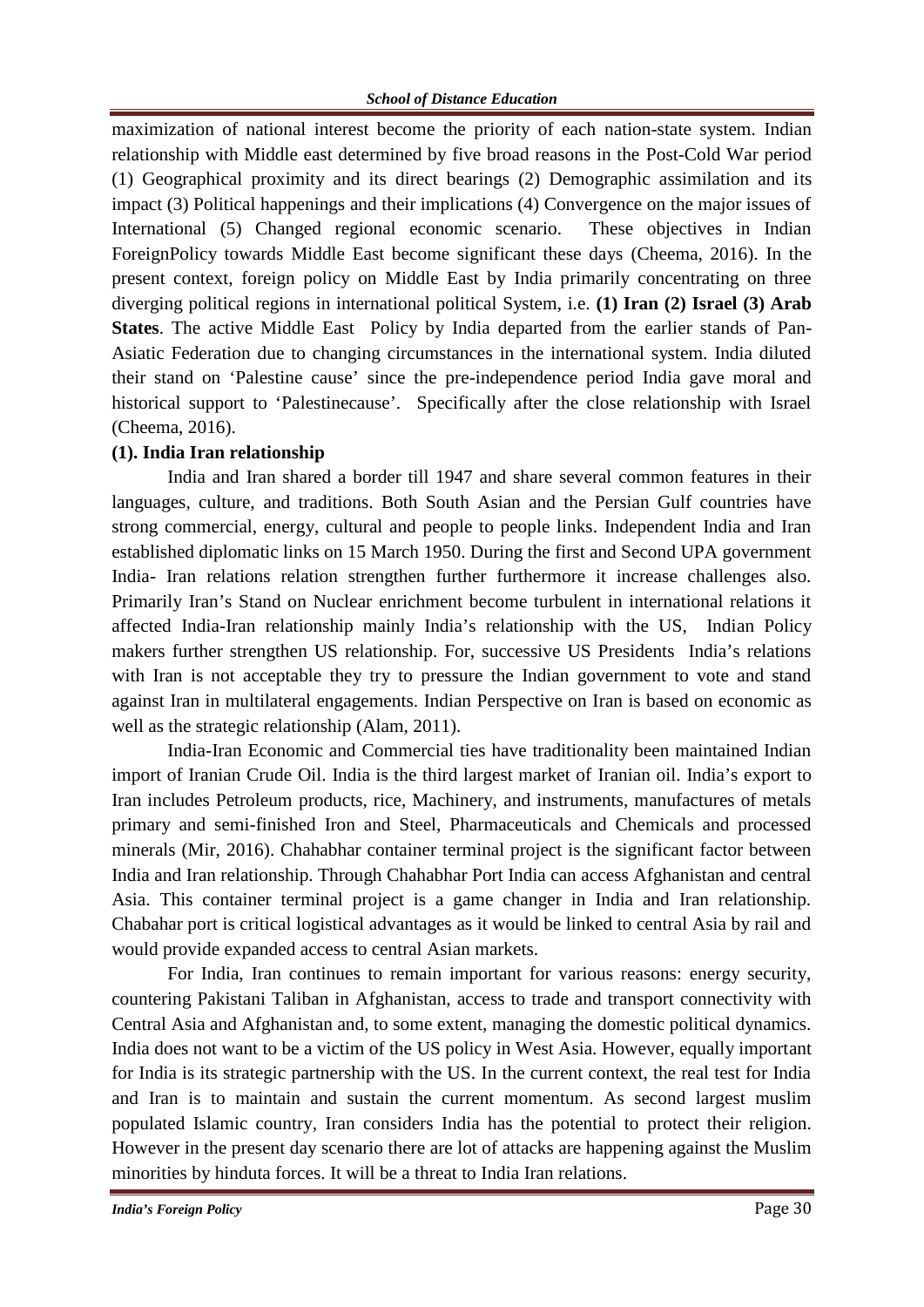#### **(2). India –Israel relationship**

Bilateral relations between India and Israel based on – economic, defense and people to people contacts. India is Israel's 10th largest trading partner. After the establishment of diplomatic relations between the two countries in 1992, civilian bilateral trade has grown to about \$5 billion per year. With the proposed Free Trade Agreement (FTA) in the pipeline, this is expected to more than double in the near future (Kumaraswamy, 2010). India-Israel relationship more concentrating on the strategic relationship, especially on defense procurement. Total defense trade between the two countries is worth more than \$ 9 bn. Moreover, there is a further possibility for high-tech cooperation such as in space technology and agriculture. Foreign policy concerns for the two countries are dominated by third-party issues such as Iran and the Palestinian issue. The fact these issues affect both nations reveals an affinity of interests of both sides (Mukherjee, 2017).

India-Israel relations are conforming to the real politik equation in international relations, and that self-interest is still important to India. It was pointed out that economic relations should best be left to the business communities on both sides. There is a lot of complementarity between both nations' economic interests. It was pointed out that both sides have faced challenges in the defense sector but this has been an issue on which cooperation has been robust (Kumaraswamy, 2010).

India-Israel bilateral relations have been increasing in political, economic and defense sectors. It was pointed out that there are vibrant people-to-people interactions, strategic dialogues between the security forces and strategic establishments, among other on-going exchanges between the two countries. Cooperation in science and technology, agriculture, space cooperation among other sectors is also vibrant.

#### **(3). India and the Arab States**

Indo-Arab relations that can be dated back to antiquity speak of such inter-cultural dialogues and exchanges between two age-old civilizations. There is a lot of historical evidence for this time-tested cultural tie up. The Arabs had a close commercial and cultural relationship with the Indians in the pre-Islamic period. The Indo-Arab friendship dates back to the very ancient times in history when Indian and Arab sailors plied their ships across the seas and established commercial links with each other. As a result, Arab traders built their permanent settlements on the western coast of India which played an important role in the exchange of Indo-Arab cultural relations (Ahmad, 1969).

There are important Indian investments in countries stretching from Oman to Egypt, Sudan and beyond. There have been cultural ties with the region throughout history. Much of our external trade passes along the Suez Canal, the Red Sea and the Gulf of Aden. India's staunch commitment to the Palestinian cause, common views on major international developments and strong economic and commercial relations form the foundations of India- Arab relations today. Our total bilateral trade with the Arab countries is over US\$ 110 billion and the region is home to 4.5 million Indians and caters to 70% of our energy imports.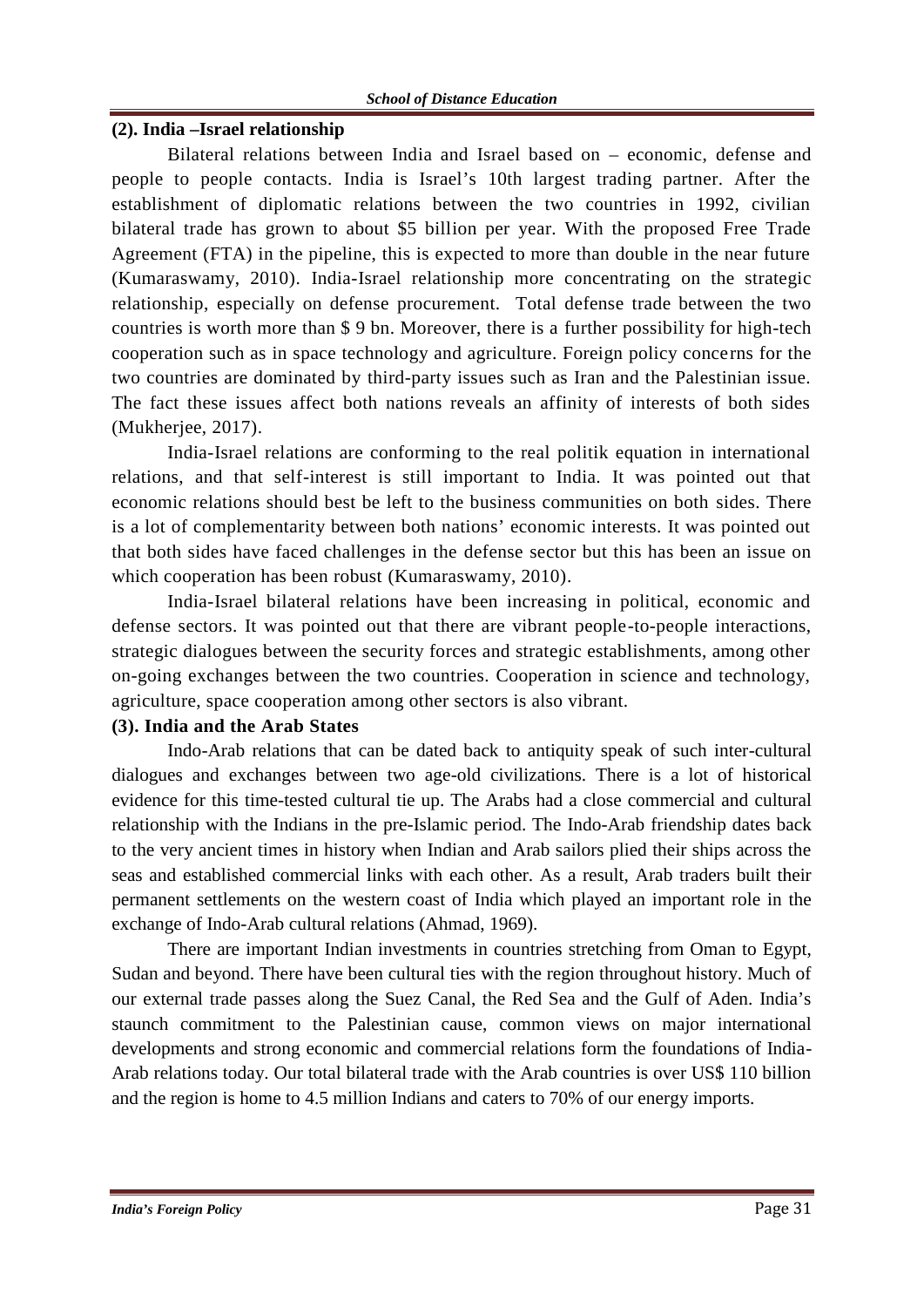#### **MODULE VI**

#### **INDIA AND THE NEW WORLD ORDER**

- a. SAARC
- b. ASEAN
- c. European Union (EU)
- d. Role in the United Nations
- e. India's Nuclear Policy

#### **a. India and SAARC**

Since the formation, India played a major role in making SAARC became a major regional international organization in the world. Security and economic development are the twin factors contributed the South Asian Countries to join hands together. It was formed in the year 1985 with its headquarters at Kathmandu. India, Pakistan, Sri Lanka, Nepal, Bhutan, Bangladesh, Maldives and Afghanistan are the member nations in SAARC. India's contribution for the development of SAARC can be pin point as

- 1. India contributed USD 189.9 million to SAARC Development Fund.
- 2. The infrastructure for the SAARC Terrorist Monitoring Offences Desk and SAARC Drug Offences Monitoring Desk being strengthened with the financial assistance from India.
- 3. Two major projects are implementing by the SAARC with the technical assistance of India- a Woman Empowerment and Maternal and Child Health Care,Bio Mass Cooking Stoves and Solar Lanterns
- 4. South Asian University is situated at New Delhi. This is established with total cost of USD 308.91 million. Out of these India contributed 229.11 million. It means 75 per cent of the total cost of SAU was meet by India (Fadia, 2014). Security in South Asia is essential for the development of India. Bilateral issues

among member nations relating to Cross boarder terrorism, illegal migration, Sharing of Water etc. and growing influence of China in the region are the major challenges facing by SAARC in general and India in Particular.

#### **b. India and ASEAN**

2018 marked 25 years of diplomatic relation with ASEAN. In order to celebrate this relationship, ASEANs heads were the chief guests' republic day celebrations of India. This for the first time ten heads of the states participate this event. This it marked the importance of ASEAN in India's national interest. Disintegration of USSR was a major breakthrough in Indo-ASEAN relations. During the cold war period India's soft corner towards USSR major hurdle in the interaction with this regional groupings. MohitAnand points out that India has a close relationship with ASEAN countries since independence; it startled its influence in the south Asian region during the 1950's by supporting the Indonesian struggle for independence. However with the signing of Indo Soviet treaty of peace and friendship cooperation treaty, relation between India and ASEAN took downturn. He also stipulates that under the influence of Soviet Union Indiarecognised Peoples' Republic of Kampuchia regime that was propped up in Vietnam in 1980.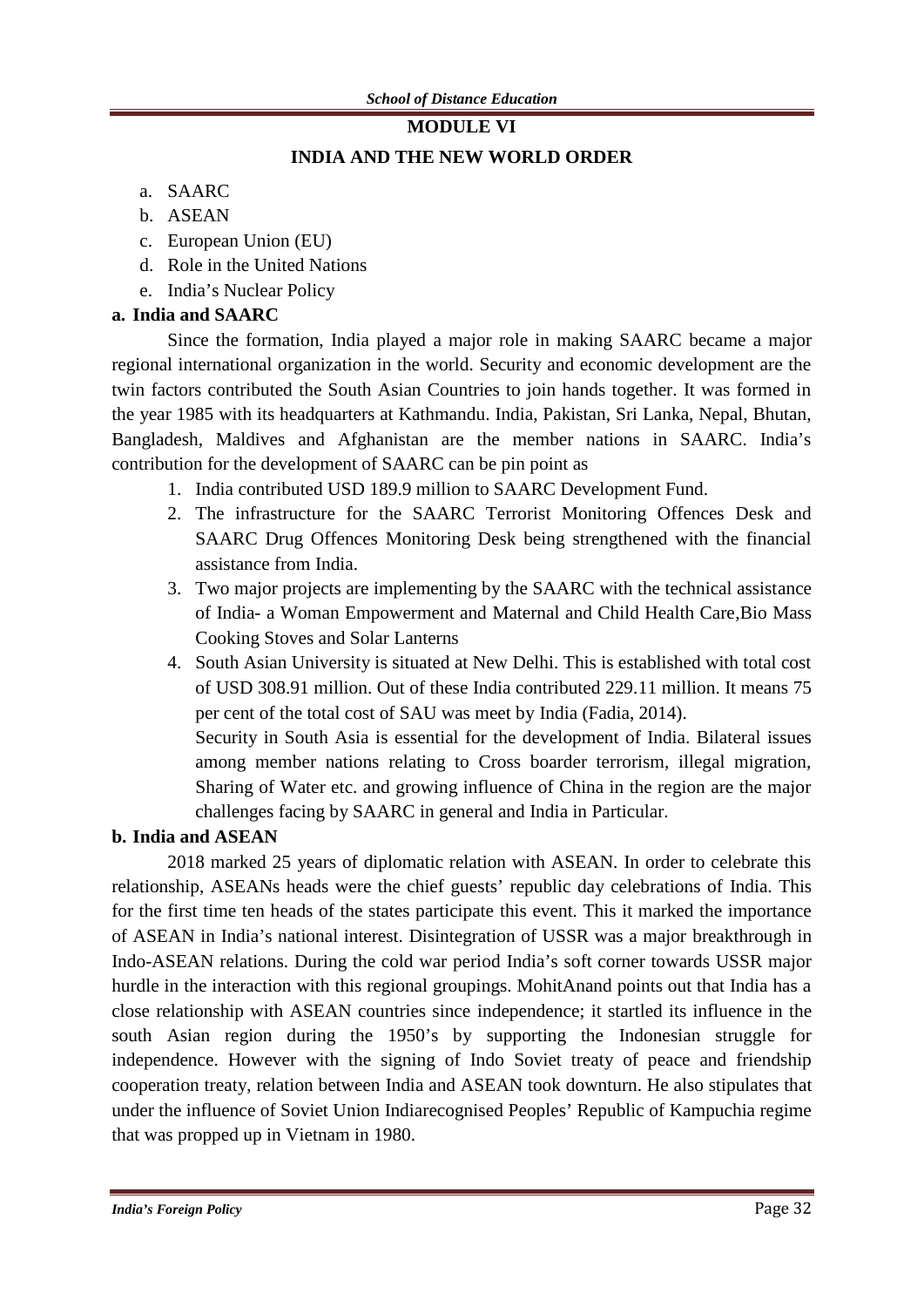As stated earlier, collapse of Soviet Union, India also compelled to shift her foreign policy priorities for attainment of India's national interest. As a result the Prime Minister NarasimhaRao govt. adopted Look East Policy in 1992. ASEAN also accomplish the growing role of India will helps their political and economic prospects. As a result ASEAN accommodate India as their sectorial partner in 1992. India signed a free trade agreement with ASEAN in 2003. Anand states that the presence of India at the East Asia summit in December 2005 and its illusion in the East Asia Community have further testified the growing synergies between them and suggest a future entailing greater integration in the region (Anand, May 2009). The India-ASEAN dialogue partnership has come a long way in the past quarter century. From being a sectorial partner in 1992 to full dialogue partner in 1995, India and ASEAN are strategic partners today. With the ASEAN-India Summit, East Asia Summit, seven ministerial-level interactions including the ASEAN Regional Forum, ASEAN Defence Ministers' Meeting (ADMM) Plus etc., and 30 sectorial dialogue mechanisms, it is evident that India has substantially engaged the ASEAN over the years (Misra, 2018).

India's connectivity efforts, on the contrary, have been marred by procedural delays. While China is working on regional and inter-regional connectivity with projects such as cross-country railway networks with the ASEAN, India is still unable to complete projects initiated more than a decade back. Deadlines for both Kaladan and India-Myanmar-Thailand Trilateral Highway have been repeatedly postponed for factors within and beyond India's control. It is important to expeditiously improve upon the under-utilised aspects of the physical, digital and transport connectivity (ibid).

#### **c. India and-European Union**

Fraser Cameron pinpoints certain reasons for why India is important for EU and vice versa. He points out that India is second –most populous state and largest democracy in the world, it has large and growing pool of intellectual talent it ranks among the top ten of the world's industrializing nations, leader of developing and less developed countries in world forums like G-20 and WTO, Economic growth makes it an increasingly important international player and catch the attention of EU. India seems EU as an international actor, fuelled by internal developments such as creation of the single market and the euro and external policies such as enlargement and its leadership role in trade, environment and other issues (Cameron, 2009). Following are the major areas of relations between India and EU.

- 1. Signed a MPU on Research and Innovation Cooperation and Enhanced Cooperation in Energy.
- 2. A Delegation for Relations with India (D-IN) was formally constituted in the European Parliament (EP) in 2007. It has 28 regular and 22 substitute members who are drawn from various political groups in accordance with their numerical strength in the EP.
- 3. The EU as a bloc of 28 countries is India's largest trading partner. Bilateral trade Between India and the EU was valued at  $\epsilon$  75.8 billion during 2012 as compared to  $\epsilon$ 80.2 billion in 2011, representing a decline of 5.49%.
- 4. The EU is also one of the largest sources of Foreign Direct Investment for India. FDI inflows from the EU into India increased from  $\text{\textsterling}3.5$  billion in 2009 to  $\text{\textsterling}7.5$  billion in 2010 and **€14.19** billion in 2011.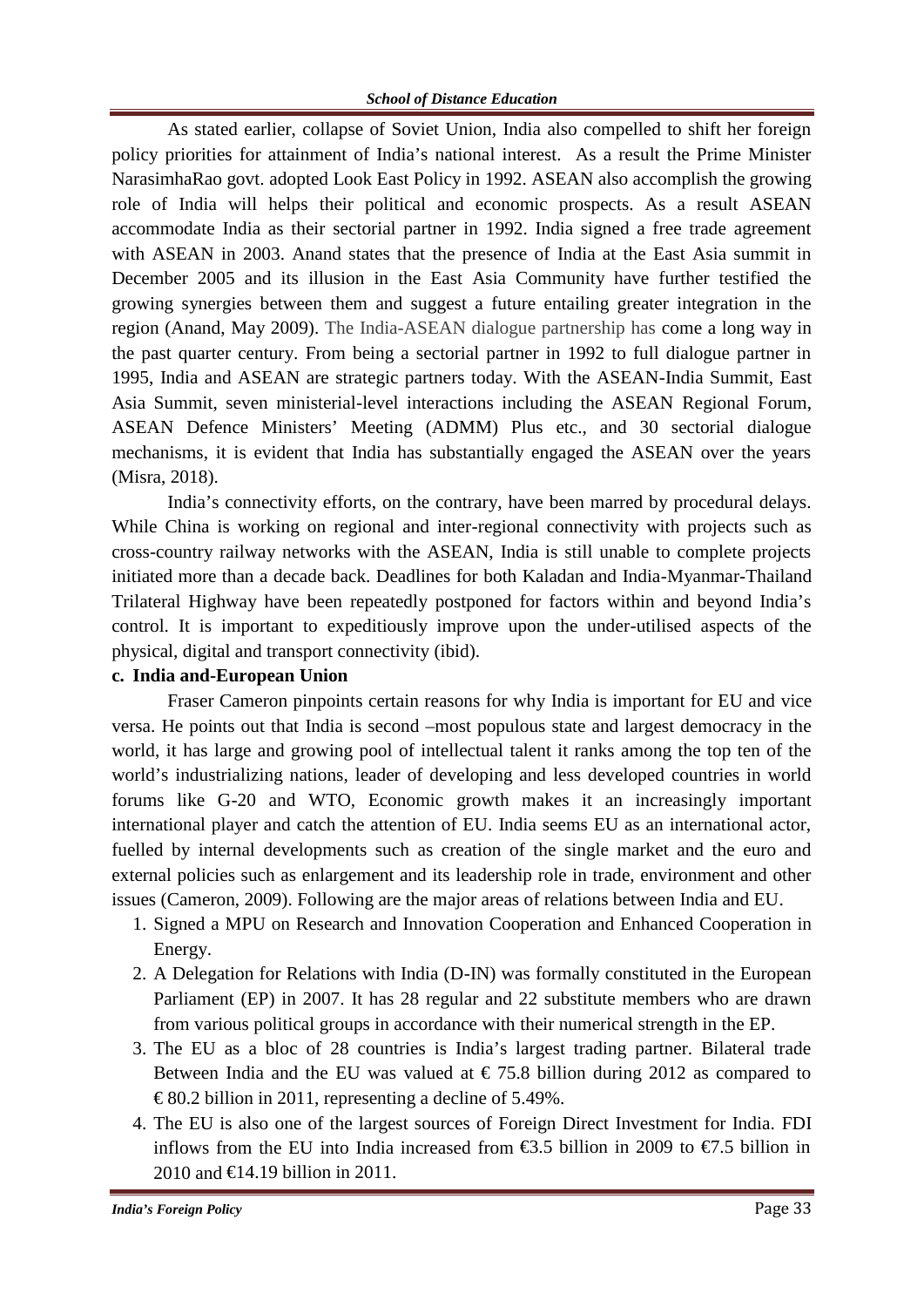- 5. A Joint Working Group on Environment dealing with prevention of pollution, waste minimization, protection of biological diversity, sustainable forest management, environmental education, etc. has been created. An Environmental Forum bringing together academia, business and civil society to have an exchange of views on specific environmental issues also meets annually.
- 6. The India-EU Forum has emerged as an important Track II forum for discussion between policy analysts on both sides. It is led by the European Union Institute for security Studies and the Indian Council of World Affairs and includes participation from academics and think-tanks.
- 7. Over the years, India and the EU have signed a number of bilateral agreements and MoUs, notably a Science & Technology Agreement (2001, renewed in 2007), Joint Vision Statement for promoting Cooperation in the field of Information andCommunications Technology (2001), Customs Cooperation Agreement (2004),Memorandum of Understanding on Cooperation in Employment and Social Affairs (2006), Horizontal Civil Aviation Agreement (2008), Joint Declaration in the field of Education & Training (2008), Joint Declaration on Multilingualism (2009), Agreement in the field of Nuclear Fusion Energy Research (2009), Joint Declaration on Culture (2010), MoU on Statistics (2012), Joint Declaration on Research and Innovation Cooperation (2012) and Joint Declaration on Enhanced Cooperation in Energy (2012). India-EU Joint Declaration on the fight against terrorism (2016), India- EU Joint Declaration on a Common Agenda for Migration and Mobility (2016) Joint declaration on Water Partnership (2016) Joint Declaration on Clean Energy and Climate Partnership (2016) were adopted at the 13th India-EU Summit in 2016 (mea.gov.in, 2016).

#### **d. Role of India in the United Nations**

As founding member of UN, India played an important role in making UN an implementary body from a declaratory body by giving material and physical support. India is one among the countries who acknowledge Universal Declaration of Human Rights first. Article 51 of Indian Constitution itself declares promotion of International Peace and Security.AmanThakker sort out India's engagement at the UN into two broad themes: International Development and International Security.

1.As the world's fourth-largest emitter of carbon dioxide, India has been a central player in the negotiations of the two most recent climate change 13 accords under the auspices of the UN. Indeed, India was recognised as a drafting author of the agreements and a leader within the Brazil-South Africa-India-China (BASIC) coalition, as well as the broader Group of 77 (G77) coalition at, both, the Copenhagen and Paris Conferences.

2.Within its engagement on international security, India has prioritised the adoption of an intergovernmental framework to combat terrorism. India's proposal for such a framework is the passage of an international treaty that defined terrorism and enhanced "normative processes for the 60 prosecutions and extradition of terrorists." To this end, India introduced the Comprehensive Convention on International Terrorism in 1996 (CCIT). Beyond the CCIT, India has also participated in other multilateral efforts on counterterrorism, particularly after the Mumbai attacks on 26 November 2011. This engagement includes advocacy and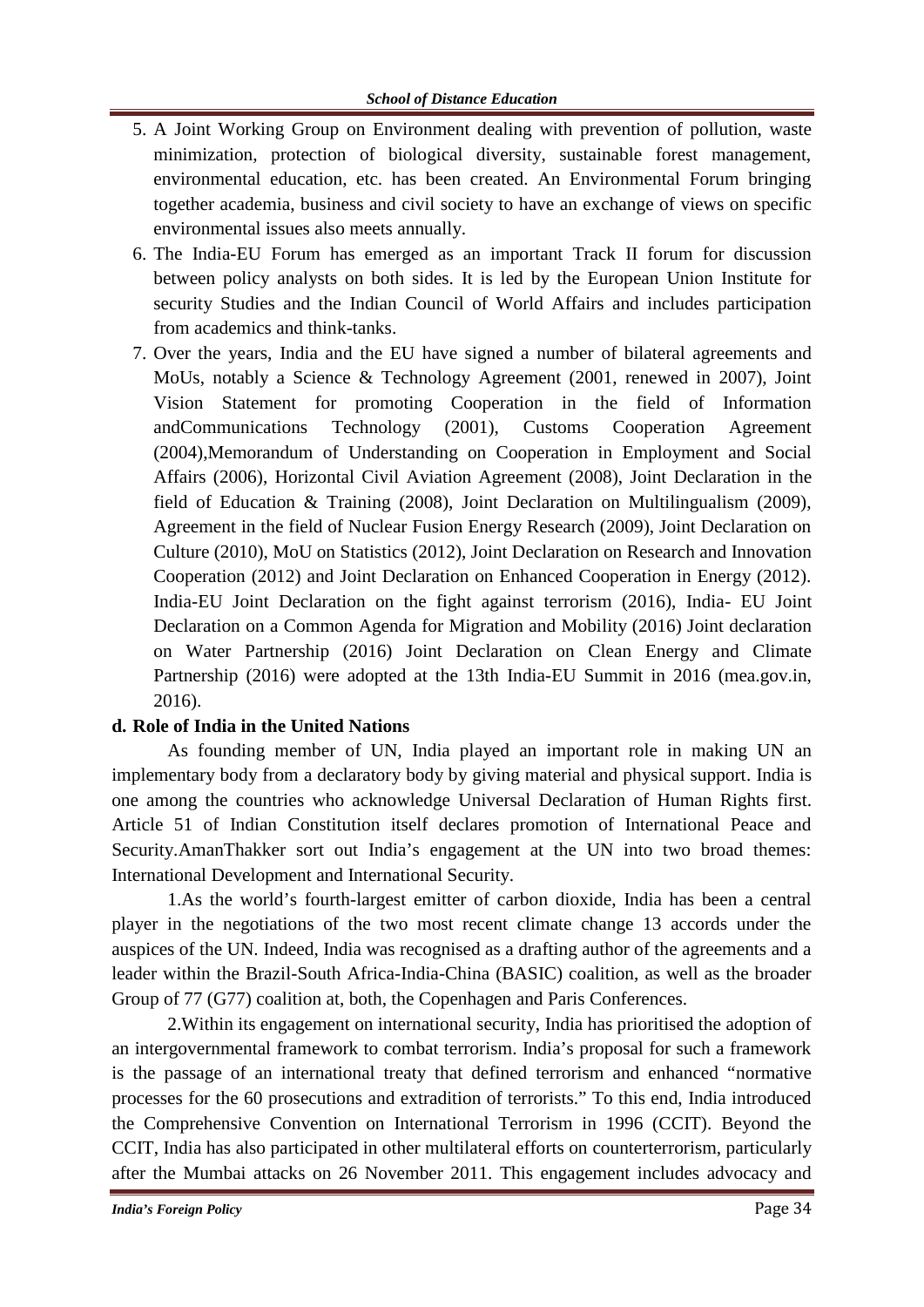support for the adoption of the Global Counter-Terrorism Strategy in the General Assembly, and adoption of the 13 "sectoral conventions" on terrorism 61 negotiated at the UN. India also chaired the Counter Terrorism Committee in 2011, which was established by UN Security Council (Thakker, 2018). Since the formation India sincerely involved in the peace keeping measures of UN.Prime Minister NarendraModi lauded India's contributions to the UN peace keeping efforts as reflecting its ethos as a "messenger of peace" and India has participated in about 50 out of 71 UN peacekeeping operations undertaken in countries like Korea, Cambodia, Laos, Vietnam, Congo, Cyprus, Liberia, Lebanon and Sudan. He also added that "India is the third highest contributor to UN peacekeeping missions, with around 7,000 of its security personnel deployed on various missions across the world," (The Hindu, 2017).

This involvement has getting much appreciation from the world. India's spontaneous and unreserved participation in UN peacekeeping operations over the years has been a clear demonstration of the country's commitment to the objectives set out in the UN Charter. Not in terms of rhetoric and symbolism, but in real and practical terms, even to the extent of accepting casualties to personnel (about 150 fatalities to date). This commitment has been acknowledged by the international community, successive Secretaries General and the United Nations Secretariat (Nambiar, 2014)many persons like, Vijaya Lakshmi Pandit, B.N Rau, ShashiTharooretc. held various post of UN Specialized organs. India seriously demanding reforms in UN including the Security Council; however this demand is continues as unaddressed.

India's claims for Permanent Membership in UN Security Council as follows

- 1. Largest democratic Country with second largest population
- 2. India's contribution in UN
- 3. Geographical Parity( From Asia now only one country, China representing the UNSC)
- 4. Europe centred power structure has changed

#### **e. India's Nuclear Policy**

Regional and international factors contributed to the gradual evolution of India's Nuclear Policy. Prime Minister Nehru followed a policy of non-alignment and disarmament. However, his adherence to scientific temper and development, Nehru established several scientific institutions. In his term he secured the political support needed to establish a cluster of institutions that would have advance nuclear research and policy through the 1950s(AEC; a closely related Scientific Advisory Committee to the Ministry ofDefence, later renamed the Defence Science Advisory Board; DAE **(Kirk, 2016)** this institution paved the way for acquiring the Nuclear status to India. Two international treaties, NPT and CTBT and China threat directly contributed to acquire nuclear technology. In 1967, an International treaty was drawn emphasizing the need to disarmament and advocated any nations conduct nuclear tests in the future. Indira Gandhi government was reluctant to sign this agreement and she stated this agreement as 'Nuclear Apartheid' to prevent new nations from acquiring nuclear technology and strategy to maintain power status in the world. This was the one major factor for the first nuclear test in 1974. However in her second term she gave importance missile technology rather than nuclear energy. India's second nuclear test was get momentum in 1990s when NarasimhaRao as Prime Minister and test was conducted during Vajpayee as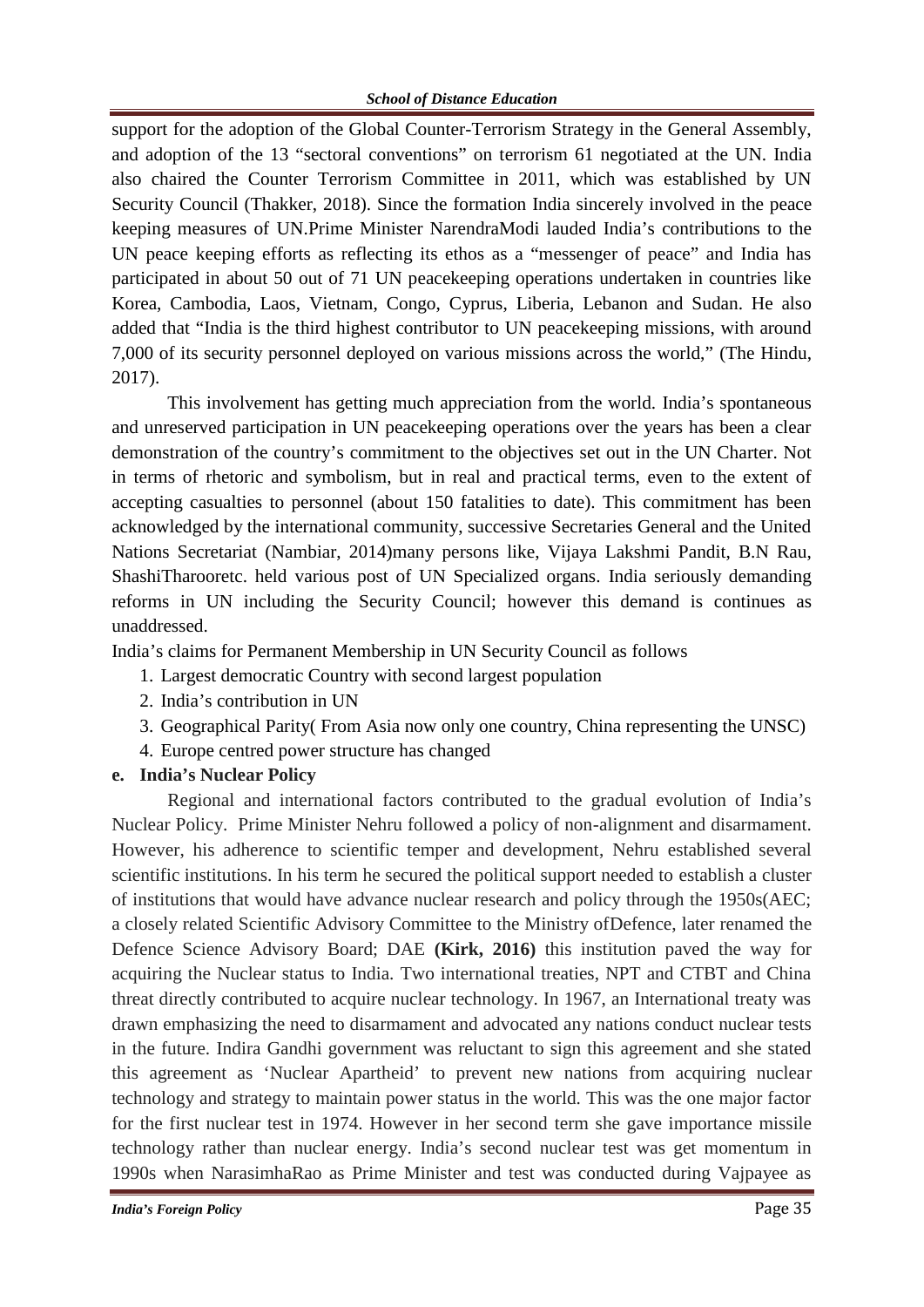Prime Minister of India. In May 1998, the Indian Prime Minister AtalBihariVajpayee, famously foregrounded the Chinese threat in in a letter to United States President Bill Clinton, explaining India's decision to conduct nuclear tests **(Kirk, 2016)**. As a result of nuclear test US sponsored sanction was imposed against India. Even India's long friend ally Japan stopped their assistance to India. But this sanction was short term and India's role in growing role in multipolar world as well as in Indian Ocean compelled the US rethink rift sanction. It is also to be noted that US itself was ready to reach nuclear agreement with India. Now US try to ensure India's membership in Nuclear Supplies Groups. Now India has nuclear agreement with almost all the major powers like US, Russia, France, Japan etc. India's nuclear objectives can be put into two points. Firstly no first use of nuclear weapons, secondly nuclear energy for peaceful purposes.

#### **Bibliography**

- *amerrizwan.blogspot.com.* (2009, August). Retrieved September 10, 2018, from introductionto-foreign-policy.html.
- *mea.gov.in*. (2016, December). Retrieved September 23, 2018, from https://mea.gov.in/Portal/ForeignRelation/India-EU\_Relations.
- Ahmad, M. (1969). *Indo-Arab Relations.* Bombay: Popular Prakashan.
- Alam, A. (2011). *India and Iran: An assessment of the contemporary Relations .* New Delhi: New century publications.
- Anand, M. (May 2009). *India and ASEAN- Special Report.* Institute of Peace and Conflict Studies .
- Arpi, C. (2017, January 31). *www.indiandefencereview.com.* Retrieved October 11, 2018, from http://www.indiandefencereview.com/spotlights/the-important-india-japanrelations/.
- *byjus.com.* (n.d.). Retrieved September 15, 2018, from https://byjus.com/free-ias prep/foreign-policy-making-in-india.
- Cameron, F. (2009). India and the EU: A Long Road Ahead. In H. V. Pant, *Indian Foreign Policy in a Unipolar World* (pp.209-227). New Delhi: Routledge.
- Chatterjee, A. (2010). *International Relations Today.* New Delhi: Dorling Kindersely.
- Cheema, S. A. (2016). India−Iran Relations: Progress, Challenges and Prospects. *India Quarterly: A Journal of International Affairs*, 383-396.
- Cheriyan, J. (2017, September 1). From non-alignment to stratagic partnership. *Frontline, 34*(17), pp. 90-95.
- Devotta, N. (2016). When Individuals, States, and Systems Collide India's Foreign Policy Towards Sri Lanka. In S. Ganguly, *India's Foreign Policy Retrospect and Prospect* (Eleventh ed., pp. 32-61). New Delhi: Oxford.
- Dutt, V. P. (2015). *India's Foreign Policy Since Independence.* New Delhi: National Book Trust of India.
- Fadia, B. L. (2014). *Indian Government and Politics* (Tenth edition ed.). Agra: Sahitya Bhavan.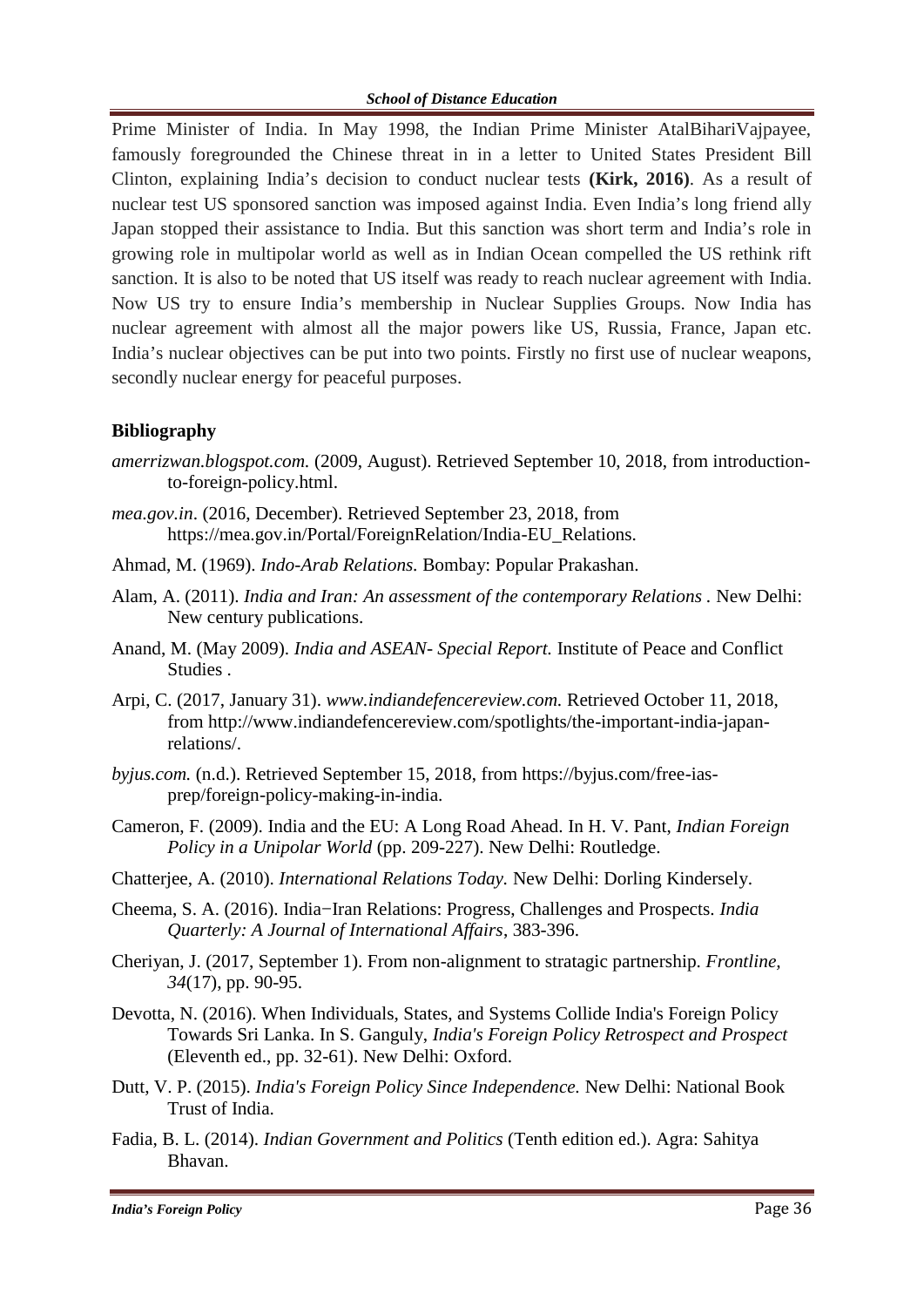Fadia, B. L. (2014). *Indian Government and Politics.* Agra: Sahitya Bhawan.

- Fadia, B. L. (2014). *Indian Government and Politics.* Agra: Sahitya Bhawan.
- Hindustan Times. (2017, June 02 ). India and Russia sign pact for 2 nuclear units, to cost of 50,000 crore.
- Indian Express . (2018, January 30).
- *indianexpress.com*. (n.d.). Retrieved September 15, 2018, from /article/opinion/columns/india-bangladesh-land-boundary-agreement-41-years-in-the making/ .
- *indiankanoon.org*. (n.d.).
- Joseph, J. (2018, January 27). *thehindu.com.* Retrieved October 12, 2018, from https://www.thehindu.com/news/national/what-is-the-doklam-issue-all about/article22536937.ece.
- Khanna, V. (1997). *Foreign Policy of India.* New Delhi: Vikas.
- Kirk, J. A. (2016). The Evolution of India's Nuclear Policies. In S. Ganguly, *India's Foreign Policy Retrospect and Prospect* (Eleventh ed., pp. 275-300). New Delhi: Oxford.
- Kumar, M. (1980). *Therotical aspects of International Relations.* New Delhi: Shiva Lal Agarwala & Company.
- Kumaraswamy, P. R. (2010). *India's Israel Policy.* New York: Columbian university Paper.
- Malhotra, V. K. (1993). *International Relations.* New Delhi : Anmol publications.
- MALIK, J. M. (2009). *apcss.org.* Retrieved October 11, 2018, from https://apcss.org/wp content/uploads/2011/03/India-China\_Relations.pdf.
- Malone, D. M. (2011). *Does the Elephant Dance? Contemporary Indian Foreign Policy.* New York: oxford University Press.
- MEA. ( 2017, November). *mea.gov.in*. Retrieved September 26, 2018, from https://www.mea.gov.in/Portal/ForeignRelation/Nepal\_November\_2017\_new.pdf.
- MEA. (2016, January). *www.mea.gov.in.* Retrieved October 12, 2018, from https://www.mea.gov.in/Portal/ForeignRelation/China\_Jan\_2016.pdf.
- MEA. (2017, September). *https://www.mea.gov.in/Portal/ForeignRelation/Bangladesh*. Retrieved September 30, 2018, from mea.gov.in.
- MEA. (2017, November). *www.mea.gov.in*. Retrieved September 25, 2018, from https://www.mea.gov.in/Portal/ForeignRelation/Sri\_Lanka\_\_NEW.pdf.
- Mir, S. A. (2016). India Iran Relations during UPA 1st and 2nd Mutual Cooperation, Constraints and Challenges. *International Journal of Research*, 195-200.
- Misra, R. (2018, January 30). Retrieved September 23, 2018, from indianexpress.com.
- Mukherjee, A. (2017). The evolution of India's Israel policy: continuity, change, and compromise since 1922. *Israel Affairs*, 990-992.
- Nambiar, S. (2014, January 26). *https://mea.gov.in/articles-in-indian media.htm?dtl/22776/India+and+United+Nations+Peacekeeping+Operations.* Retrieved October 09, 2018, from mea.gov.in.